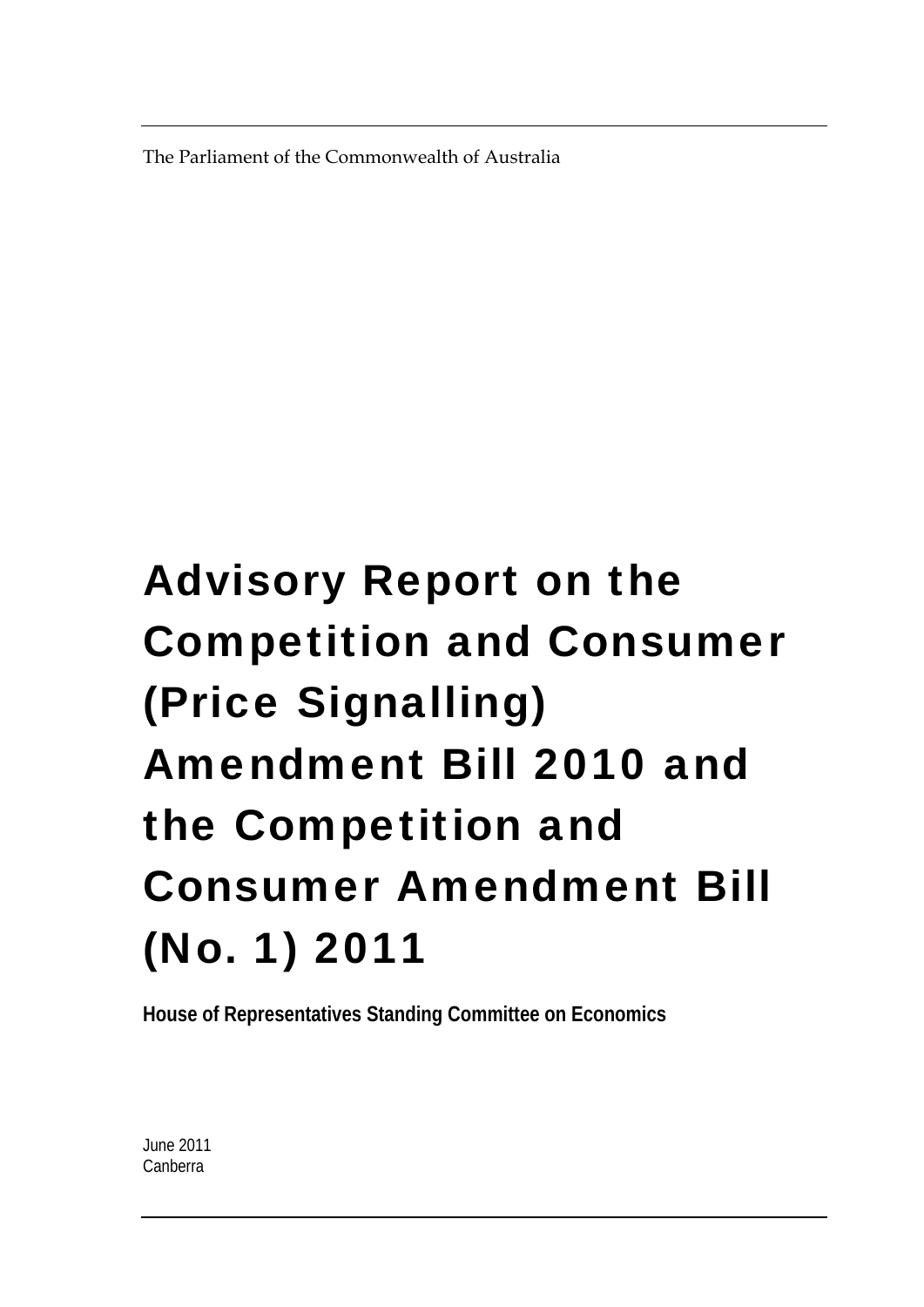© Commonwealth of Australia 2011 ISBN 978-0-642-79421-5 (Printed version)

ISBN 978-0-642-79422-2 (HTML version)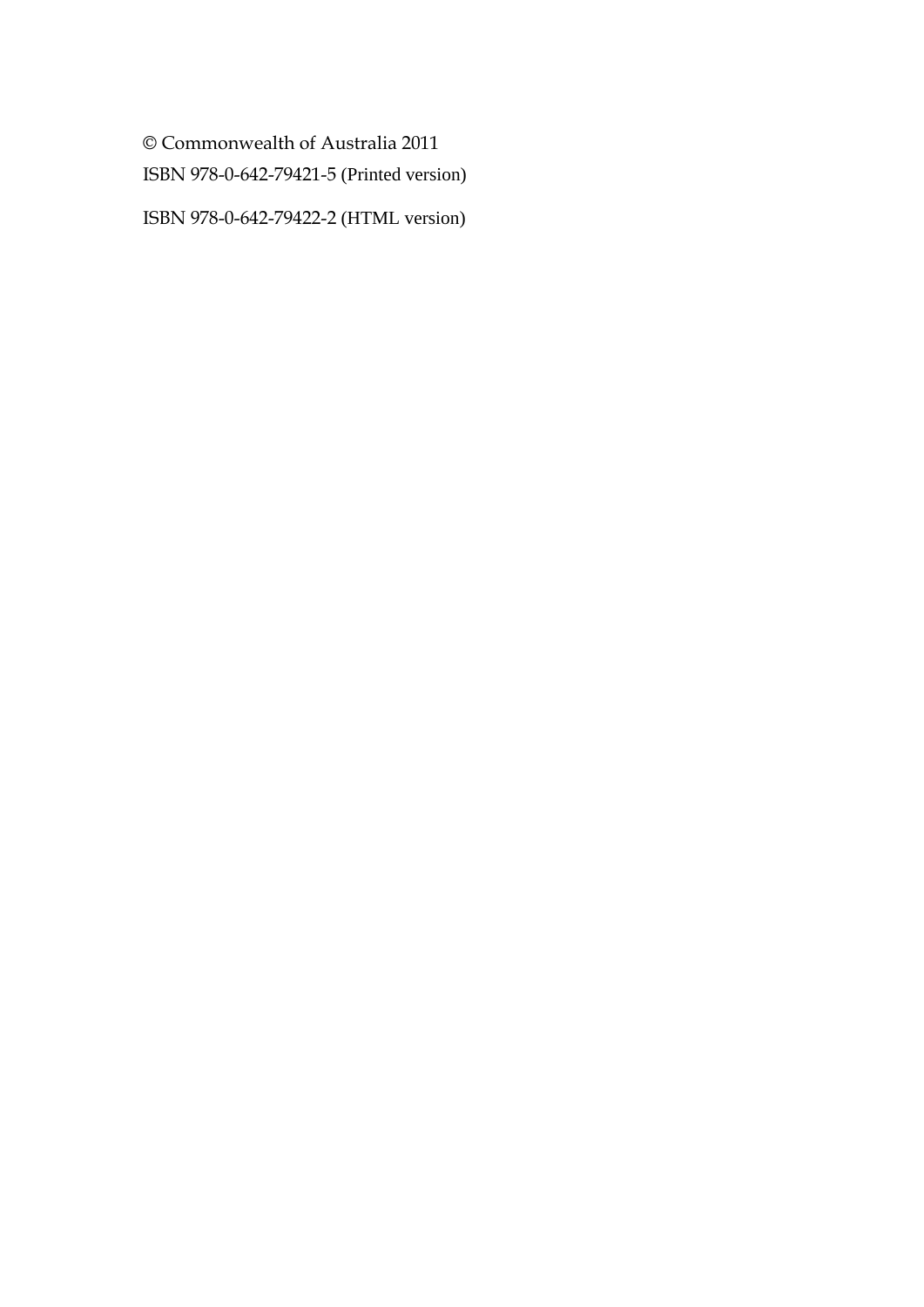### <span id="page-2-0"></span>Chair's foreword

In this inquiry, the committee conducted the rare task of comparing two Bills that have the same purpose, in this case to control price signalling in Australian markets.

In November 2010, the Hon Bruce Billson MP introduced a Bill to this effect and the Treasurer, the Hon Wayne Swan MP, introduced a government Bill in March 2011. The government Bill followed a consultation process, including an exposure draft in December 2010.

Although the Bills have similar aims, they take different approaches. Mr Billson's Bill only applies to the communication of price related information to a competitor, for the purpose of encouraging the competitor to vary their price, and where the communication has the effect of substantially lessening competition. This Bill applies to the economy generally.

The Treasurer's Bill creates two prohibitions. The first is where a firm privately communicates price related information to a competitor. This is described as a *per se* offence because the conduct of itself is so unredeeming that no further elements are required for liability. The second prohibition is where a firm generally communicates information relating to price, business strategy, or its capacity, and does so with the purpose of substantially lessening competition.

The Treasurer's Bill applies to sectors of the economy stipulated in regulations. The Treasurer has committed to applying the Bill initially to the banking sector and conducting a review before extending it further.

It is immediately apparent that the Treasurer's Bill would have a stronger effect and this is the reason why the committee is supporting it over Mr Billson's Bill. The committee's conclusion is consistent with evidence provided by the competition regulator, the Australian Competition and Consumer Commission. It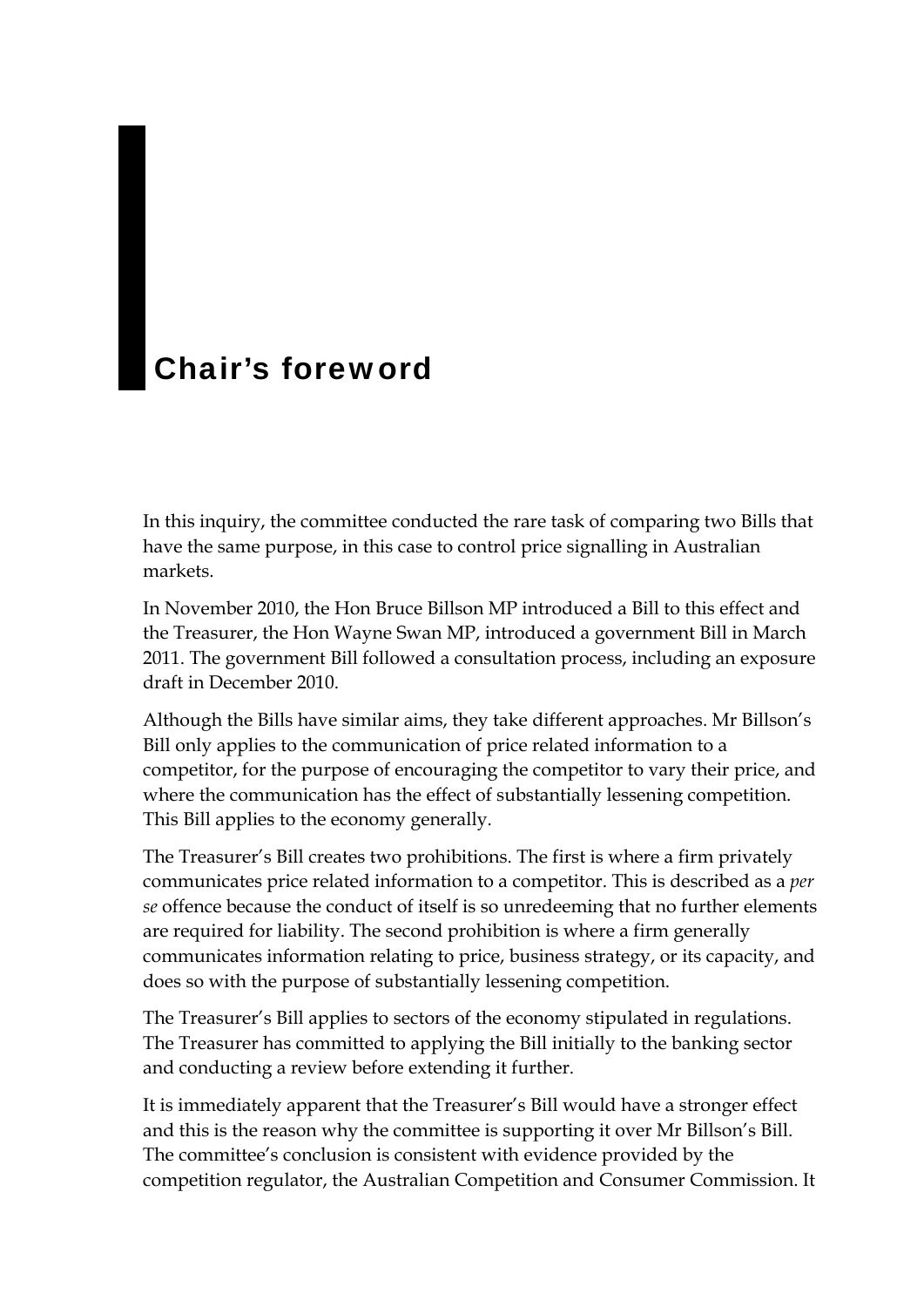stated that elements of Mr Billson's Bill would meant that it would be of little practical use to the Commission in controlling price signalling.

I would like to thank those organisations and individuals that assisted the committee during the inquiry through submissions or participating in the hearing in Canberra. I also thank my colleagues on the committee for their contribution to the report, including Mr Billson, who joined the committee as a supplementary member for the inquiry.

**Craig Thomson MP Chair**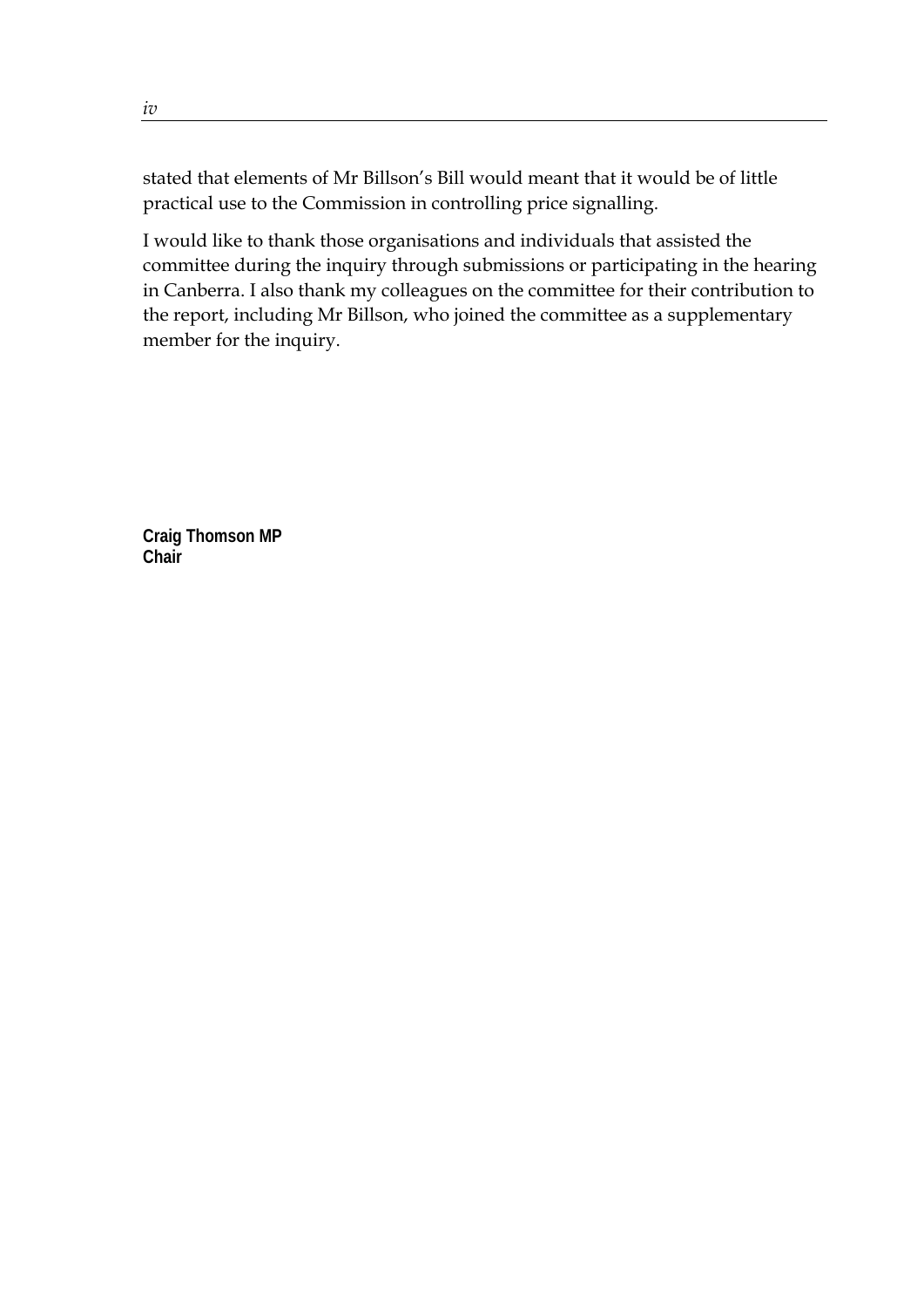## **Contents**

### **THE REPORT**

| $\overline{2}$ |  |
|----------------|--|
|                |  |
|                |  |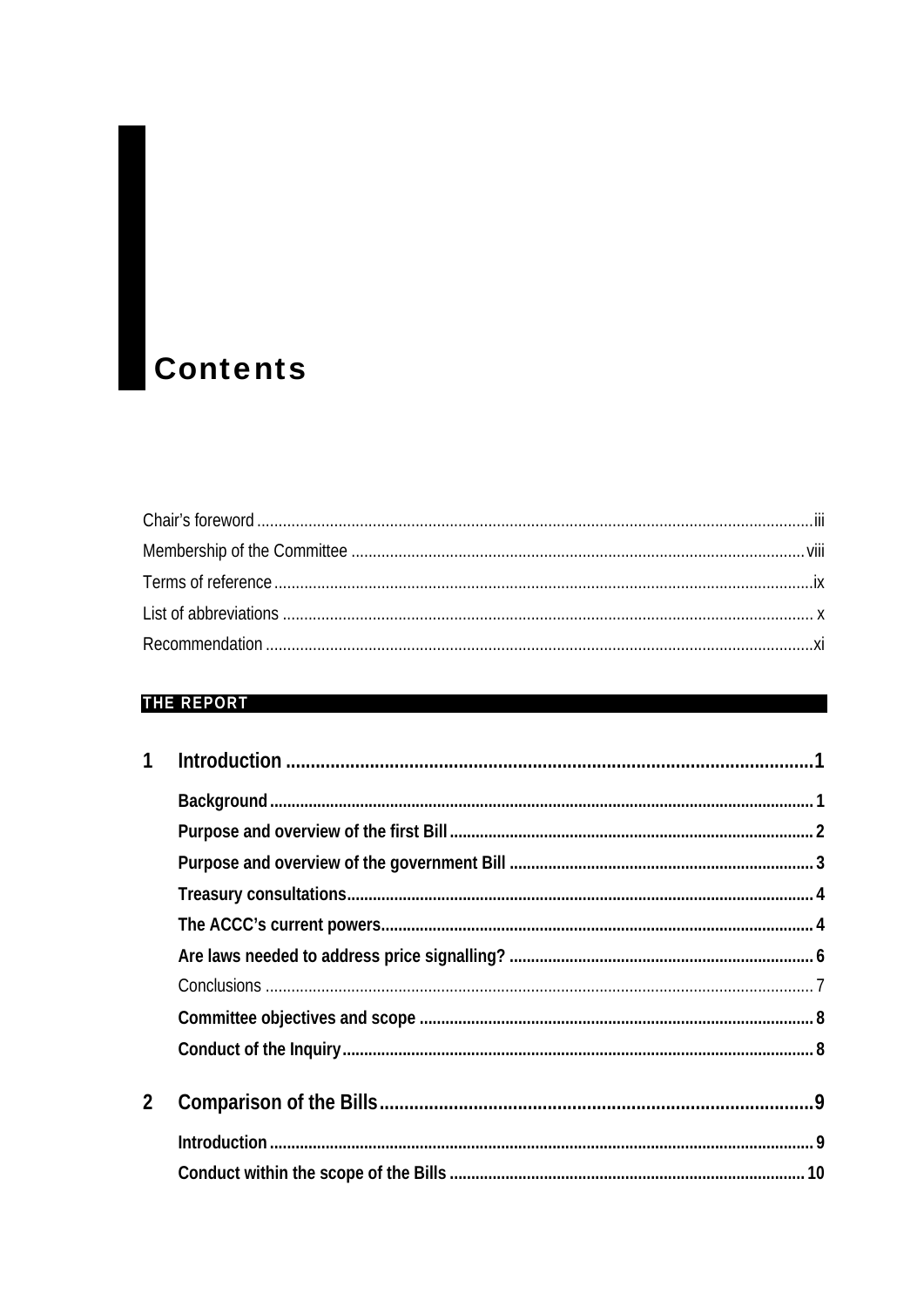| 22 |
|----|

### DISSENTING REPORT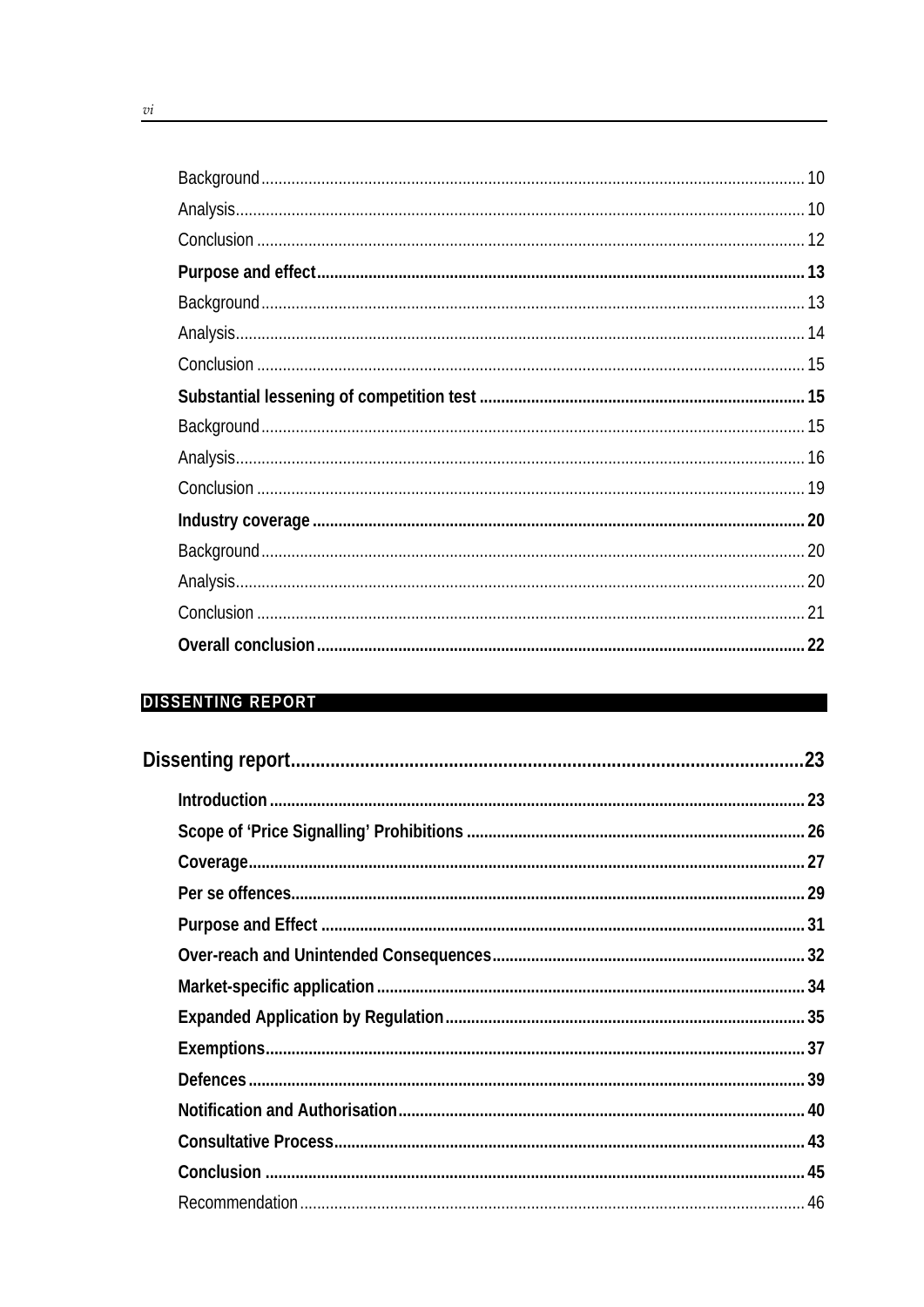### **APPENDICES**

| Submissions to the Competition and Consumer (Price Signalling) Amendment Bill 201047<br>Submissions to the Competition and Consumer Amendment Bill (No. 1) 2011  48 |  |
|---------------------------------------------------------------------------------------------------------------------------------------------------------------------|--|
|                                                                                                                                                                     |  |
|                                                                                                                                                                     |  |
|                                                                                                                                                                     |  |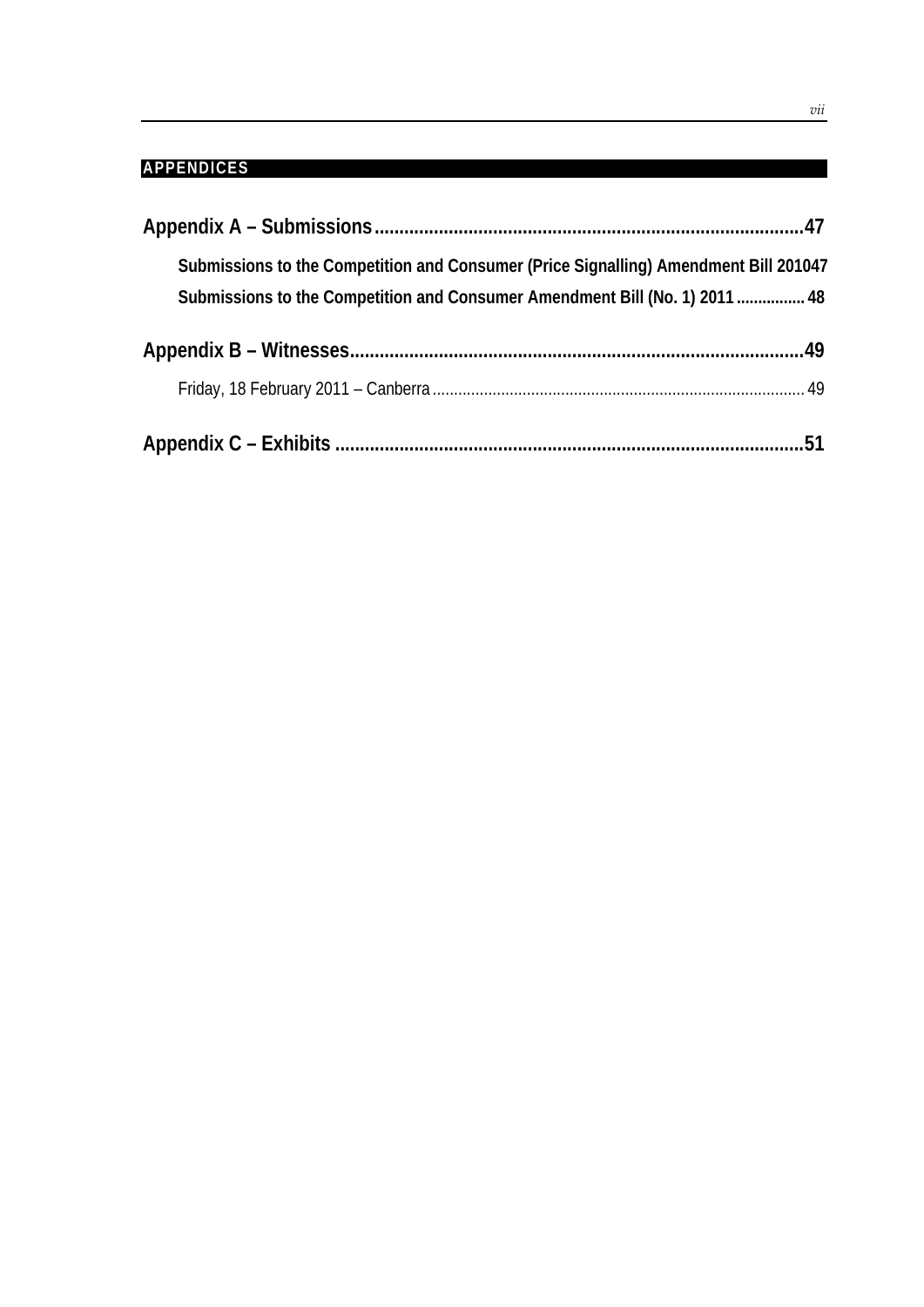### <span id="page-7-0"></span>Membership of the Committee

| Chair                          | Mr Craig Thomson MP      |
|--------------------------------|--------------------------|
| Deputy Chair                   | Mr Steven Ciobo MP       |
| <b>Members</b>                 | Mr Scott Buchholz MP     |
|                                | Mr Stephen Jones MP      |
|                                | Dr Andrew Leigh MP       |
|                                | Ms Kelly O'Dwyer MP      |
|                                | Ms Julie Owens MP        |
| Supplementary<br><b>Member</b> | The Hon Bruce Billson MP |

### Committee Secretariat

| Secretary                     | Mr Stephen Boyd                        |
|-------------------------------|----------------------------------------|
| <b>Inquiry Secretary</b>      | Mr David Monk (from 30 April 2011)     |
|                               | Dr Andrew Gaczol (until 29 April 2011) |
| <b>Research Officer</b>       | Dr Phillip Hilton                      |
| <b>Administrative Officer</b> | Ms Natasha Petrovic                    |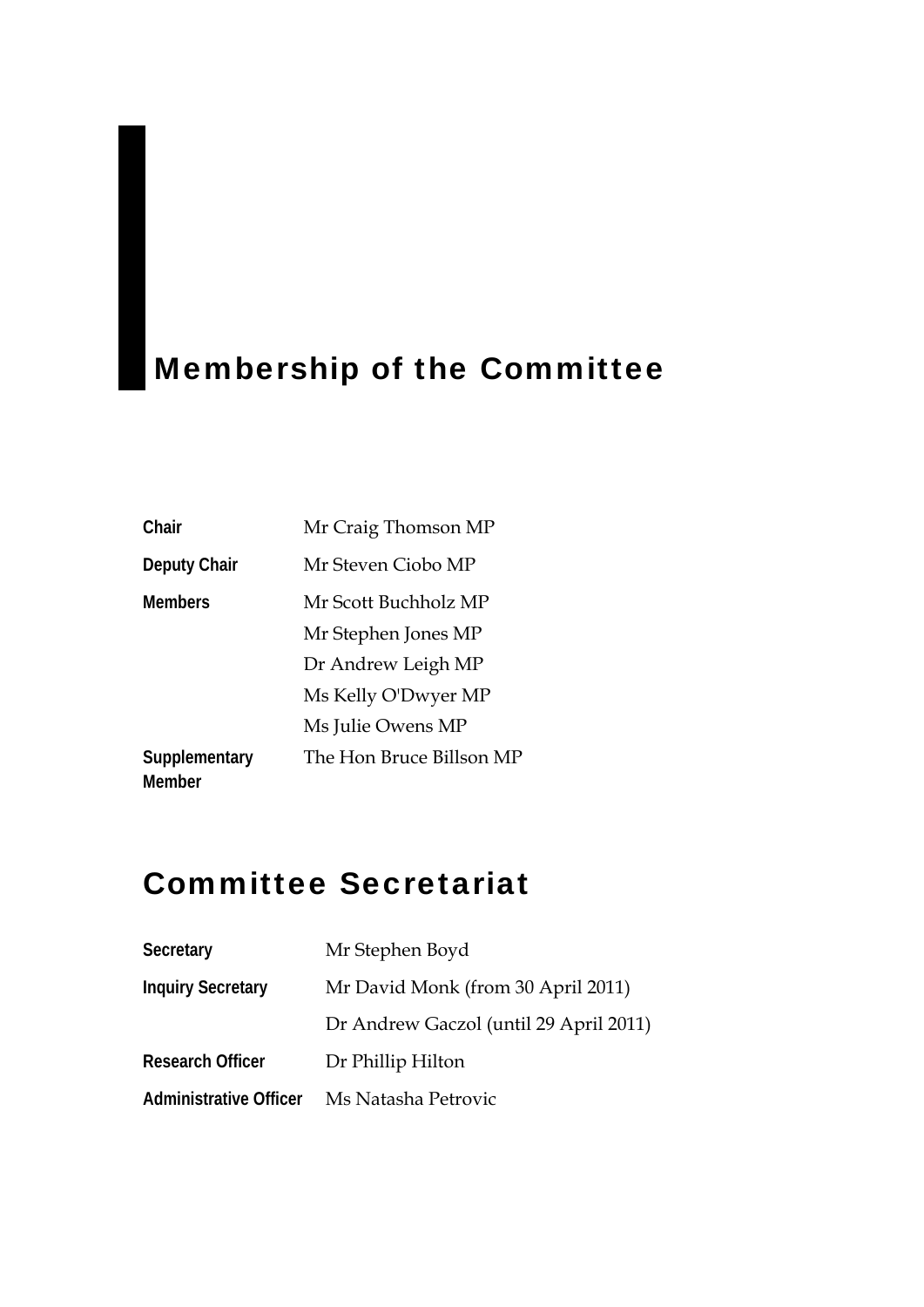### <span id="page-8-0"></span>Terms of reference

On 24 November 2010 the Selection Committee asked the Committee to inquire into and report on the Competition and Consumer (Price Signalling) Amendment Bill 2010.

On 12 May 2011 the Selection Committee asked the Committee to inquire into and report on the Competition and Consumer Amendment Bill (No. 1) 2011.

Under Standing Order 222(e), the House is taken to have adopted the Selection Committee's reports when they are presented.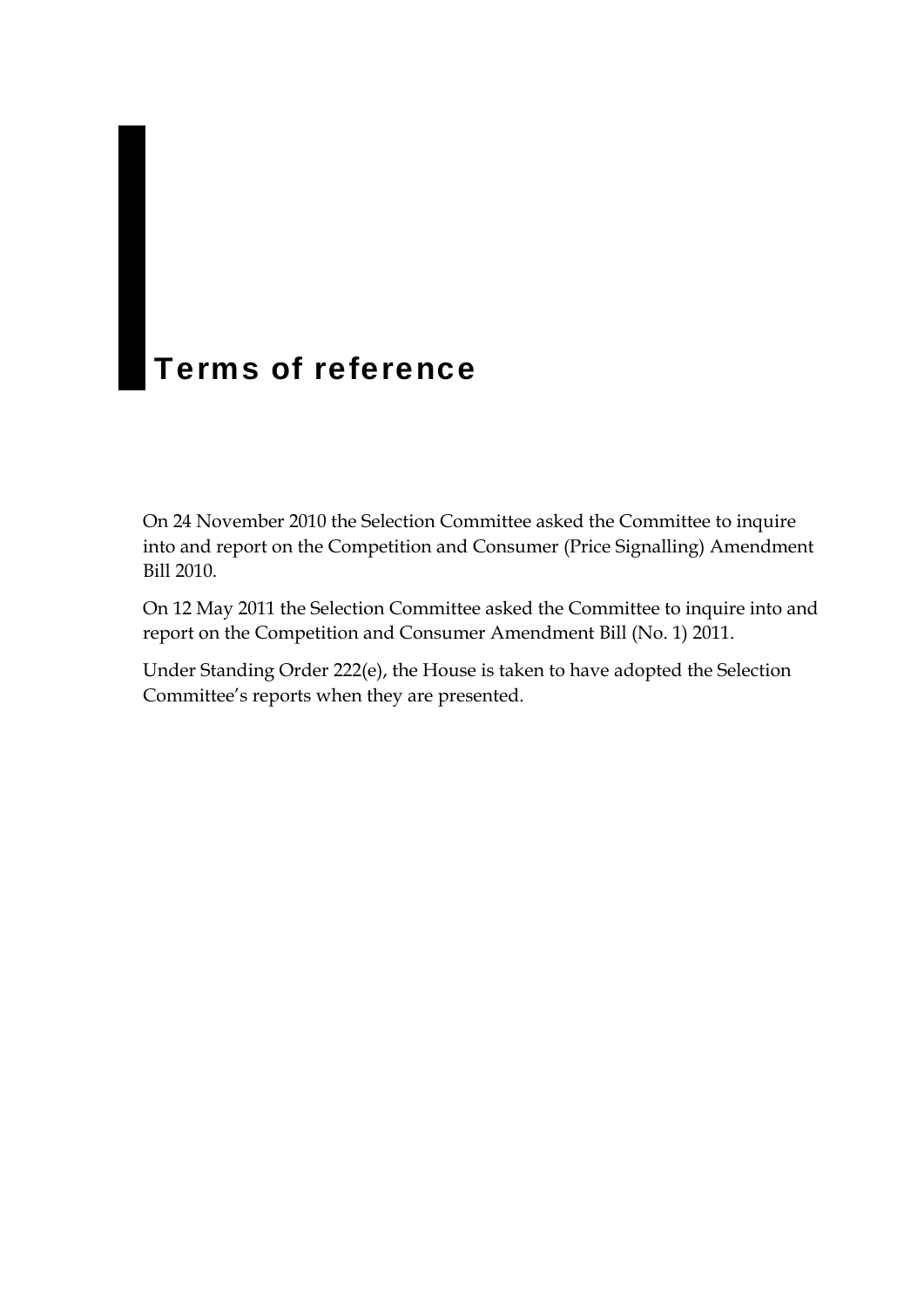### <span id="page-9-0"></span>**List of abbreviations**

- ACCC Australian Competition and Consumer Commission
- EM Explanatory Memorandum
- RBA Reserve Bank of Australia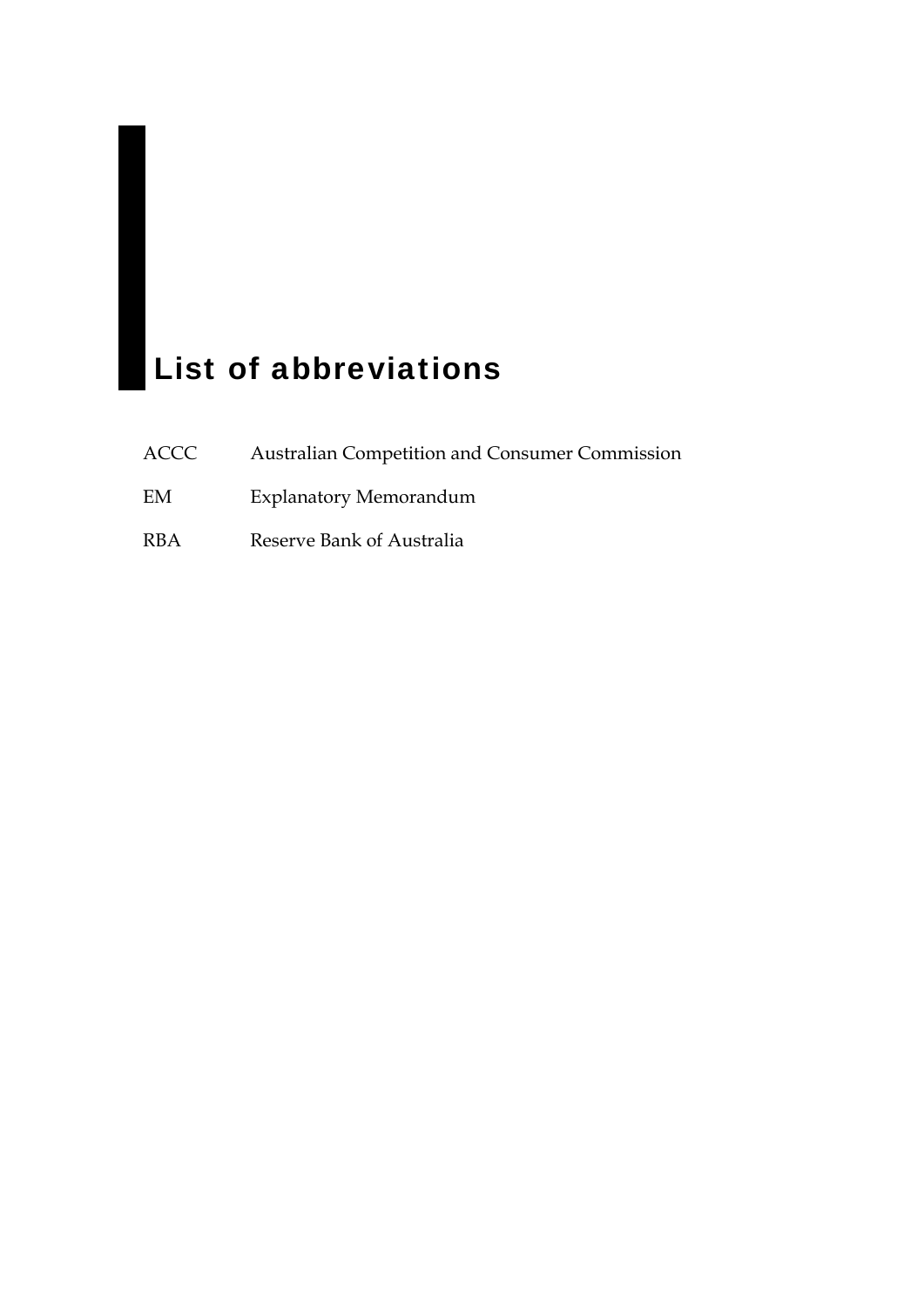### <span id="page-10-0"></span>**Recommendation**

### **2 Comparison of the Bills**

**Recommendation 1**

The House of Representatives pass the Competition and Consumer Amendment Bill (No.1) 2011 and reject the Competition and Consumer (Price Signalling) Amendment Bill 2010.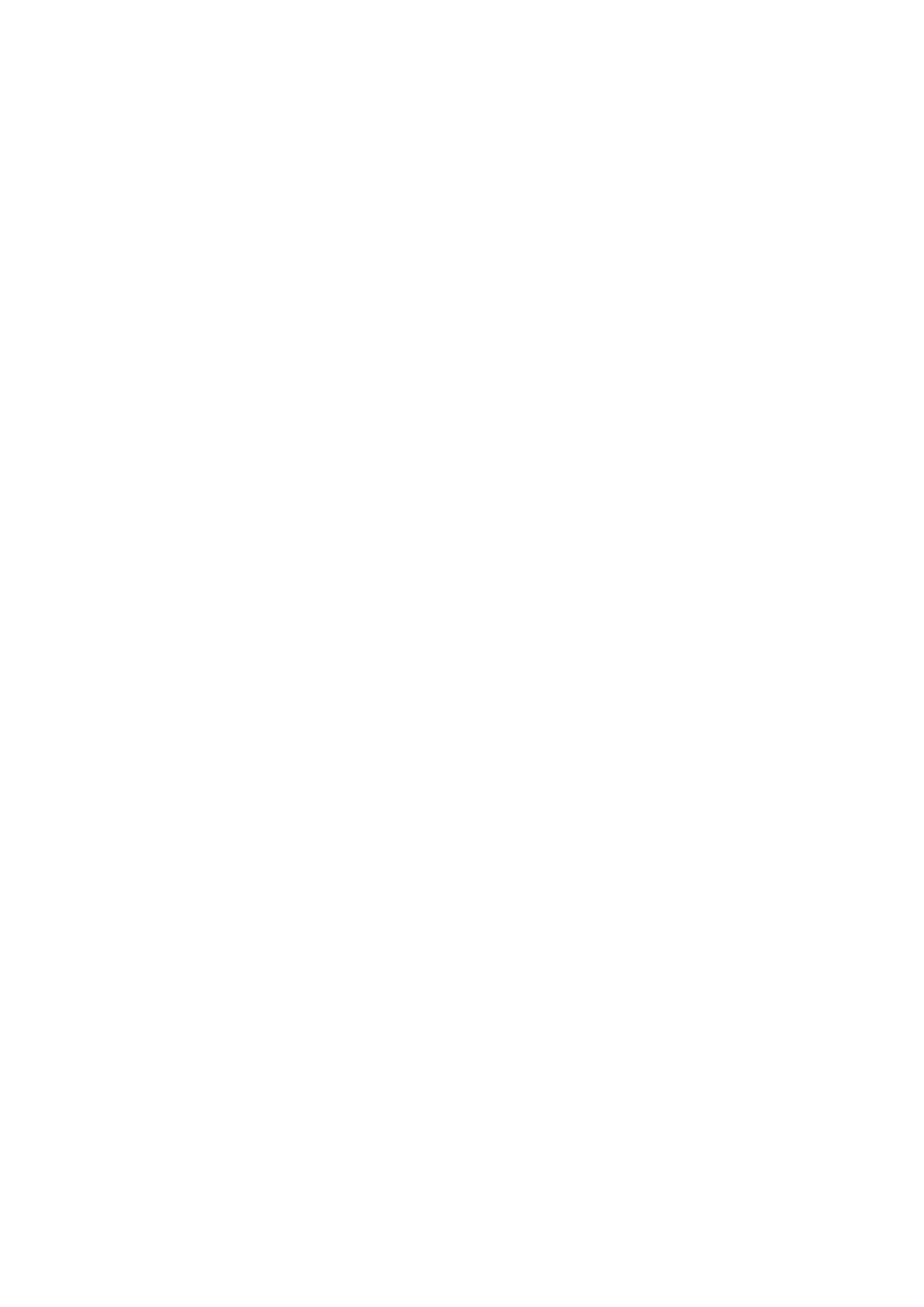# **1**

### Introduction

### **Background**

- 1.1 On 24 November 2010 the Selection Committee referred the Competition and Consumer (Price Signalling) Amendment Bill 2010 (the first Bill) to the committee for inquiry and report.
- 1.2 The first Bill was introduced as a Private Member's Bill by the Shadow Minister for Small Business, Competition Policy and Consumer Affairs, the Hon Bruce Billson, MP.
- 1.3 While the review of the first Bill was being conducted, the Government released its own price signalling legislation. On 12 December 2010 the government released for public comment an exposure draft dealing with price signalling. Following its consultation, the government tabled the Competition and Consumer Amendment Bill (No.1) 2011 (the government Bill) on 24 March 2011. The Explanatory Memorandum (EM) to the government Bill states:

Anti-competitive price signalling and information disclosures are communications between competitors which facilitate prices above the competitive level and can lead to inefficient outcomes for the economy and reduce wellbeing for consumers. They fall short of cartel behaviour but can have similar effect. Anti-competitive price signalling and information disclosures can occur as part of a wider cooperation agreement, or as a stand-alone practice absent of an explicit cartel arrangement.<sup>[1](#page-12-0)</sup>

<span id="page-12-0"></span><sup>1</sup> Australian Government, *Explanatory Memorandum* (government Bill), p. 3.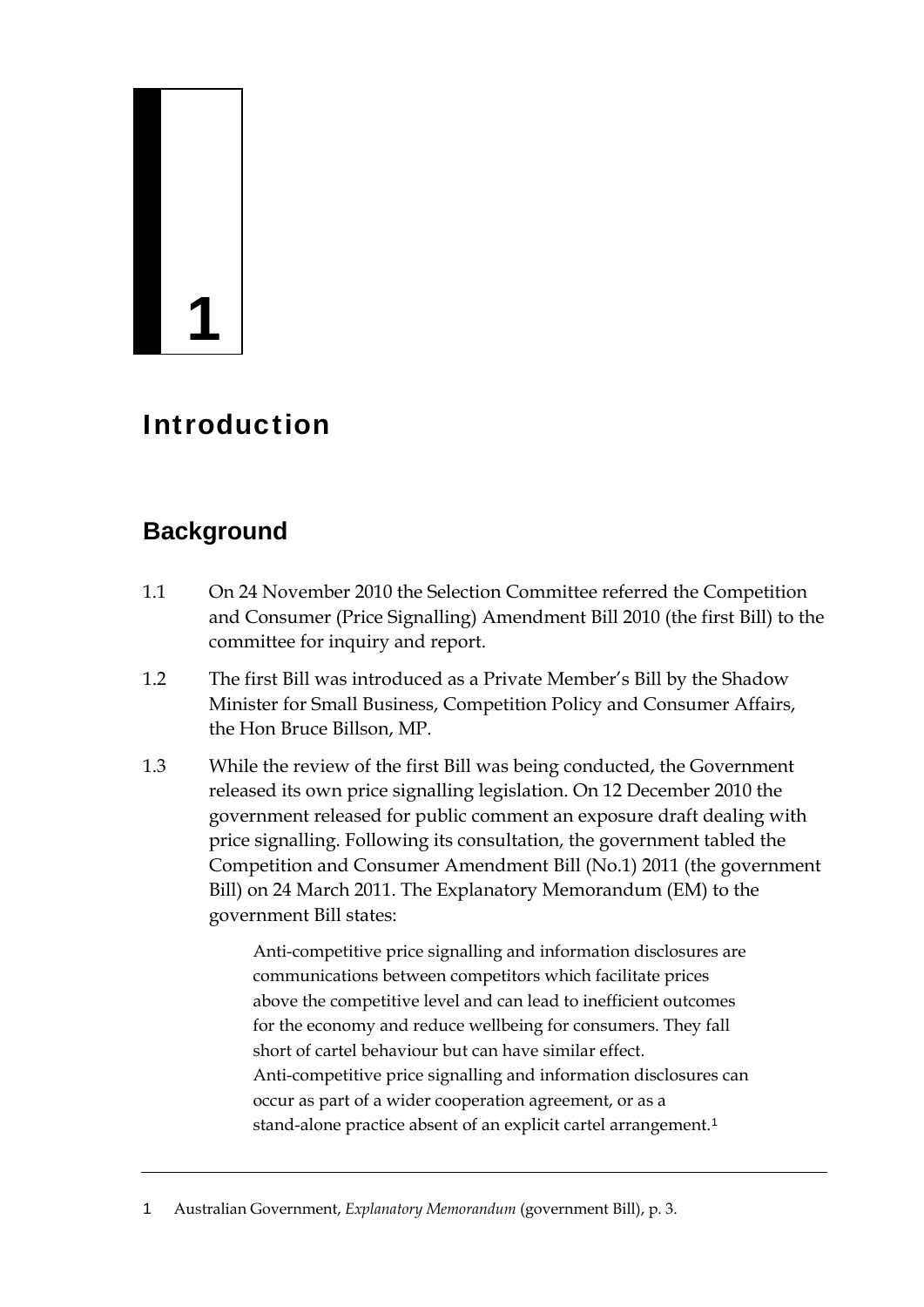- 1.4 On 12 May 2011 the Selection Committee referred the government Bill to the committee for inquiry and report. The government Bill was introduced by the Deputy Prime Minister and Treasurer, the Hon Wayne Swan MP.
- 1.5 The committee has resolved to scrutinise the two bills together.

### **Purpose and overview of the first Bill**

- 1.6 The first Bill seeks to 'establish a new head of power under which the Australian Competition and Consumer Commission (ACCC) would be able to investigate and seek penalties for "price signalling" that produces anti-competitive effects in the Australian market to the detriment of consumers.'[2](#page-13-0)
- 1.7 The first Bill creates a new provision to make anti-competitive price signalling unlawful. It is designed to operate within the framework of the *Competition and Consumer Act 2010* (which was the *Trade Practices Act 1974*  prior to 1 January 2011) and 'to respond to repeated calls from the ACCC for Parliament to address this "gap" in Australia's competition "tool kit."'[3](#page-13-1) The EM states:

Price signalling is a facilitating practice by which corporations inform their rivals about price actions and intentions, so as to eliminate uncertainty about the price of their goods or services, thus reducing the inherent risks of competition which would be a feature of a workably competitive market.

Anti-competitive price signalling is engaged in with the hope, or even expectation, that competitors will reciprocate in term of the setting of the price and price-terms and conditions for their goods or services, although it does not require any commitment from them to do so. The effect of such behaviour will often be the same as prohibited conduct but is said by the ACCC to currently not be captured by existing prohibitions.[4](#page-13-2) The EM states that the 'definition of unlawful anti-competitive 'price signalling' detailed in the Bill contains three elements specifically designed to ensure that pro-competitive and pro-consumer price-related communication is not impeded while the anti-competitive price-

- <span id="page-13-1"></span>3 Australian Government, *Explanatory Memorandum* (government Bill), p. 1.
- <span id="page-13-2"></span>4 Australian Government, *Explanatory Memorandum* (government Bill), p. 1.

2

<span id="page-13-0"></span><sup>2</sup> Australian Government, *Explanatory Memorandum* (government Bill), p. 1.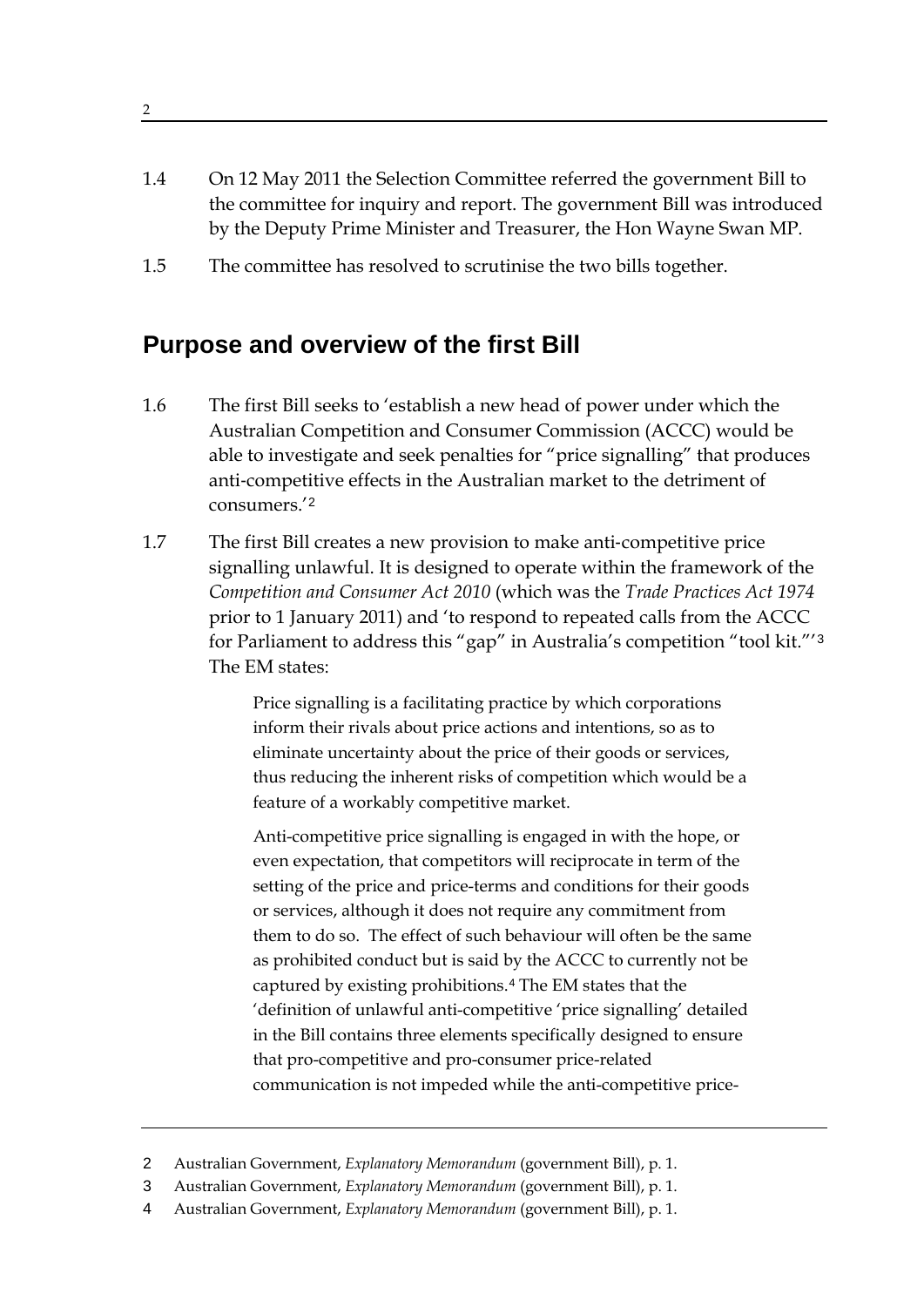related communication that facilitates co-ordination to distort markets and disadvantage consumers is captured as unlawful.'[5](#page-14-0)

- 1.8 The Bill aims to:
	- make it possible for a Court to infer that the purpose of communication by a corporation about price‐related information was to encourage a rival to vary a price having considered the evidence, conduct of the parties involved and relevant circumstances;
	- define key terms relevant to the operation of the provisions and where necessary, provides further clarity for terms defined more generally in the *Trade Practices Act*, for the purposes of avoiding uncertainty about the new head of power for the ACCC; and
	- **PEDE FORM** provide for the ACCC to receive, consider and grant an authorisation for conduct that may offend the price signalling prohibition, where the ACCC is satisfied that the public benefit of authorised conduct outweighs the likely detriment to the public constituted by any lessening of competition.<sup>[6](#page-14-1)</sup>

### **Purpose and overview of the government Bill**

- 1.9 The government Bill aims 'to enhance the welfare of Australians through the promotion of competition and fair trading and provision for consumer protection.'[7](#page-14-2) It does this by amending the existing *Competition and Consumer Act 2010* (CC Act).
- 1.10 The most important amendments in the government Bill involve:
	- **prohibiting businesses from making a private disclosure of pricing** information to a competitor;
	- prohibiting businesses from making a disclosure (on a wide range of matters) if the purpose of the disclosure is to substantially lessen competition in a market;
	- ensuring that prohibitions apply only to goods and services that are specifically prescribed by regulations and identify exceptions to them where necessary; and

<span id="page-14-0"></span><sup>5</sup> Australian Government, *Explanatory Memorandum* (government Bill), pp. 1-2.

<span id="page-14-1"></span><sup>6</sup> Australian Government, *Explanatory Memorandum* (government Bill), pp. 1-3.

<span id="page-14-2"></span><sup>7</sup> Australian Government, *Explanatory Memorandum* (government Bill), p. 5.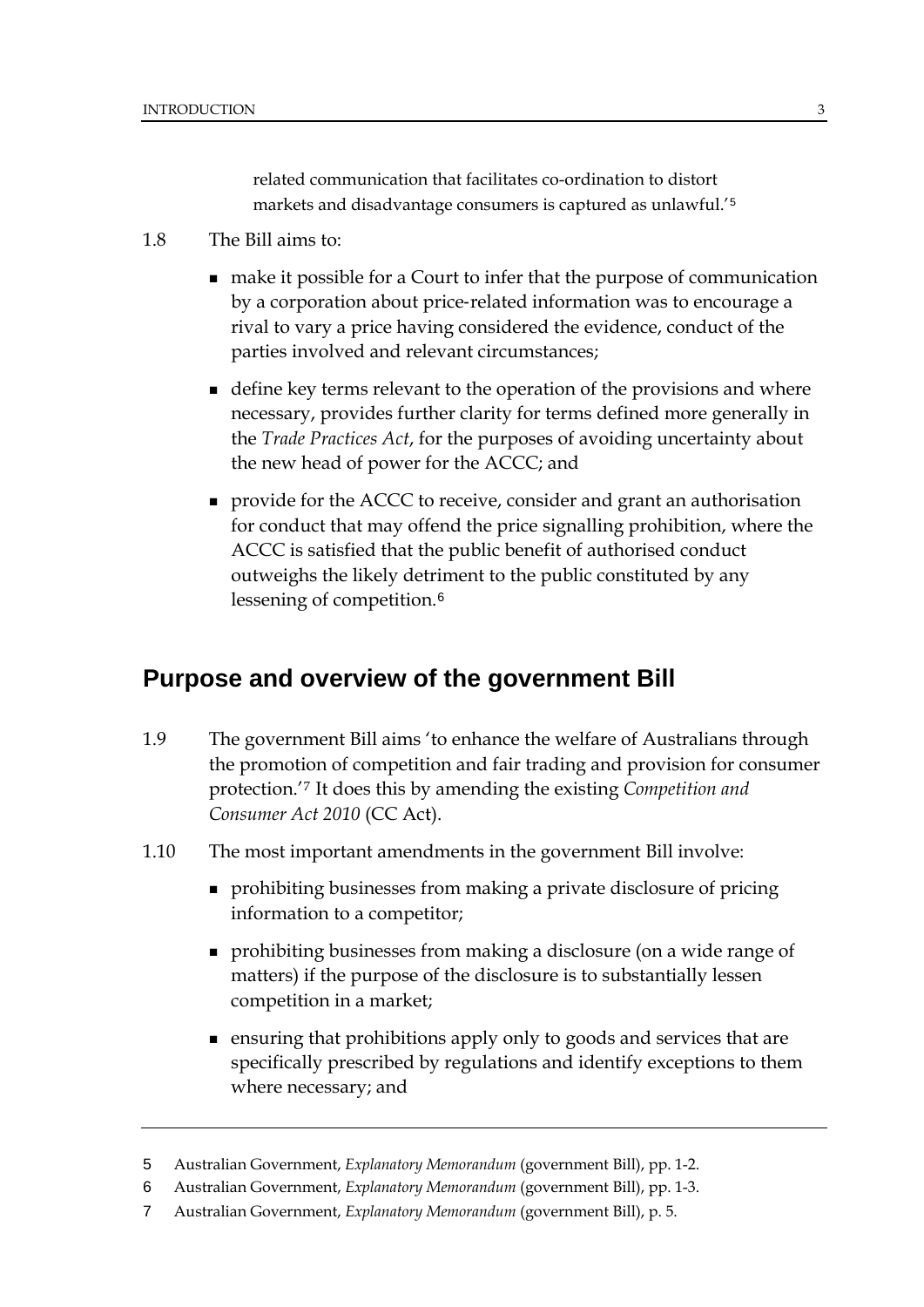**providing a number of exemptions to the prohibitions to enable** businesses to continue normal operations, including timely notifications to the ACCC on the grounds of providing a net public benefit.

### **Treasury consultations**

1.11 The committee received evidence in its submissions that Treasury's consultations on the exposure draft led to significant improvements to the government Bill. For example, the Australian Institute of Petroleum stated:

> In light of these issues, AIP and some AIP member companies made detailed public submissions to the Treasury consultation process outlining our concerns and suggestions in relation to the exposure draft legislation, and assuming they will apply to the Australian fuels industry. AIP acknowledges that the Government, through the consultation process, has taken account in the Bill of some of the issues identified by AIP and its members, and these changes will help address some of the unintended commercial consequences for the fuels industry.

Specifically, these improvements by the Government to the exposure draft legislation include the exclusion in the Bill of disclosures relating to: (i) purchases or sale of goods; (ii) by companies to agents; and (iii) relating to proposed joint ventures.[8](#page-15-0)

1.12 The Australian Bankers' Association (ABA) also recognised that consultations had improved certainty for business.[9](#page-15-1)

### **The ACCC's current powers**

1.13 The ACCC's current powers extend to price fixing but not to price signalling. The ACCC advised that 'under the existing cartel provision in the legislation we need to establish that there is a contract, an arrangement or an understanding between the parties.'[10](#page-15-2) Under the legislation the ACCC would need to establish that 'there is some form of agreement

<span id="page-15-0"></span><sup>8</sup> Australian Institute of Petroleum, *Submission 9A,* p. 2.

<span id="page-15-1"></span><sup>9</sup> ABA, *Submission 5A,* p. 2.

<span id="page-15-2"></span><sup>10</sup> Mr Brian Cassidy, ACCC, *Committee Hansard*, 18 February 2011, p. 10.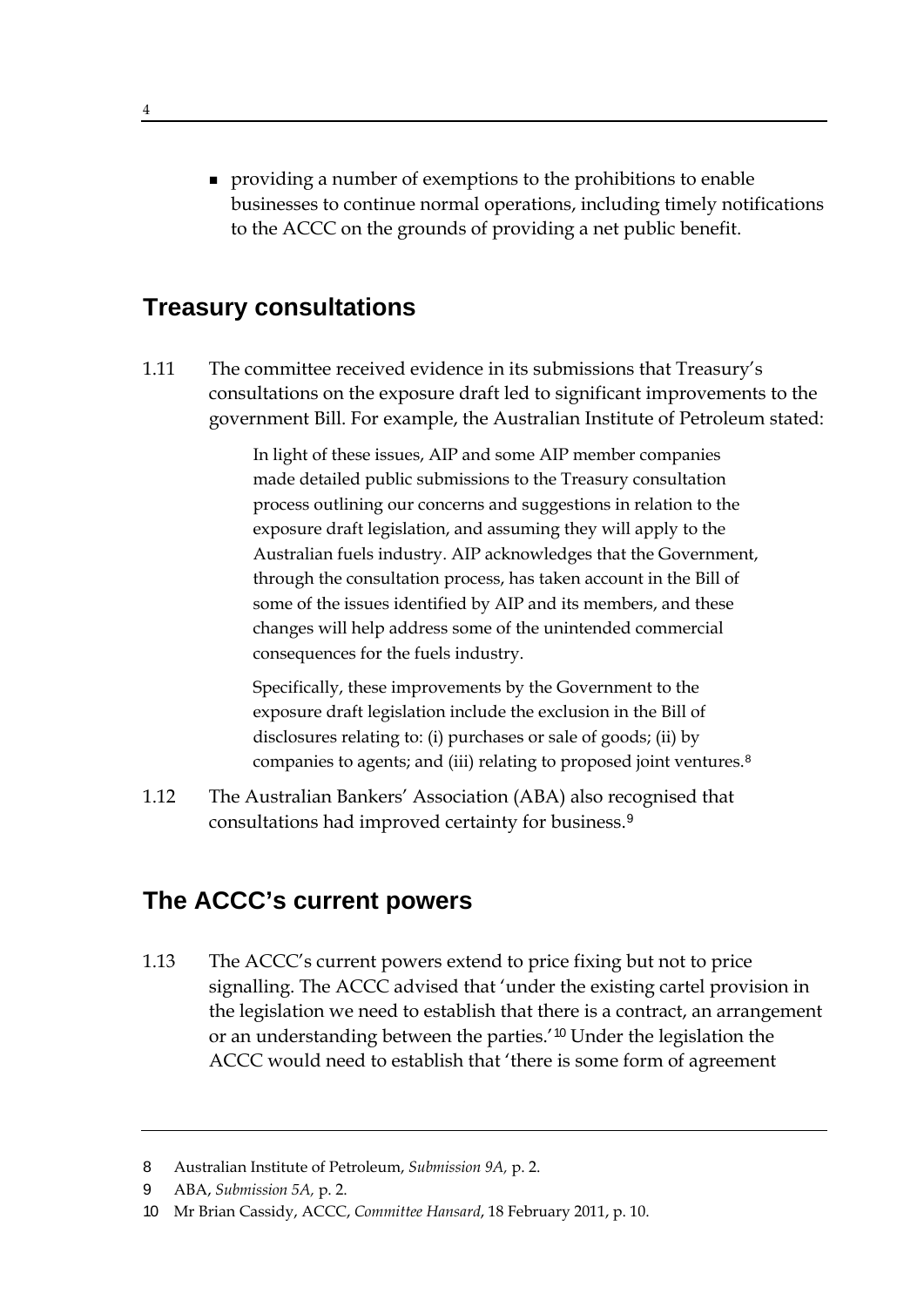between the parties and that there is some measure of commitment.'<sup>11</sup> However, this can be extremely difficult for the ACCC to prove.

- 1.14 In 2005 the 'Apco' case revealed inadequacies with the ACCC's legislation. As a result of ACCC action, a number of petrol retailers in the Ballarat area were prosecuted. The ACCC alleged 'that they were passing information to one another on a confidential basis on what they were proposing to do with their petrol prices.'[12](#page-16-0) However, one of the respondents in the case, a company called Apco, appealed to the Full Court of the Federal Court. The argument Apco put 'was that they were not committed to the conduct; they received the prices and sometimes they acted on them by increasing their own price and sometimes they did not.'[13](#page-16-1) The appeal by Apco was upheld on the basis that there was not a sufficient level of commitment on the part of Apco.
- 1.15 The ACCC sought to appeal that decision to the High Court but was refused leave to appeal. The High Court stated that there were no issues of law that arose out of the Apco case. The ACCC concluded that 'in our view that means there has been a significant raising of the bar in relation to what is required to establish a contract arrangement or an understanding, which is what we were arguing in this case.'[14](#page-16-2)
- 1.16 In January 2009 the Treasury issued a discussion paper which sought submissions on the adequacy of the current interpretation of the term 'understanding' in section 45 of the CC Act. That process 'identified that anti-competitive price signalling and information disclosures were not captured by the CC Act and rather than amend the meaning of understanding, could be directly targeted by new prohibitions under the CC Act.'[15](#page-16-3) The Treasury stated:

The Treasury considers that there is a gap in the effectiveness of Australia's competition law framework in addressing anticompetitive price signalling and other forms of information disclosures. Essentially, that potentially allows a form of anticompetitive conduct to be undertaken—obviously depending on whether businesses choose to engage in that area.<sup>[16](#page-16-4)</sup>

<sup>11</sup> Mr Brian Cassidy, ACCC, *Committee Hansard*, 18 February 2011, p. 10.

<span id="page-16-0"></span><sup>12</sup> Mr Brian Cassidy, ACCC, *Committee Hansard*, 18 February 2011, pp. 9-10.

<span id="page-16-1"></span><sup>13</sup> Mr Brian Cassidy, ACCC, *Committee Hansard*, 18 February 2011, p. 10.

<span id="page-16-2"></span><sup>14</sup> Mr Brian Cassidy, ACCC, *Committee Hansard*, 18 February 2011, pp. 9-10.

<span id="page-16-3"></span><sup>15</sup> Australian Government, *Explanatory Memorandum* (government Bill), p. 7.

<span id="page-16-4"></span><sup>16</sup> Mr Bruce Paine, Treasury, *Committee Hansard*, 18 February 2011, p. 22.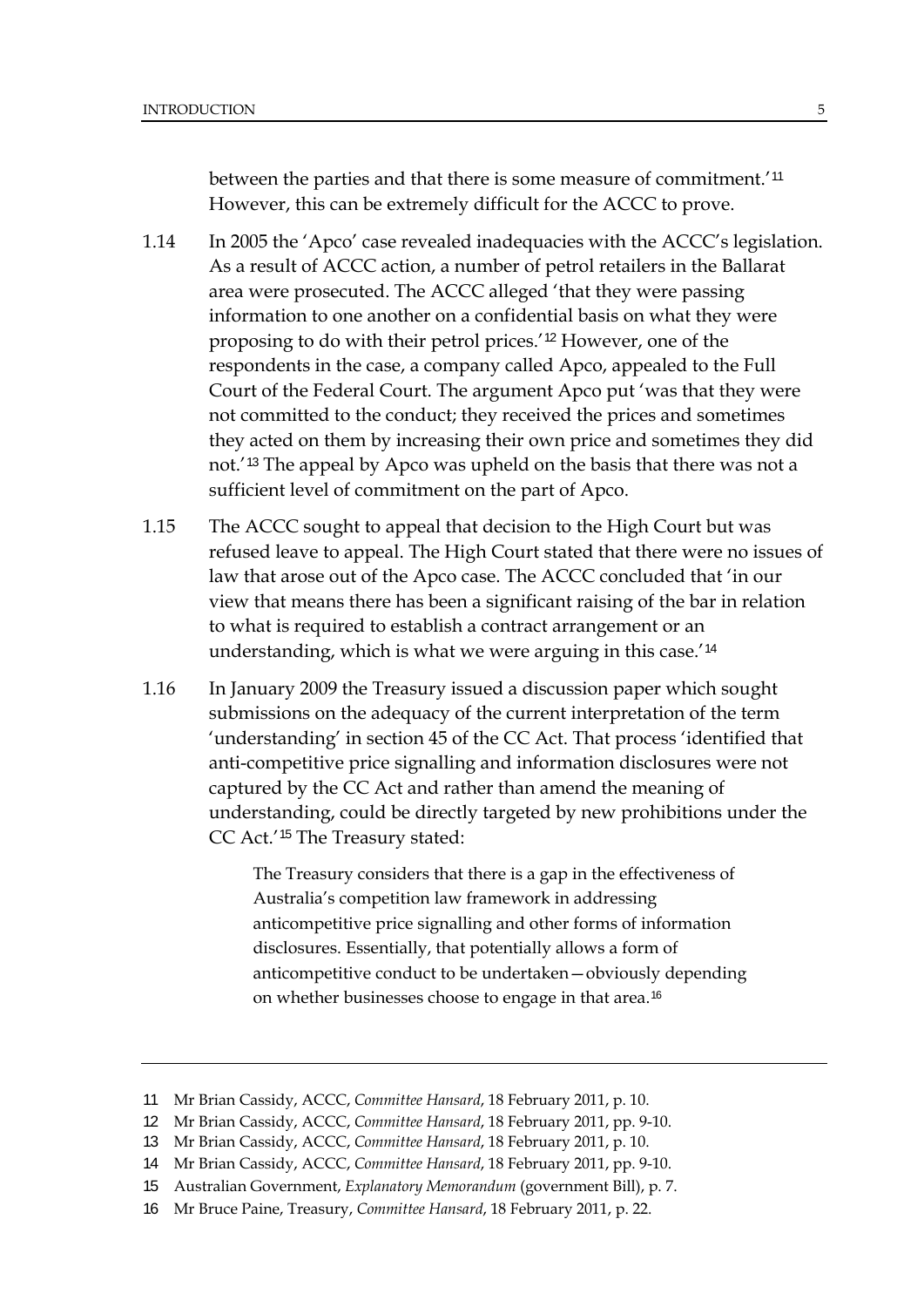### **Are laws needed to address price signalling?**

1.17 The ACCC and Treasury are in agreement that the current legislation was inadequate to deal with price signalling. This lack of power has become more notable in recent times, especially in relation to the banking sector. Concerns have been expressed about possible price signalling comments made by banks in relation to possible movements in the official cash rate by the Reserve Bank of Australia (RBA). The ACCC advised that if the legislation was strengthened to deal with price signalling, then the comments of key bank officials would come under far more scrutiny. The ACCC stated:

> …some comments from certain of the bank CEOs where, if we had this sort of legislation in place, and assuming they still made the comments, we would certainly at least have cause to be having a close look at them because, with a couple of the comments, we ask ourselves: 'Why would someone say what was said, other than for the purpose of signalling perhaps to their competitors what their behaviour was going to be in relation to increases in bank housing loan interest rates?'[17](#page-17-0)

- 1.18 The ACCC confirmed that a recent example where it would have cause to investigate involved comments by the CEO of the ANZ Bank Mr Mike Smith. In a particular situation, Mr Smith commented that he would move in lock-step with the RBA's expected 25 basis point move. Mr Smith was subsequently asked what he would do if the other banks did something differently to which he is reported to have said that he would not be stuck on his own.[18](#page-17-1)
- 1.19 The ACCC and Treasury perspectives were not universally accepted. The ABA questioned the necessity for the Bill, arguing that no substantive evidence had been produced to support the need for reform. The ABA stated:

The submissions to this inquiry into the government's bill and indeed the submissions in the original Treasury paper indicate that most pre-eminent trade practices lawyers in the country have different views about whether or not there is a problem. At the moment the weighting seems to be towards the view that there is not a problem. The other area we would look at is: 'What is the actual substantive evidence of misconduct or of behaviour that is

<span id="page-17-0"></span><sup>17</sup> Mr Brian Cassidy, ACCC, *Committee Hansard*, 18 February 2011, p. 12.

<span id="page-17-1"></span><sup>18</sup> *Committee Hansard*, 18 February 2011, p. 13.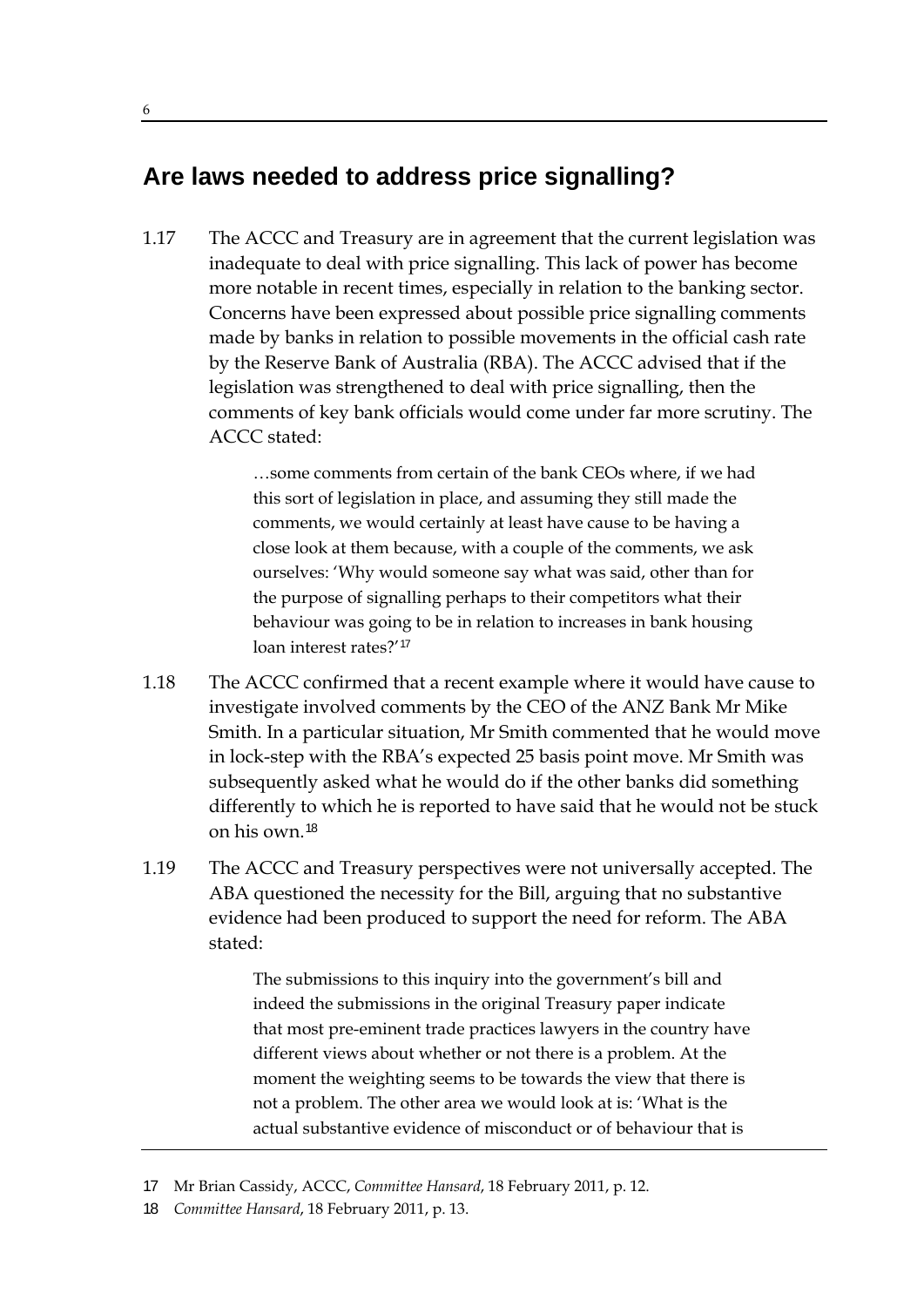seen to be inappropriate but has fallen outside the reach of the current legislation?' Again, it is very difficult to find that.[19](#page-18-0)

1.20 The ABA concluded that 'at this point we have not seen an overwhelming or even particularly persuasive argument for change.'[20](#page-18-1)

### **Conclusions**

- 1.21 The ACCC's current powers extend to price fixing but the ACCC is limited in what it can do to investigate and seek prosecution for price signalling. The Apco case was significant in revealing limitations in the ACCC's powers. Currently the ACCC would need to establish that there is an agreement or understanding between parties in any alleged case of price signalling which would be very difficult to do.
- 1.22 The ACCC and Treasury both confirmed that the current legislation is limited and it must be strengthened if it is to deal with price signalling. Price signalling cannot be ignored and if left to occur then consumers will be disadvantaged and the competitive framework of markets is undermined. The recent action of bank CEOs and their comments in relation to possible movements in the cash rate by the RBA is a particular case that has brought most attention to price signalling. It should be noted that both Bills before the committee would apply beyond the banking sector.
- 1.23 The committee concludes that the ACCC's current powers are insufficient to deal with price signalling and they must be strengthened to give the ACCC more power and as a warning to the market that this conduct will not be tolerated. The committee dismisses the view of the ABA that reform in this area is unnecessary.
- 1.24 While the intent of the first Bill is therefore supported, it is not the most effective legislative solution for dealing with price signalling. The following chapter will draw attention to some of the disadvantages inherent in the Bill and concludes that it should not be supported.
- 1.25 The committee is of the view that the government Bill provides a more effective legislative solution for dealing with price signalling. Chapter 2 reviews the feedback received in submissions and will also identify some of the advantages in the government Bill. It concludes with a recommendation that the Bill be supported.

<span id="page-18-0"></span><sup>19</sup> ABA, Mr Steven Munchenberg, *Committee Hansard*, 18 February 2011, p. 35.

<span id="page-18-1"></span><sup>20</sup> ABA, Mr Steven Munchenberg, *Committee Hansard,* 18 February 2011, p. 39.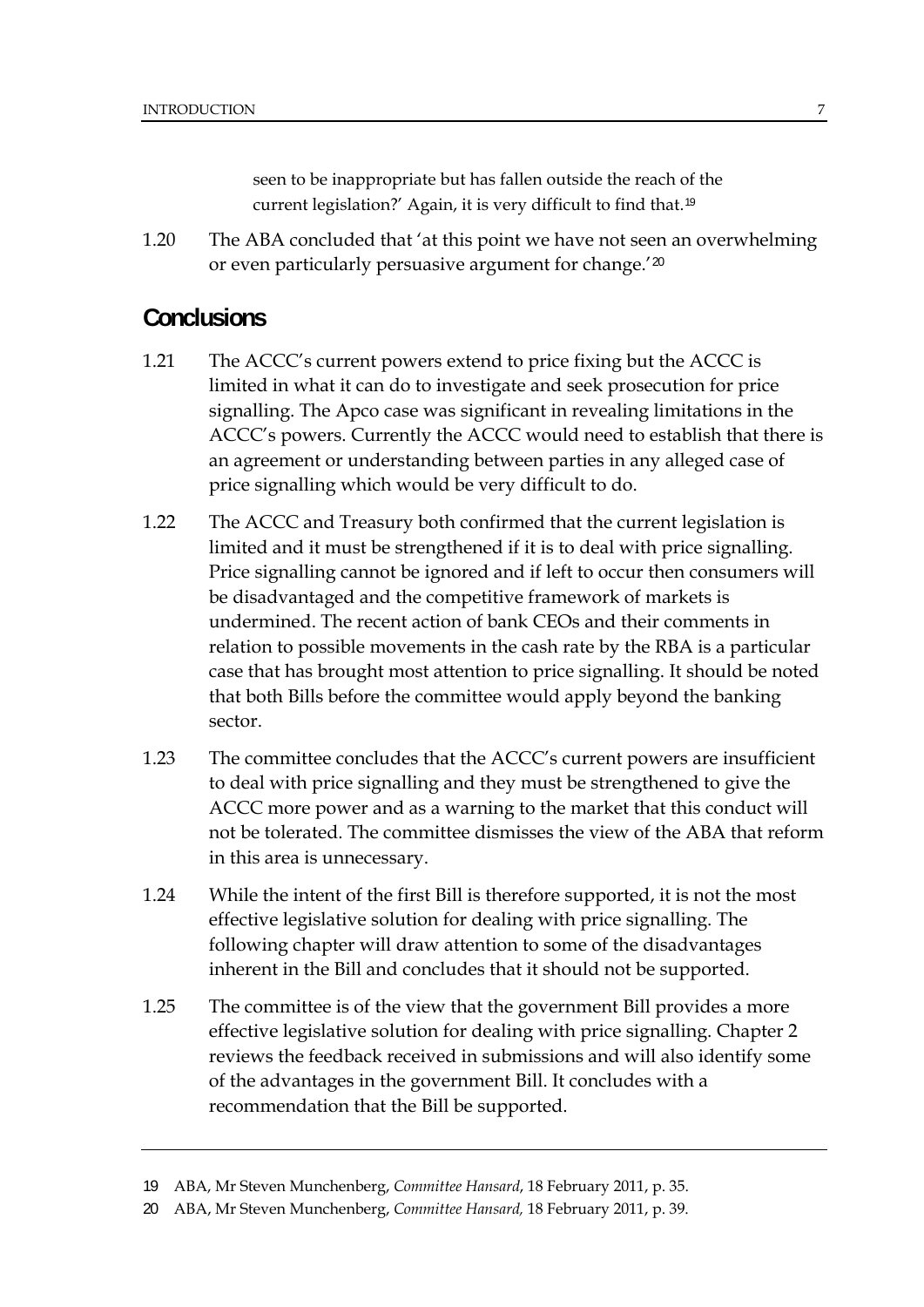### **Committee objectives and scope**

1.26 The objective of the inquiry is to scrutinise the technical adequacy of both Bills and their competing claims to delivering the policy intent required to address the problem of price signalling, especially in the banking sector. In conducting this examination, the committee focused on four key comparisons between the Bills.

### **Conduct of the Inquiry**

- 1.27 Information about the inquiry into the first Bill was advertised in *The Australian* on 15 December 2010. Details of the inquiry and the Bill were placed on the committee's website. A media release announcing the inquiry and seeking submissions was issued on 10 December 2010.
- 1.28 Seven submissions were received which are listed at Appendix A. Three exhibits were received which are listed at Appendix C.
- 1.29 A public hearing was held in Canberra on Friday 18 February 2011. A list of the witnesses who appeared at the hearing is available at Appendix B. The submissions and transcript of evidence were placed on the committee's website at http://www.aph.gov.au/house/committee/economics/index.htm.
- 1.30 Information about the inquiry into the government Bill was posted to a range of groups. Details of the inquiry and the Bill were also placed on the committee's website. A media release announcing the inquiry and seeking submissions was issued on 17 May 2011.
- 1.31 Thirteen submissions were received on the government Bill; these are listed at Appendix A.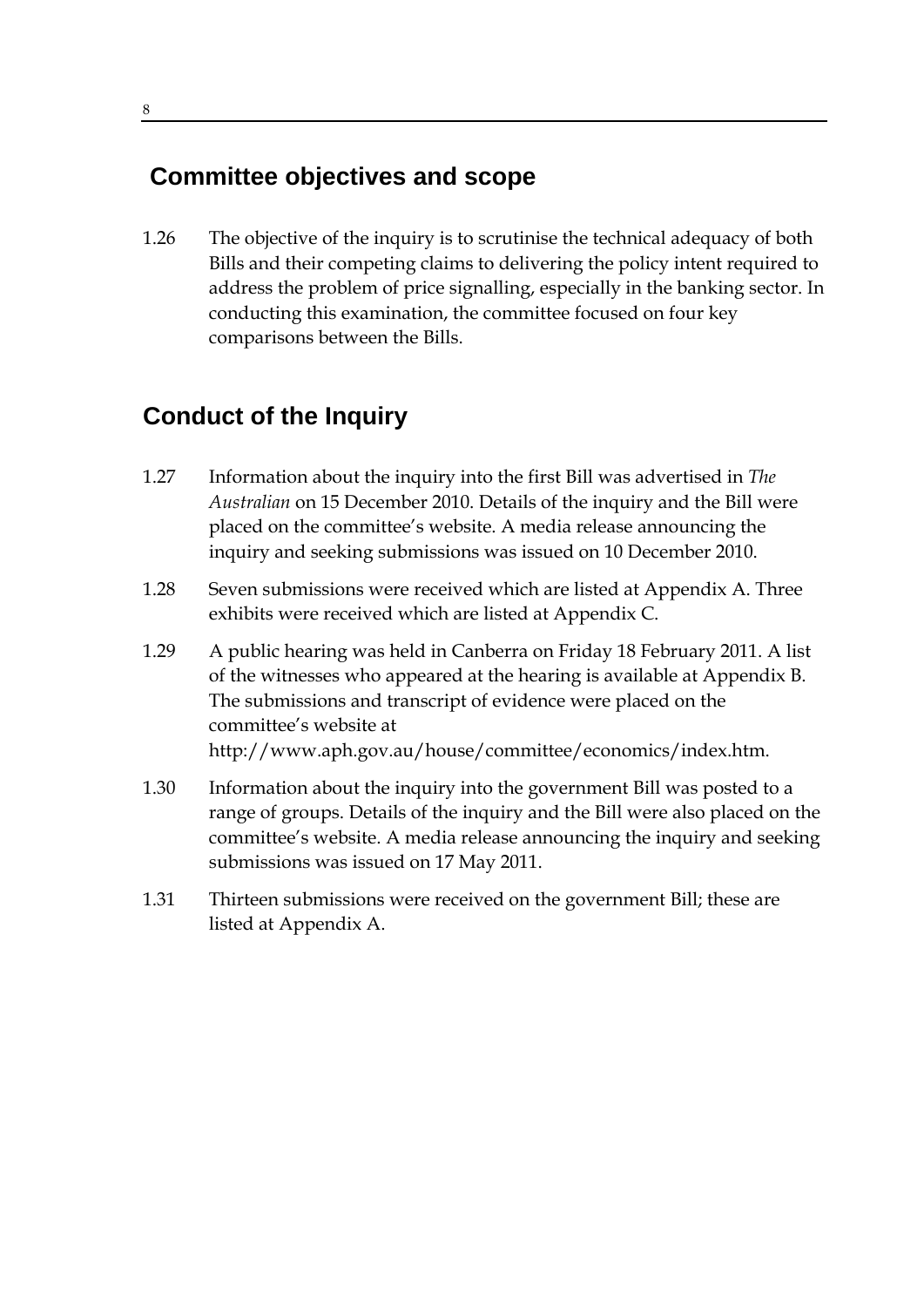### **2**

### Comparison of the Bills

### **Introduction**

- 2.1 This review of the Bills focuses on four key areas of comparison. The first is whether they only apply to prices or whether they apply to other market information as well. For example, signalling information which results in quantity restrictions of a certain good could then result in price increases.
- 2.2 The second is whether the Bills require 'purpose and effect'. That is, would the Australian Competition and Consumer Commission (ACCC) have to prove both the purpose and effect of an action which could substantially lessen competition? The ACCC argues that to prove both could be extremely difficult.
- 2.3 Thirdly, the ACCC notes that the behaviour covered by the Competition and Consumer (Price Signalling) Amendment Bill 2010 (the first Bill) is subject to the substantial lessening of competition test. However, the ACCC points out that, as some of the potential behaviour associated with price signalling is so offensive, then it would be reasonable to include a *per se* offence.
- 2.4 The final question is the coverage of the Bills. That is, whether they apply to the economy overall or just a particular sector.
- 2.5 Each of these issues is discussed in detail in this chapter.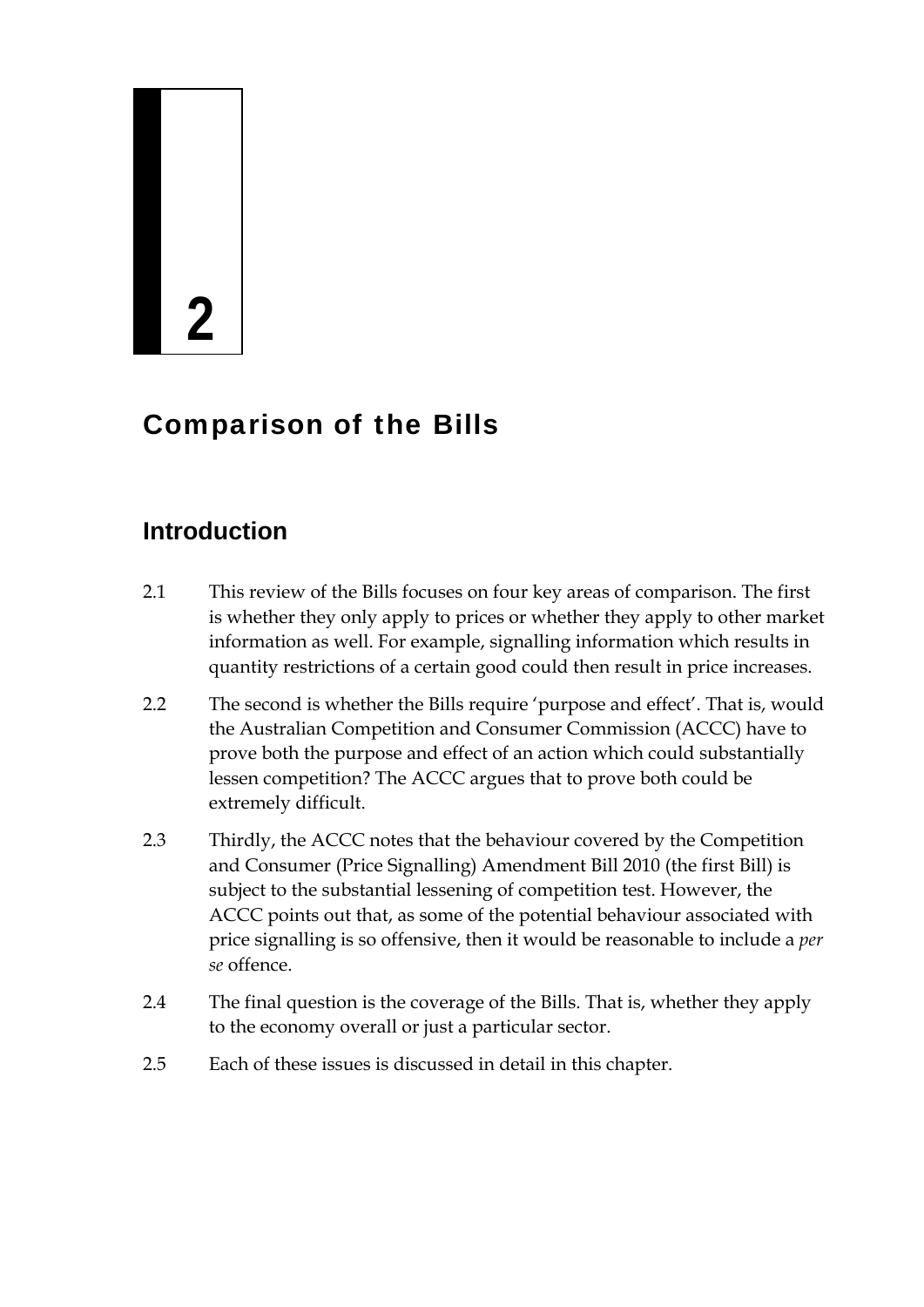### **Conduct within the scope of the Bills**

### **Background**

2.6 Proposed section 45A in the first Bill states that corporations may not engage in price signalling, which involves communicating price related information. Under proposed subsection 45A(5), this is defined as:

> *price-related information means information that relates to the price or terms and conditions of the supply or acquisition, or proposed supply or acquisition, of goods or services, and that may have a bearing on the price of those goods or services.*

- 2.7 The Competition and Consumer Amendment Bill (No. 1) 2011 (the government Bill) takes a different approach. It generally refers to the disclosure of information and applies two definitions, depending on the prohibition. Proposed section 44ZZW (the *per se* prohibition in relation to private disclosure between competitors) applies to price related information only. Proposed section 44ZZX (the general prohibition on information disclosure where it has the purpose of substantially lessening competition) applies to the following categories of information:
	- **price related information;**
	- the capacity of the organisation to supply certain goods or services; and
	- anything related to the business's commercial strategy for certain goods and services.

### **Analysis**

2.8 The ACCC criticised the first Bill because it only applies to prices. The ACCC explained that a range of cartel or collusive behaviour may not specifically deal in prices but ultimately could affect market prices. A 'cartel provision' is a provision that fixes prices, restricts outputs in the production supply chain, allocates customers suppliers or territories, or rigs bids. For example, the ACCC cited quantity based offences such as market sharing or collusive tendering 'which is organising who is going to bid in a particular tender and who is not'.<sup>[1](#page-21-0)</sup> The ACCC stated:

> You can either engage in collusive behaviour or signalling behaviour in order to increase your price directly or alternatively

<span id="page-21-0"></span>1 Mr Brian Cassidy, ACCC, *Committee Hansard*, 18 February 2011, p. 11.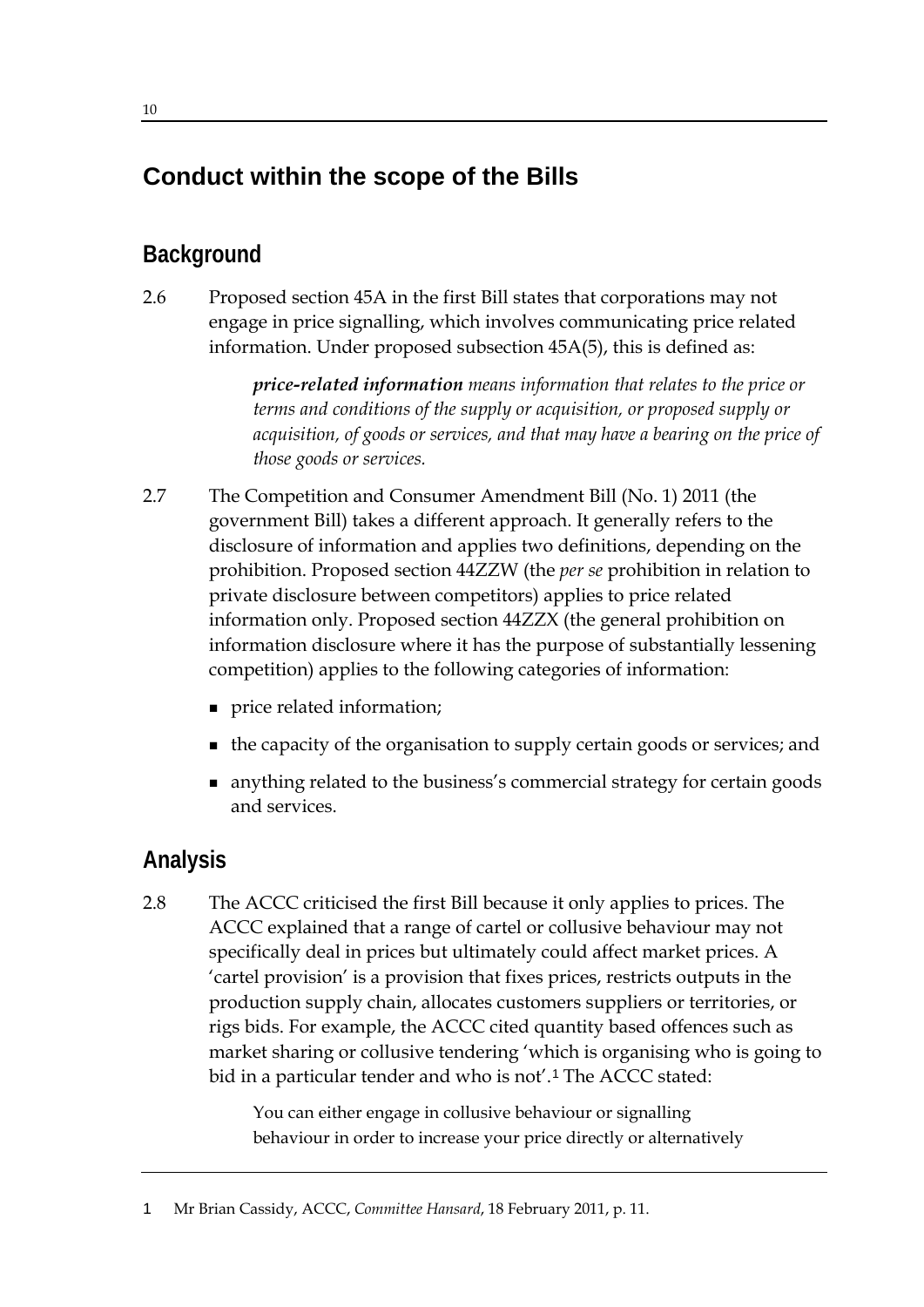you can engage in collusive behaviour or signalling behaviour in order to achieve some sort of quantity restriction, perhaps to be the sole supplier in a particular segment of the market and then you can increase your price without worrying about any competitive reaction.[2](#page-22-0)

- 2.9 The ACCC identified market sharing as a further example where prices could be distorted to the detriment of consumers but which may not be caught by the bill. For example, a competitor could disclose information to the market that they are going to focus on a certain area of the market. This could lead other competitors to focus on the segments of the market that have been vacated. The ACCC explained that this could allow a competitor to increase their prices in their market segment because they know that their competitors are focusing on other segments.<sup>[3](#page-22-1)</sup>
- 2.10 The committee scrutinised the ACCC over the potential difficulties of extending the bill from dealing with 'price signalling' to broader types of conduct. The ACCC in response stated:

I do not think that extending this bill to cover more than price signalling is an enormously difficult task. I think it is, if you like, a bit of 'mind over drafting' here and there so that, instead of talking about prices, you are talking about output-related information as well.[4](#page-22-2)

- 2.11 On an initial analysis, the government Bill is to be preferred over the first Bill because of its wider application. However, the committee also received evidence that any such legislation should be wider again. Two academics, Brent Fisse and Caron Beaton-Wells, and Luke Woodward, previously Executive General Manager, Compliance Division at the ACCC, proposed that legislation should focus on collusive practices, rather than the disclosure of information.
- 2.12 One reason for this approach is that it prevents pro-competition legislation from inadvertently prohibiting competitive information disclosures.[5](#page-22-3) This has also been referred to as 'overreach'. The Explanatory Memorandum to the government Bill recognises this issue $6$  and the government Bill addresses it through creating two targeted offences. It creates the *per se*

<span id="page-22-0"></span><sup>2</sup> Mr Brian Cassidy, ACCC, *Committee Hansard*, 18 February 2011, p. 11.

<span id="page-22-1"></span><sup>3</sup> Mr Brian Cassidy, ACCC, *Committee Hansard*, 18 February 2011, p. 21.

<span id="page-22-2"></span><sup>4</sup> Mr Brian Cassidy, ACCC, *Committee Hansard*, 18 February 2011, p. 16.

<span id="page-22-3"></span><sup>5</sup> Mr Luke Woodward, *Submission 3A,* pp. 4-5; Mr Brent Fisse and Ms Caron Beaton-Wells, *Submission 1A,* pp. 2-3.

<span id="page-22-4"></span><sup>6</sup> Australian Government, *Explanatory Memorandum* (government Bill), pp. 45-47, 52-54.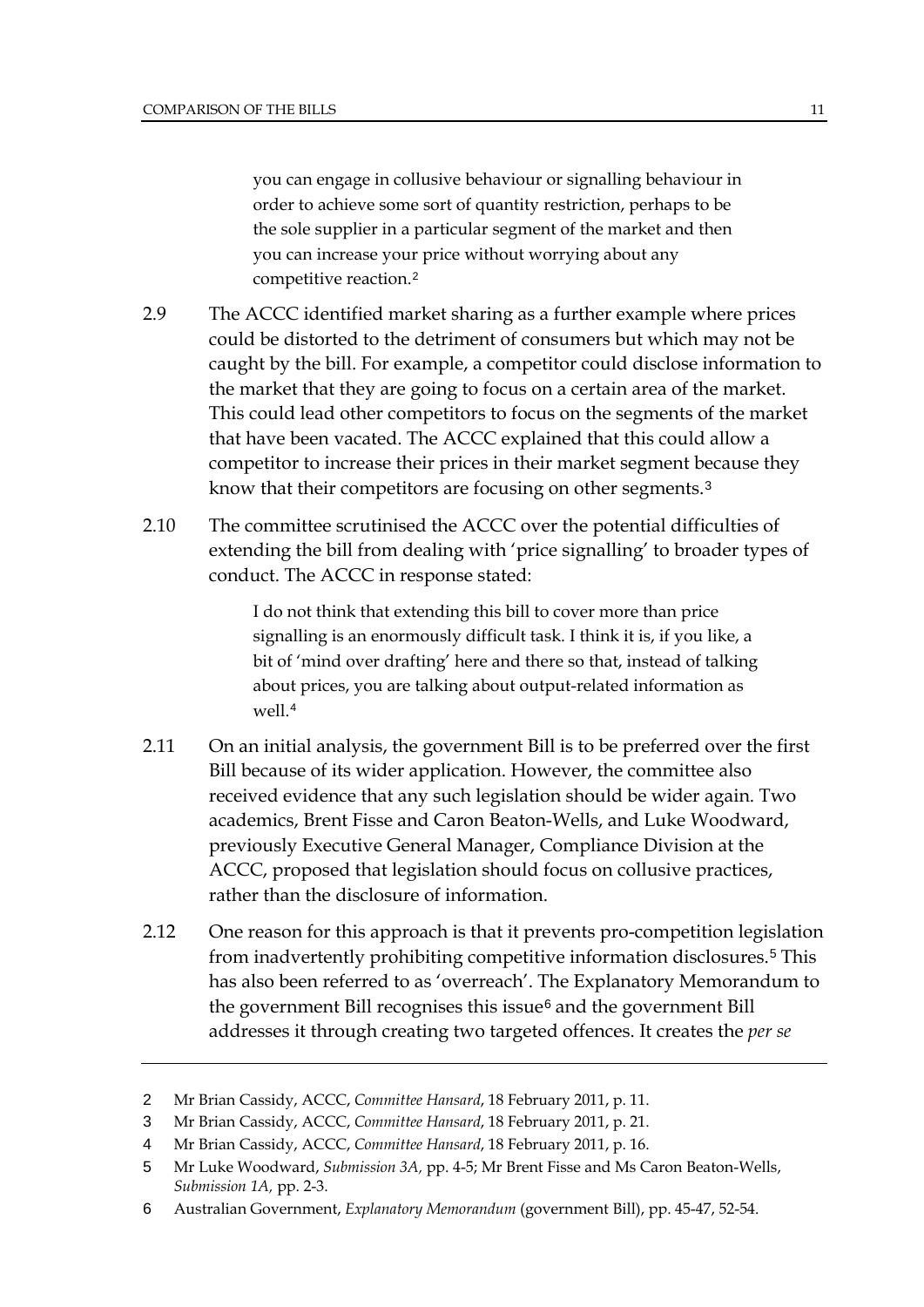prohibition for the private disclosure to a competitor of prices. This would apply to the disclosures made in the Apco case. In proposed section 44ZZX, it prohibits more general disclosures where they are made for the purpose of substantially lessening competition in a market.

- 2.13 There is also a range of exemptions, which are discussed in more detail below. They include notifications, where a business notifies the ACCC of its conduct and that conduct is in the public interest, and authorisations, where a business obtains the ACCC's approval to engage in a particular activity. The exemptions also include disclosures:
	- between related bodies corporate;
	- **for collective bargaining;**
	- to participants in a joint venture (the *per se* prohibition only); and
	- for acquisitions of shares or assets (the *per se* prohibition only).
- 2.14 While the committee received evidence in support of wide-ranging legislation, other organisations were of the view that maintaining a pricebased approach was more appropriate. Caltex commented that the bill 'should only apply to price information and not more broadly, as is the case in the government bill, and it is our view that it should only apply to future prices.'[7](#page-23-0)

### **Conclusion**

- 2.15 The first Bill applies to price related information only. The ACCC and others argued that there is a range of behaviour that, while not directly involving price, will ultimately impact on the price consumers pay for goods or services. For example, the ACCC cited quantity based offences or collusive tendering which is organising who is going to bid in a particular tender and who is not.
- 2.16 Market sharing is a further example where prices could be distorted to the detriment of consumers. For example, a business could disclose to the market or particular competitors that they are going to focus on a certain area of the market thereby leaving their competitors to focus on other sectors. These types of activities work to undermine markets and disadvantage consumers. Therefore, the government Bill, which applies to a range of information disclosures rather than just prices, is superior to the first Bill.

<span id="page-23-0"></span><sup>7</sup> Mr Jordan French, Caltex, *Committee Hansard*, 18 February 2011, p. 49.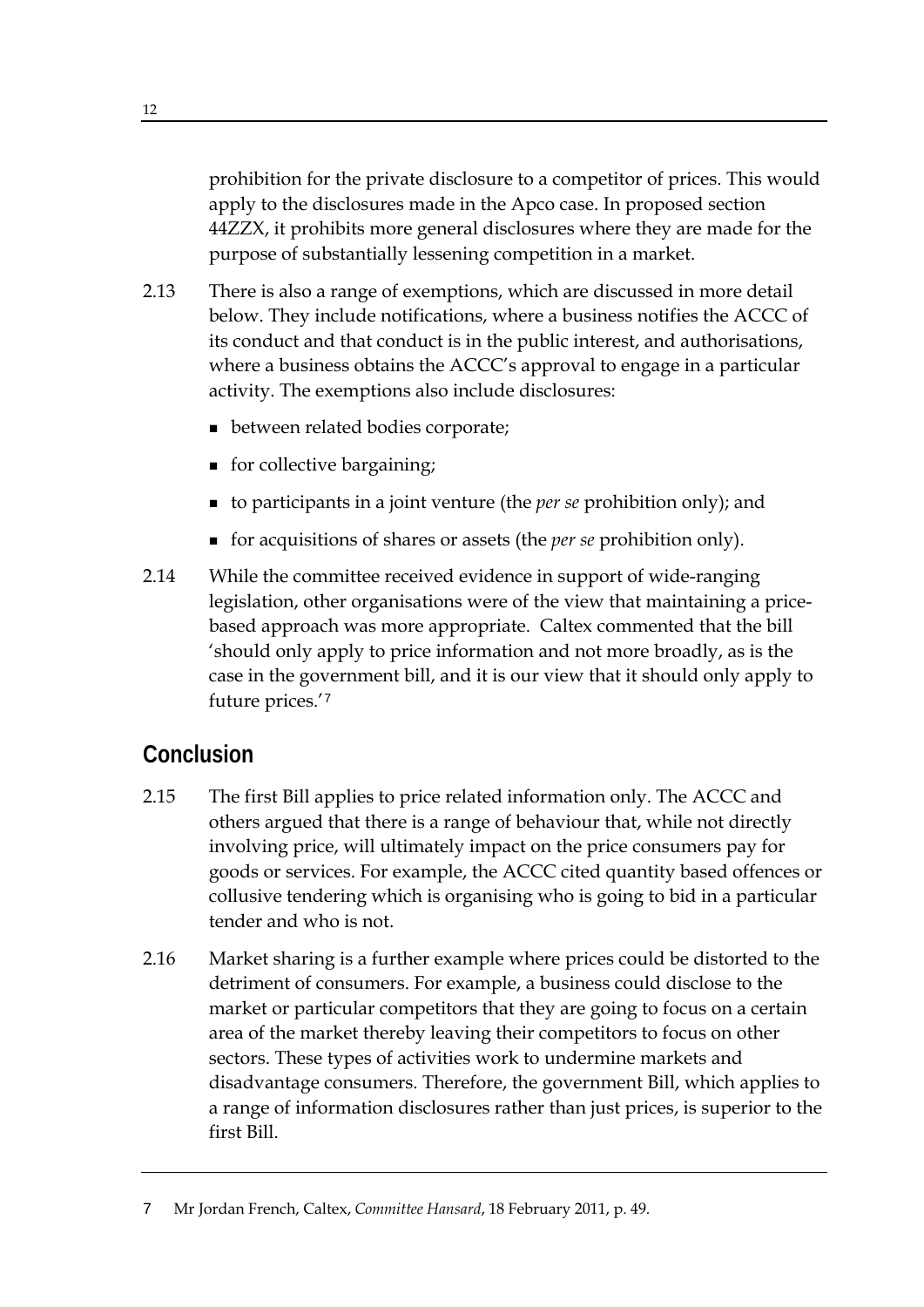2.17 Some individuals argued that the government Bill should be widened to focus on collusion, rather than information disclosure. In the view of the committee, the government Bill addresses this in two ways. Firstly, it has created two targeted offences where there is a *per se* prohibition on the most problematic conduct (private disclosures between competitors) and a general prohibition on disclosures where they are made for the purpose of substantially lessening competition. There is also a range of important exemptions to ensure that legitimate commercial conduct is not inadvertently captured. Therefore, the government Bill has broad scope while simultaneously targeting the most anti-competitive conduct.

### **Purpose and effect**

### **Background**

- 2.18 The first Bill's provisions require that a deliberate intent of producing anticompetitive behaviour be shown, but also that an actual effect be demonstrated. Proposed subsection 45A(2) defines price signalling:
	- *(2) For this section, a corporation engages in price signalling if:* 
		- *(a) it communicates price-related information to a competitor; and*
		- *(b) it does so for the purpose of inducing or encouraging the competitor to vary the price at which it supplies or acquires, offers to supply or acquire, or proposes to supply or acquire, goods or services; and*
		- *(c) the communication of that information has, or is likely to have, the effect of substantially lessening competition in the market for those goods or services, or in another market.*
- 2.19 Proposed subsection 45A(9) states:

 *For this section, a communication has, or is likely to have, the effect of substantially lessening competition in a market if it has that effect on its own, or in combination with other communications or other acts.* 

2.20 The government Bill would be less restrictive on the ACCC. Private price communications between competitors are prohibited unless they fall within the exemptions, regardless of purpose or effect. Other more general disclosures of information are prohibited if they have the purpose of substantially lessening competition.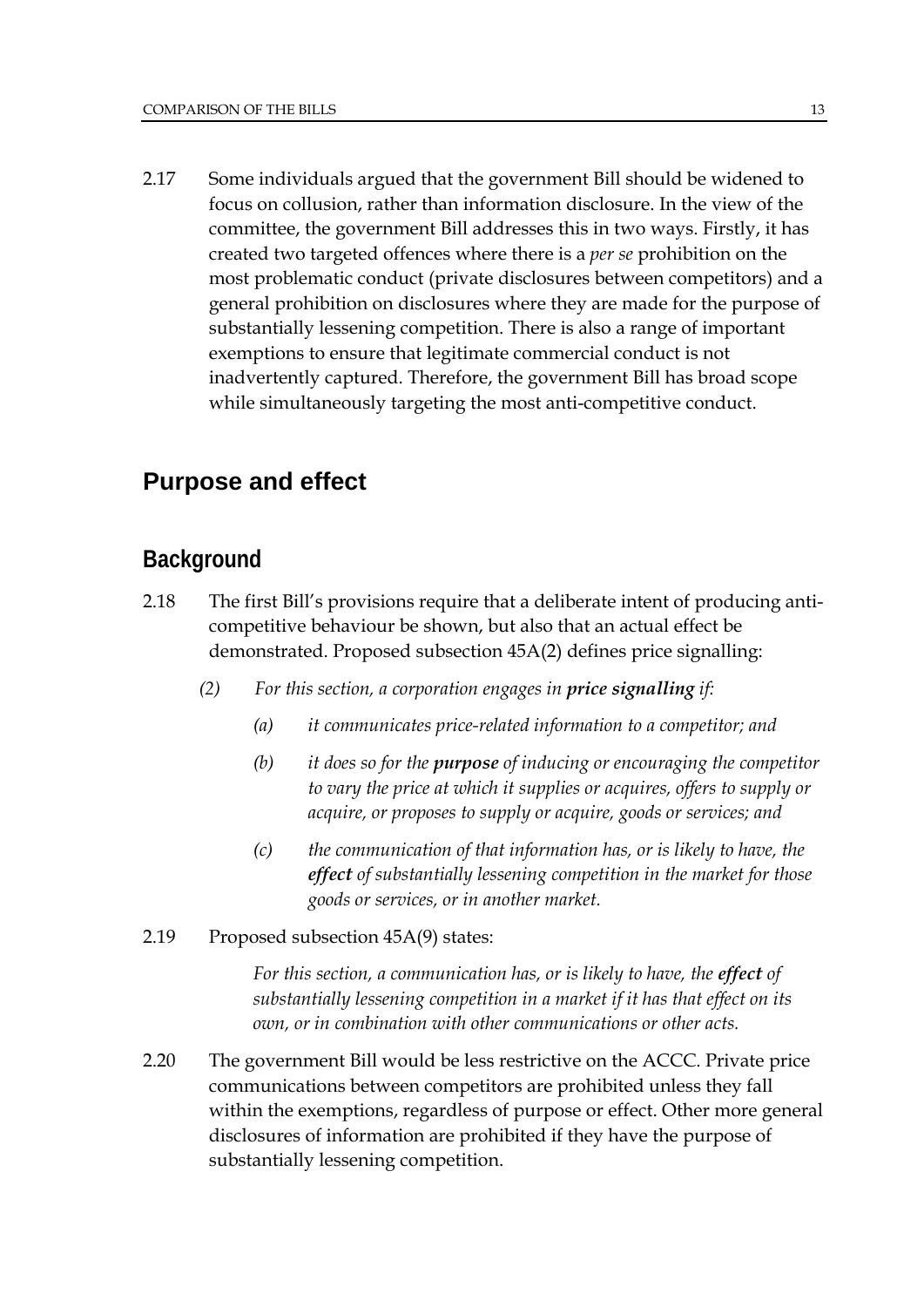### **Analysis**

- 2.21 The ACCC argued that the requirement to establish both purpose and effect of substantially lessening competition was a serious shortcoming of the first Bill. The ACCC would not only need to demonstrate that the purpose of a communication was to substantially lessen competition, but that this was also the outcome or effect. The ACCC noted that the normal competition provisions in the *Competition and Consumer Act 2010* (CC Act) 'are couched in terms of purpose and/or effect.'[8](#page-25-0) The Treasury supported this view noting that under existing legislation, 'the intent of damaging competition is considered to be enough to contravene those provisions.'[9](#page-25-1)
- 2.22 The ACCC advised that the usual test in the competition area is purpose and/or effect. While a purpose and effect test applies to secondary boycott provisions, the ACCC was not aware of any legislative provisions since 1996 that required both purpose and effect.<sup>[10](#page-25-2)</sup>
- 2.23 The ACCC advised that having to prove both purpose and effect could be so onerous that it would limit the investigations it undertakes. The ACCC stated:

…with the purpose and effect formulation, that would be a very difficult burden of proof for us. I suspect that would mean that we would probably take very few cases and that would be recognised as being the case.[11](#page-25-3)

2.24 However, the requirement to prove both purpose and effect was supported by Caltex which considered it a safeguard to capturing pro competitive information. CALTEX stated:

> The addition of an effects test provides an additional safeguard to avoiding the capture of communication of neutral and procompetitive information. This means that even if communication of price-related information is inferred (incorrectly) to have an anti-competitive purpose, it must be shown to substantially lessen competition. This is a more difficult test than in the government Bill, which requires a public disclosure of information not to have the purpose of substantially lessening competition, regardless of the effect<sup>[12](#page-25-4)</sup>

<span id="page-25-4"></span>12 Caltex, *Submission* 7, para 2.2.4.

<span id="page-25-0"></span><sup>8</sup> Mr Brian Cassidy, ACCC, *Committee Hansard*, 18 February 2011, p. 11.

<sup>9</sup> Mr Andrew Deitz, Treasury, *Committee Hansard*, 18 February 2011, p. 33.

<span id="page-25-2"></span><span id="page-25-1"></span><sup>10</sup> Mr Marcus Bezzi, ACCC, *Committee Hansard*, 18 February 2011, p. 21.

<span id="page-25-3"></span><sup>11</sup> Mr Brian Cassidy, ACCC, *Committee Hansard*, 18 February 2011, p. 15.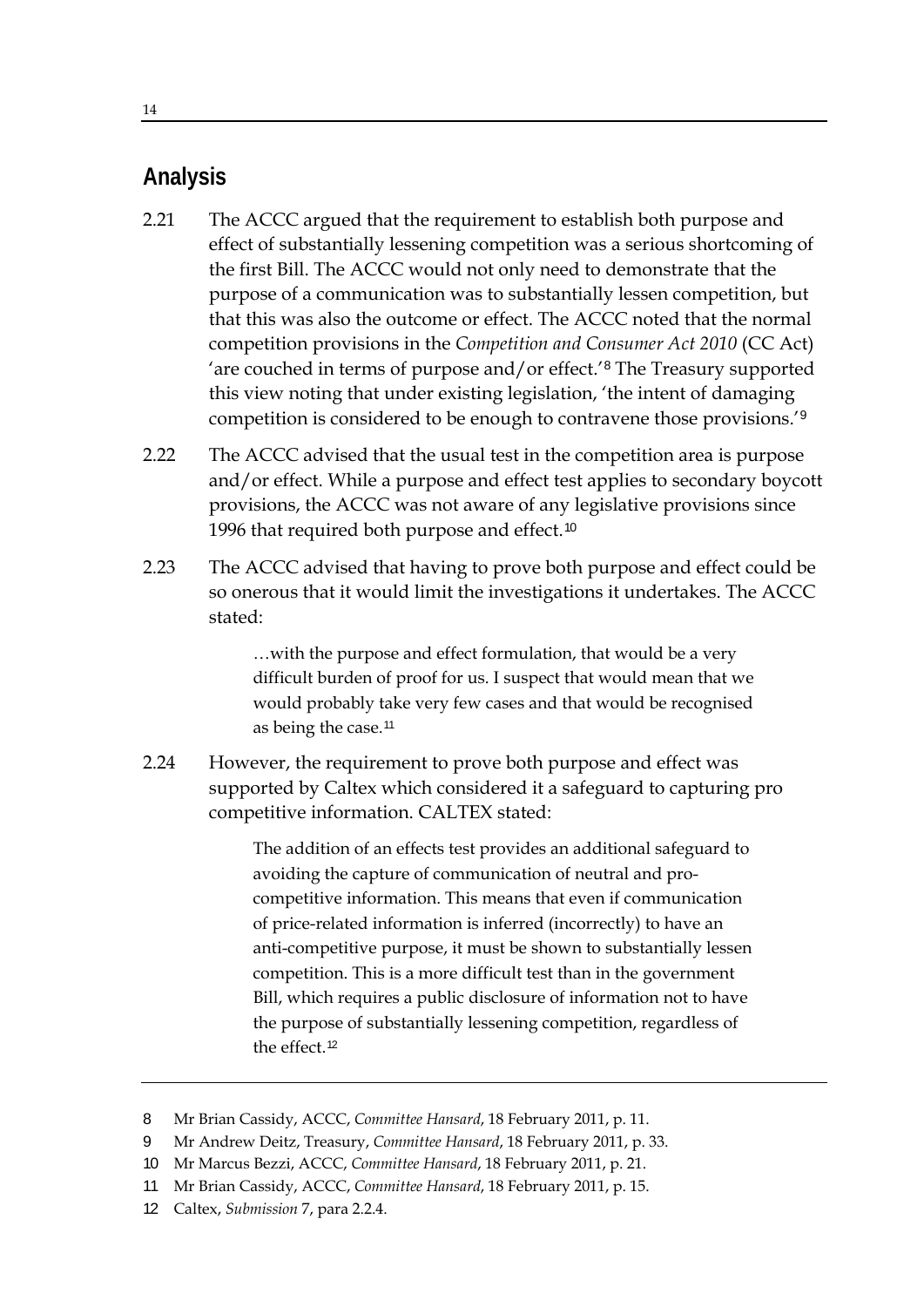### **Conclusion**

- 2.25 It is clear that the requirement for both purpose and effect would be counter-productive in terms of unintentionally limiting the ability of the ACCC to successfully enforce the CC Act. The ACCC advised that the usual test in the competition area is purpose and/or effect. The purpose and effect test required in the first Bill would be so onerous that the ACCC advised that it would 'probably take very few cases.'
- 2.26 The government Bill is superior. It places a strong prohibition on private price disclosures between competitors, which is the most reprehensible conduct in this field. It then provides an additional requirement on the ACCC to show that more general disclosures have the purpose of substantially lessening competition. This is a fair protection for business.

### **Substantial lessening of competition test**

### **Background**

- 2.27 Proposed section 45A in the first Bill sets out a prohibition of price signalling which is governed by a substantial lessening of competition test. Proposed subsection 45A (2) states:
	- *(2) For this section, a corporation engages in price signalling if:* 
		- *(a) it communicates price-related information to a competitor; and*
		- *(b) it does so for the purpose of inducing or encouraging the competitor to vary the price at which it supplies or acquires, offers to supply or acquire, or proposes to supply or acquire, goods or services; and*
		- *(c) the communication of that information has, or is likely to have, the effect of substantially lessening competition in the market for those goods or services, or in another market.*
- 2.28 The government Bill has two prohibitions. The *per se* offence in relation to private disclosures of price information between competitors does not require that the conduct substantially lessens competition or have that purpose. The second offence relating to more general disclosures requires that the conduct has this purpose.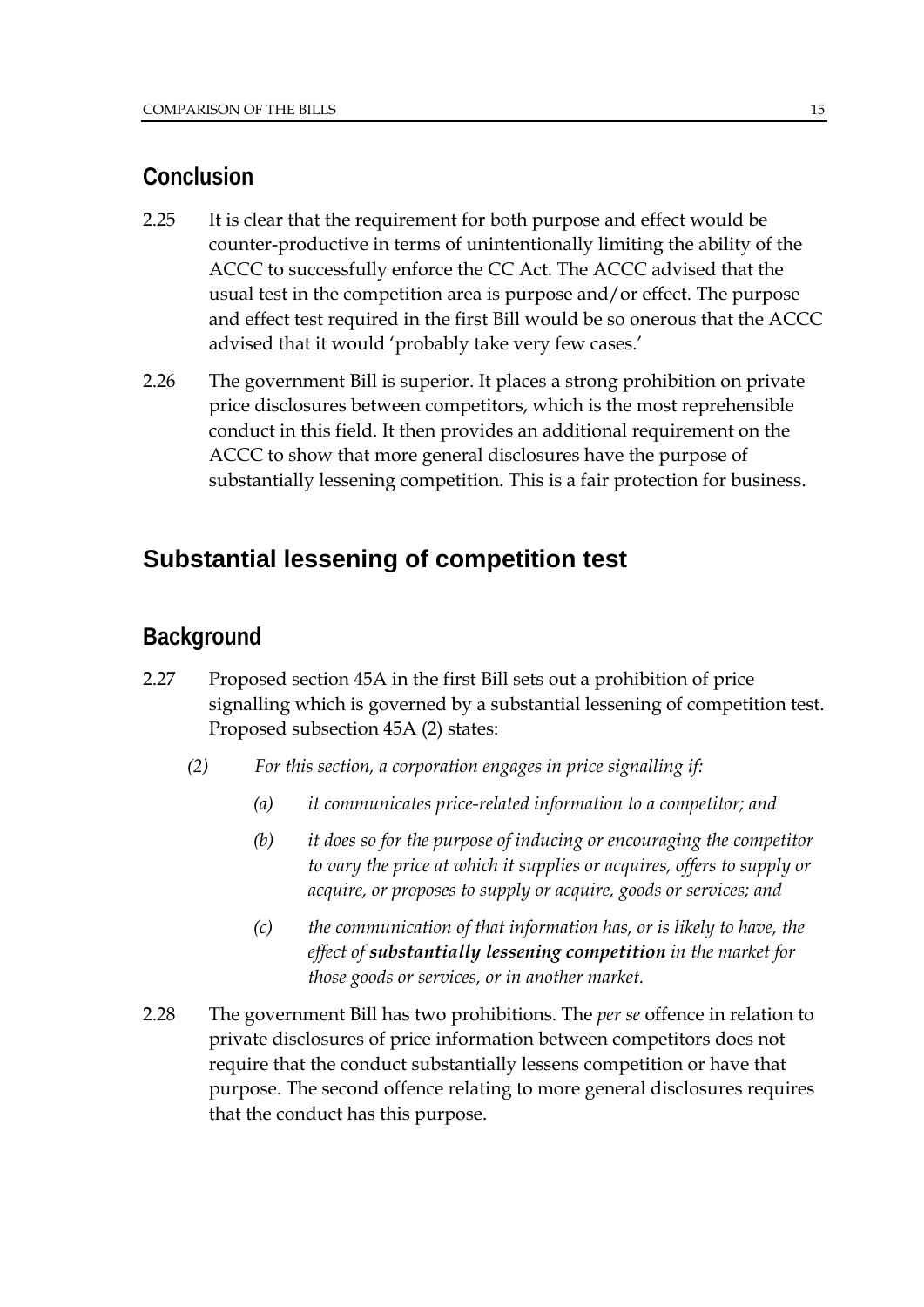### **Analysis**

2.29 The ACCC was critical of the first Bill because all the behaviour it covered was subject to the substantial lessening of competition test. The ACCC asserted that there should be a higher level prohibition on behaviour that was so offensive and unredeeming.<sup>[13](#page-27-0)</sup> These offences are normally referred to as *per se* offences. The ACCC commented that:

> ...if you go to what we might call the very worst end of the spectrum and you were to consider something like competitors passing between themselves their future pricing intentions and doing it in secret—using those criteria, that is about the worst end of the spectrum—you would wonder whether that sort of conduct perhaps should not be simply a *per se* offence.[14](#page-27-1)

- 2.30 In contrast, the government Bill seeks to create a *per se* prohibition and a substantial lessening of competition prohibition. Proposed section 44ZZW prohibits a business from making a private disclosure of pricing information to a competitor (a *per se* offence). Proposed section 44ZZX prohibits a business from making a disclosure on a wide range of matters if the purpose of the disclosure is to substantially lessen competition in the market.
- 2.31 The ACCC advised that the approach taken in the UK and European Community 'is basically per se, in the sense that they refer to object and/or effect rather than purpose and/or effect'.[15](#page-27-2)
- 2.32 However, the Australian Bankers' Association (ABA) criticised the use of *per se* offences. It commented that it could identify a range of legitimate activities that 'would fall foul' of the *per se* offence.[16](#page-27-3) In February, the ABA stated in relation to the exposure draft of the government Bill:

Just to give one illustration: under the government's bill, based on the legal advice I have received from trade practices lawyers, it would be an offence for a bank to give a written quote to a customer. The reason is that if a customer comes in and says, 'I am fortunate enough to have \$10,000 to put on term deposit, what is the best interest rate you can do for me?' and the bank says, 'We're prepared to pay you six per cent' and the customer says, 'Can I have that in writing?' and then takes that written communication

<span id="page-27-3"></span>16 Mr Steven Munchenberg, ABA, *Committee Hansard*, 18 February 2011, p. 39.

<span id="page-27-0"></span><sup>13</sup> Mr Brian Cassidy, ACCC, *Committee Hansard*, 18 February 2011, p. 11.

<span id="page-27-1"></span><sup>14</sup> Mr Brian Cassidy, ACCC, *Committee Hansard*, 18 February 2011, p. 11.

<span id="page-27-2"></span><sup>15</sup> Mr Brian Cassidy, ACCC, *Committee Hansard*, 18 February 2011, p. 13.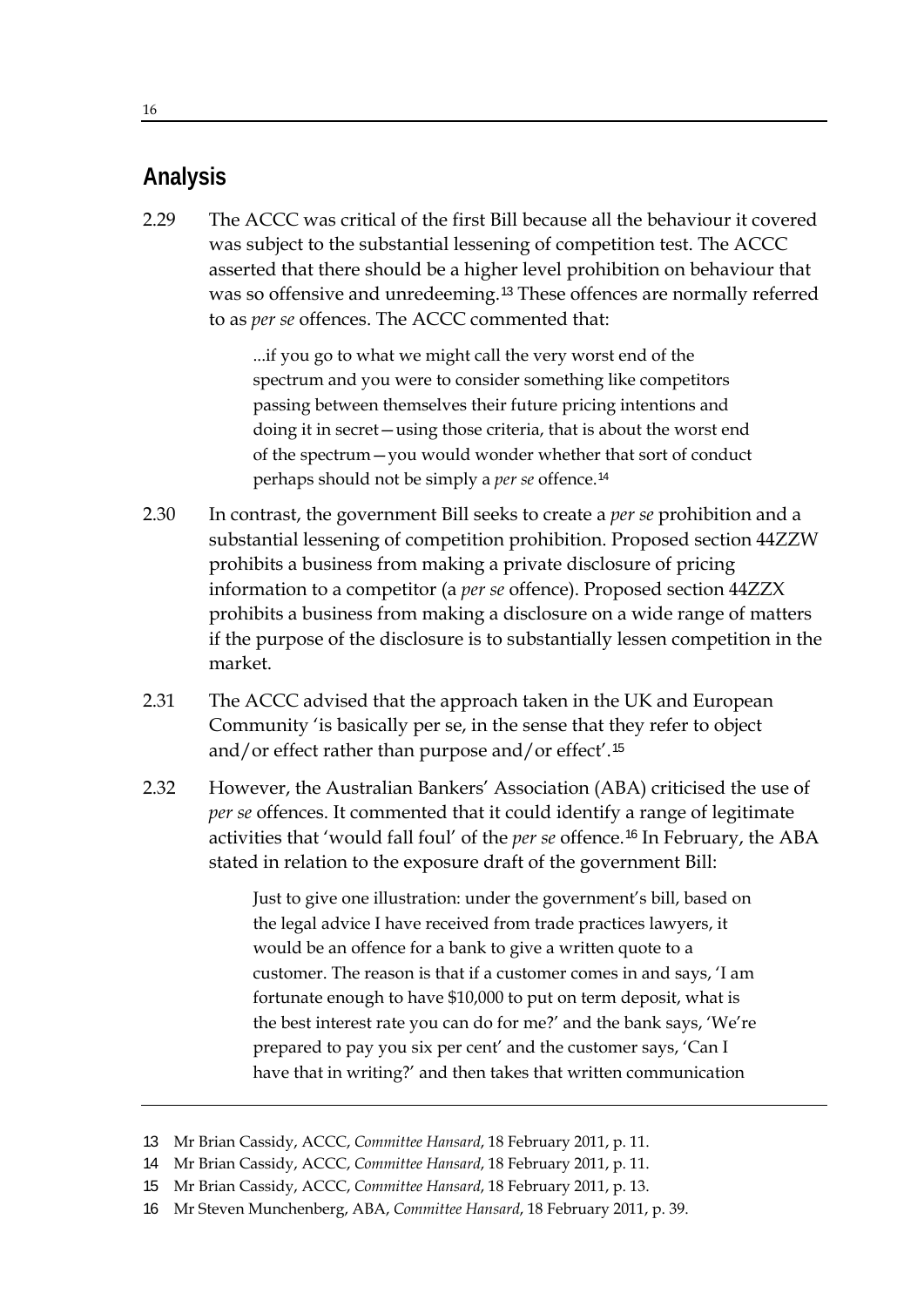from that bank to another bank—because the government's bill explicitly says that this communication can be through intermediaries—and shows it to the other bank, our advice is that that will fall foul of the *per se* offence.[17](#page-28-0)

2.33 Disclosure through intermediary is covered under proposed subsection 44ZZU(3) of the government Bill tabled on 24 March 2011. The EM states that:

> ...if a corporation makes a disclosure to an intermediary, for the purpose of the intermediary disclosing (or organising for the disclosure of) that information to other persons and the intermediary does in fact disclose that information to those other persons, then a disclosure is deemed to have been made by the corporation to those persons.[18](#page-28-1)

2.34 However, the EM provides an example where disclosure by a third party to a competitor is not action by an intermediary and therefore is not a disclosure. The EM provides the following example:

> Ms Smith wishes to buy a new car. Corporation A discloses to Ms Smith that the best price they can sell the car for is \$24,000. Ms Smith is dissatisfied with this quote and goes to a competitor of Corporation A, Corporation B. Ms Smith discloses to Corporation B that Corporation A's best price is \$24,000, in the hope that Corporation B offers a cheaper price.

In this scenario, Ms Smith is not an intermediary, and a disclosure has not occurred by Corporation A to Corporation B. This is because Corporation A did not disclose the price of the car to Ms Smith for the substantial purpose of Ms Smith passing it on to Corporation B. The substantial purpose of Corporation A's disclosure was to inform Ms Smith, a potential customer.[19](#page-28-2)

2.35 The government Bill explicitly protects legitimate pro-competitive communications. The EM commented that:

> ... it is important to recognise that any provision which seeks to address anti-competitive price signalling and other information exchanges will be exposed to the difficulty of only capturing

<span id="page-28-0"></span><sup>17</sup> Mr Steven Munchenberg, ABA, *Committee Hansard*, 18 February 2011, pp. 41-42.

<span id="page-28-1"></span><sup>18</sup> Australian Government, *Explanatory Memorandum* (government Bill), p. 12.

<span id="page-28-2"></span><sup>19</sup> Australian Government, *Explanatory Memorandum* (government Bill), p. 13.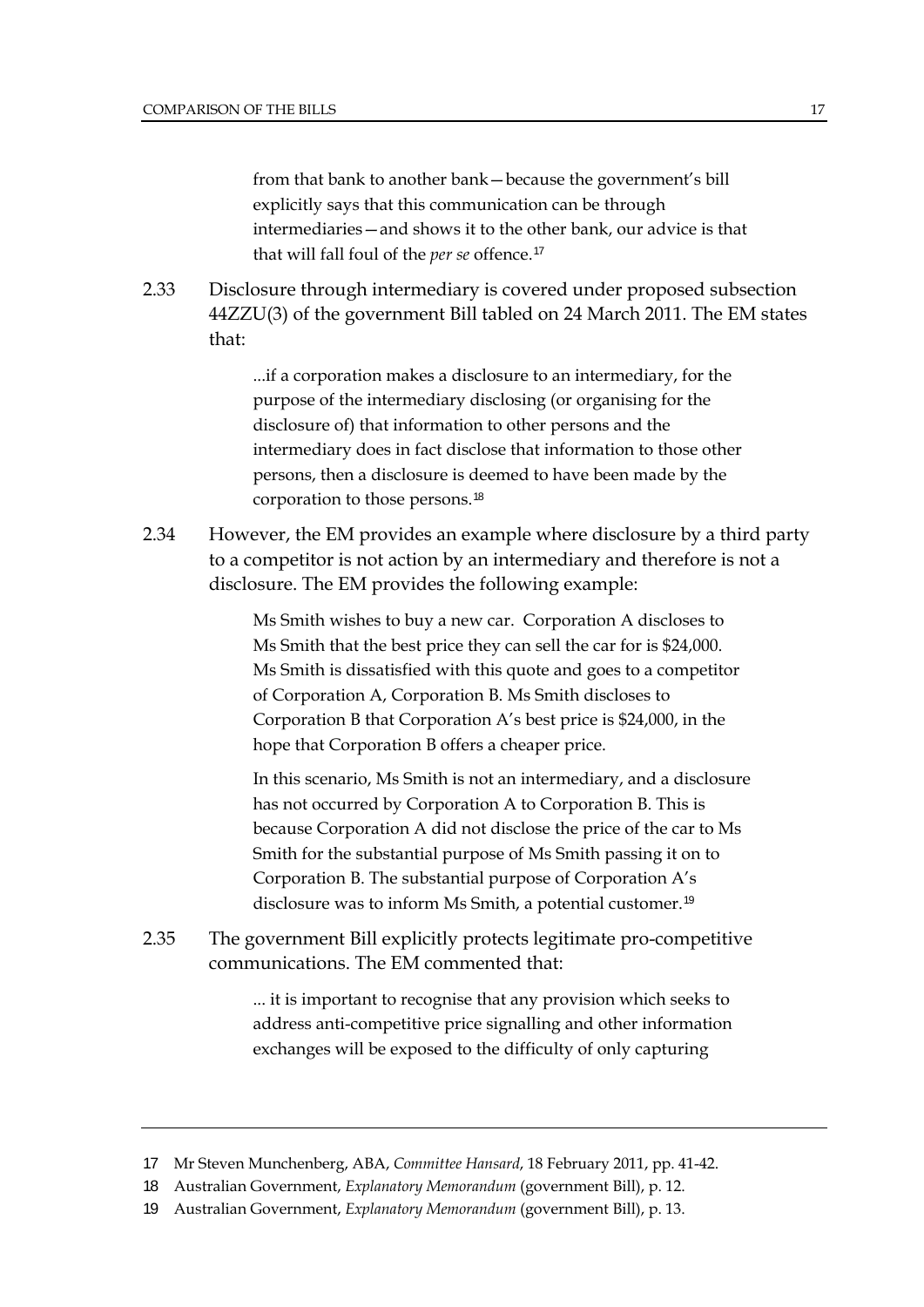anti-competitive exchanges, whilst not impacting on pro-competitive or benign information exchanges.<sup>[20](#page-29-0)</sup>

2.36 The government's EM discussed a range of 'defences, exceptions and authorisations' in order to ensure that only conduct of most concern is prohibited. The government's EM stated that:

> ... it is anticipated that provision would be made for reasonable defences, similar to those available for the cartel provisions of the TPA so that the 'per se' prohibition would not apply to disclosures between:

- related companies;
- $\blacksquare$  joint venture participants or their representatives on a joint venture management board or committee concerning the prices to be charged by the joint venture;
- a supplier and an acquirer concerning a supply price, where the supplier and acquirer also compete in respect of the supply of the relevant product; and
- **entities that comprise a dual listed company.**<sup>[21](#page-29-1)</sup>
- 2.37 The government EM noted that 'businesses who wish to continue engaging in conduct in contravention of the new prohibitions, and can demonstrate that doing so provides a net public benefit, can seek authorisation from the ACCC.'[22](#page-29-2)
- 2.38 The government EM advised that through the consultation process, stakeholders argued that the defences and exemptions should be expanded. The EM outlines a range of areas where this occurred. The EM commented that the 'the inclusion of these new exceptions addresses concerns raised by stakeholders and further reduces the prospects for unintended consequences'.[23](#page-29-3)
- 2.39 In addition to the defences and exemptions, notifications and authorisations will provide further protection. The government EM stated that 'businesses will be able to obtain immunity from the 'per se' prohibition by notifying their conduct to the ACCC.'[24](#page-29-4) The notification provisions are laid out in section 93 of the CC Act. The government EM stated:

<sup>20</sup> Australian Government, *Explanatory Memorandum* (government Bill), p. 53.

<span id="page-29-2"></span><span id="page-29-1"></span><span id="page-29-0"></span><sup>21</sup> Australian Government, *Explanatory Memorandum* (government Bill), pp. 57-58.

<sup>22</sup> Australian Government, *Explanatory Memorandum* (government Bill), p. 58.

<span id="page-29-3"></span><sup>23</sup> Australian Government, *Explanatory Memorandum* (government Bill), pp. 73-74.

<span id="page-29-4"></span><sup>24</sup> Australian Government, *Explanatory Memorandum* (government Bill), p. 75.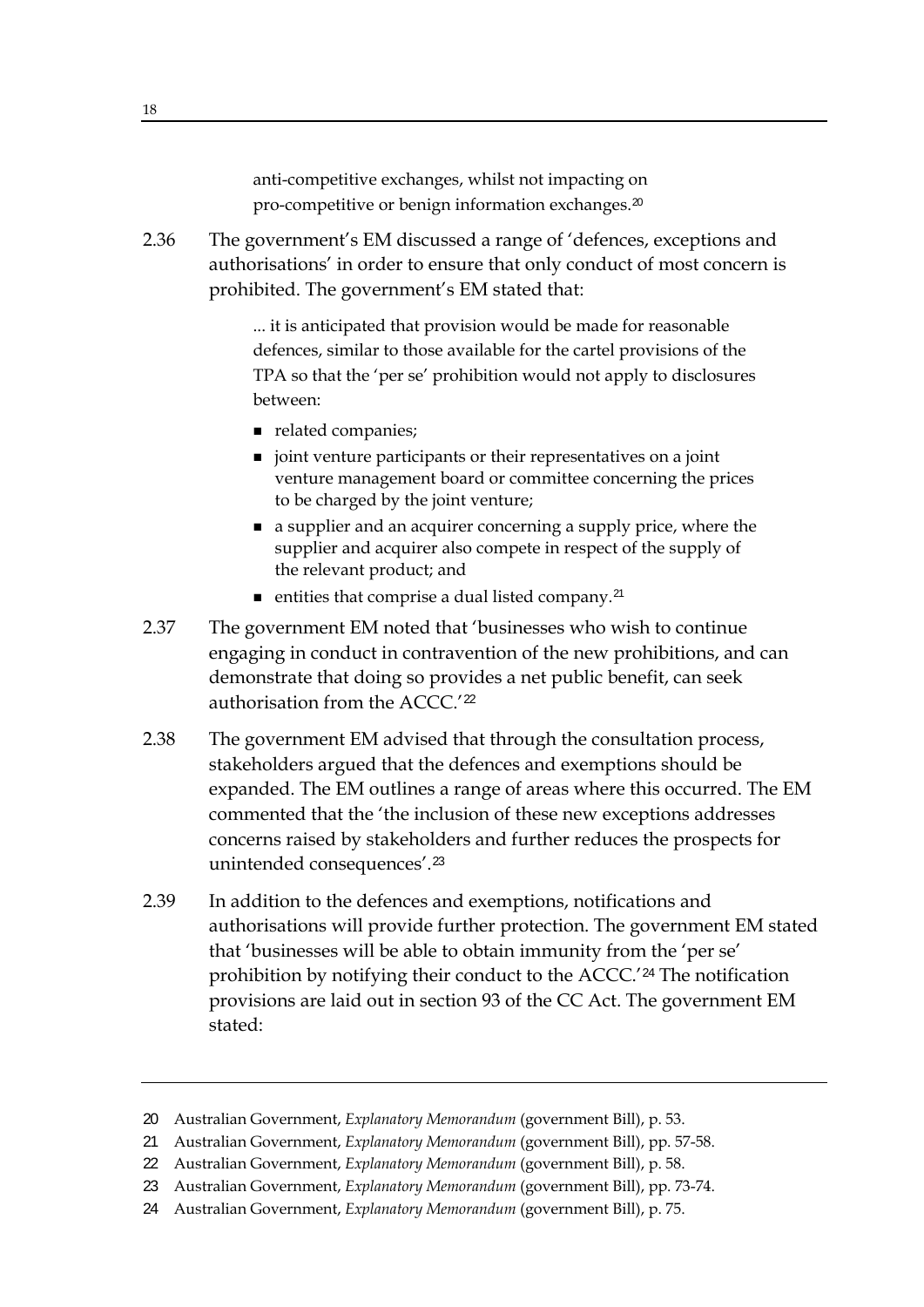Notification can provide businesses who wish to continue engaging in conduct in contravention of the new prohibitions, and can demonstrate that doing so provides a net public benefit, with immunity. It is a more cost effective and timely process, relative to authorisation, to seek immunity and will reduce the compliance costs on business of the proposed prohibitions. The proposed notification process is analogous with the third line forcing notification (a form of exclusive dealing conduct (section 93) which currently has a lodgement fee of \$100 per notification.[25](#page-30-0)

2.40 In submissions, the banking industry expressed concern that it would not be able to conduct corporate workouts. These are where a distressed business needs to change its financing arrangements. If the business has a number of lenders, then they will need to communicate price information to each other. Time is critical in these cases because directors have a legal obligation not to continue trading if the business is insolvent. The industry is concerned that notifications are not practical because section 93 allows the ACCC to state that the proposed conduct does not meet the requirements of section 93.[26](#page-30-1)

### **Conclusion**

- 2.41 The first Bill only provides for a substantial lessening of competition prohibition. However, it does not include a *per se* prohibition which deals with the most offensive types of anticompetitive behaviour such as the private communication of prices between competitors. The committee asserts that where a business secretly passes pricing information to a competitor then a clear *per se* prohibition should apply.
- 2.42 The government Bill has a range of exemptions to both prohibitions. Although industry has expressed some concern about how they would operate, the committee is satisfied that they provide scope for businesses to exchange sufficient information to continue normal operations. The committee anticipates that the ACCC and businesses will establish a suitable range of precedents so that some specialised tasks, such as corporate workouts, will again become routine matters.

<span id="page-30-0"></span><sup>25</sup> Australian Government, *Explanatory Memorandum* (government Bill), p. 76.

<span id="page-30-1"></span><sup>26</sup> Westpac, *Submission 8A*, p. 2; ABA, *Submission 5A,* pp. 12-13.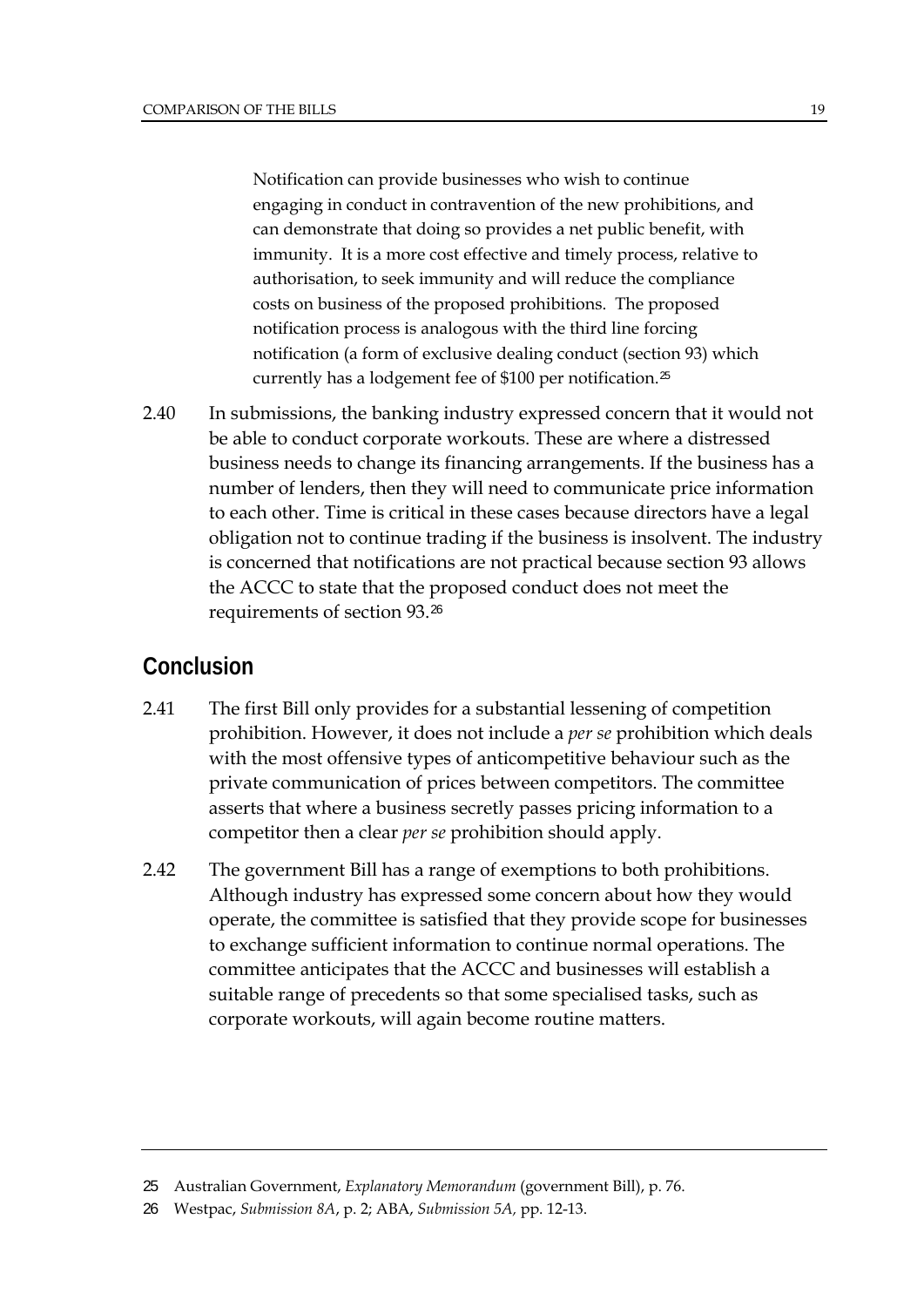### **Industry coverage**

### **Background**

2.43 The Bills take different approaches to specifying the industries subject to prohibitions on anti-competitive price-signalling. Proposed subsection 45A in the first Bill has a general statement that, 'A corporation must not engage in price signalling'. Proposed section 44ZZT in the government Bill states that the provisions apply to goods and services specified in the regulations.

### **Analysis**

2.44 The committee received a number of submissions that discussed the issue of how far across the economy the prohibition of price-signalling should reach. A number of stakeholders stated that coverage should be universal, rather than specific to one or other designated sector of the economy.<sup>[27](#page-31-0)</sup> The Law Council of Australia elaborated on this:

> Any prohibition on price signalling should apply universally and not just to selected business sectors. Competition law seeks to prohibit particular types of conduct on account of their detrimental impact on competition. Selective application of the proposed prohibitions undermines the general application of the Competition and Consumer Act 2010 (Cth) (CCA) across all industries on an equal basis. The possibility of the prohibitions being unilaterally applied to specified goods or services by regulation is contrary to the principle of general application, and risks introducing considerable uncertainty, not only for firms whose primary business is dealing in the goods or services that are prescribed by regulation, but also for customers of such businesses, and for businesses dealing in goods or services that are at risk of being prescribed.[28](#page-31-1)

2.45 On the other hand, an industry group outside the banking sector, the Australian National Retailers Association, accepted that the Government intends to apply the prohibitions to banks. The Association requested that

<span id="page-31-0"></span><sup>27</sup> For example, the Rule of Law Institute of Australia, *Submission 6A*; Brent Fisse and Caron Beaton-Wells, *Submission 1A*, pp. 13-14.

<span id="page-31-1"></span><sup>28</sup> Law Council of Australia, *Submission 13A,* p. 2.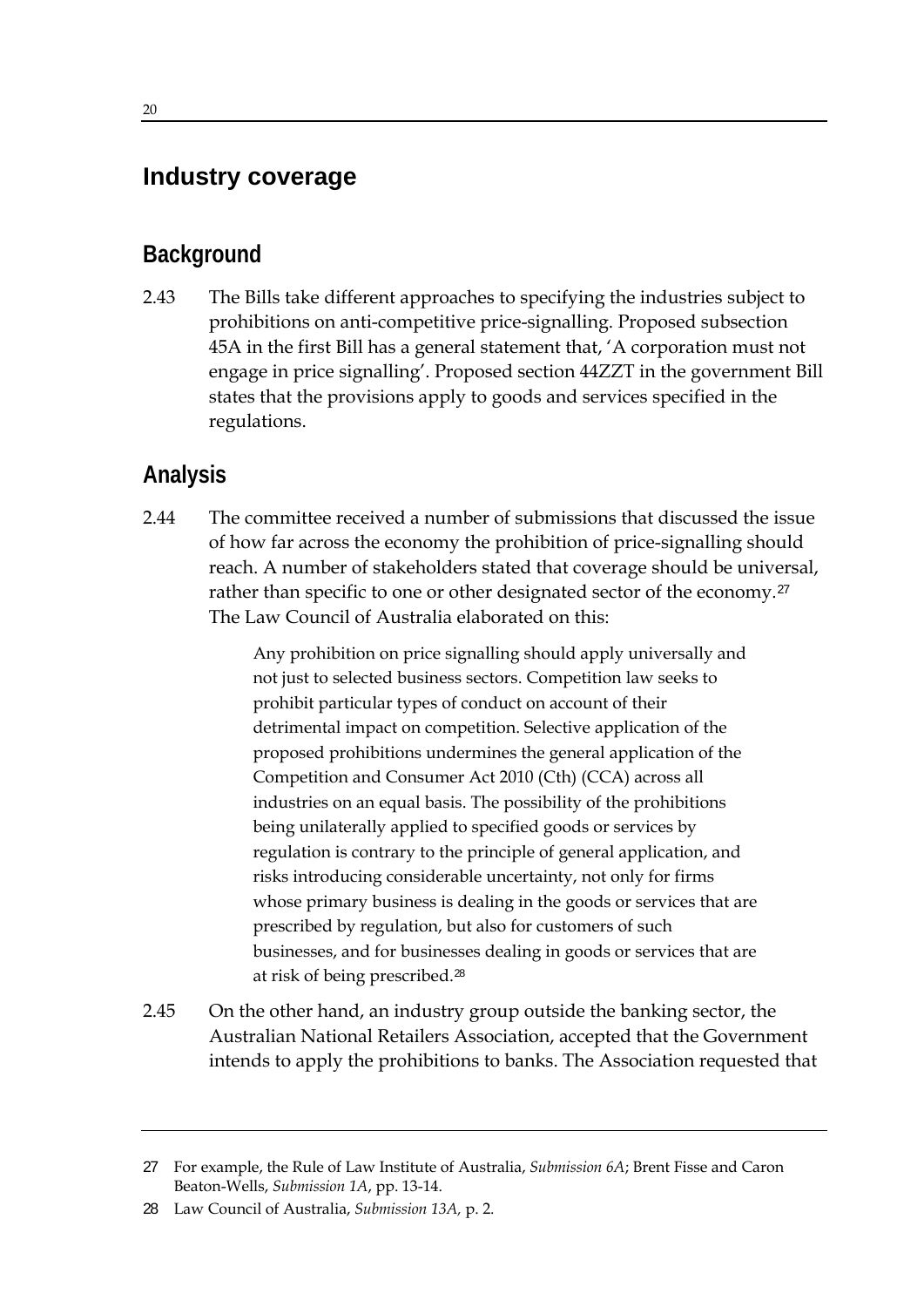the provisions should not be extended until their operation has been adequately reviewed, preferably through a statutory mechanism.<sup>29</sup>

- 2.46 The Explanatory Memorandum discussed this matter. It stated that the Government's proposed approach, 'allows the Government to target the proposed prohibitions towards sectors where conduct of concern has been identified, without raising unintended consequences in other sectors'.[30](#page-32-0)
- 2.47 It also noted that the use of regulations to target specific sectors that require urgent attention provides the Government with:

... greater flexibility in applying such prohibitions to other sectors in the future. All regulations made under the new Division 1A of the CCA will be disallowable instruments and therefore subject to Parliamentary oversight.<sup>[31](#page-32-1)</sup>

2.48 If an incremental approach is going to be used in selecting which sectors will be subject to the provisions, the ACCC supported the use of regulations:

> ... if there is going to be some sort of phased mechanism for coverage we think the process of regulation going through both houses of parliament is a preferable approach because it does give us clarity as to exactly what the law is and who it applies to at a particular point in time.[32](#page-32-2)

### **Conclusion**

- 2.49 The committee is faced with a question of balance. The committee recognises that there are advantages in having generally applicable legislation. However, the committee also recognises that there is significant community concern about the conduct of banks. The government Bill allows the ACCC to focus its resources on a high priority area. It also gives the Government the flexibility to make further regulations to apply the prohibitions to other sections of the economy as called for, while providing the Government with enough time for further review and detailed consideration.
- 2.50 The committee notes that the Government has made a commitment to review the operation of the Bill before extending it to other sectors of the

<sup>29</sup> Australian National Retailers Association, *Submission 10A*.

<span id="page-32-0"></span><sup>30</sup> Australian Government, *Explanatory Memorandum* (government Bill), p. 68.

<span id="page-32-1"></span><sup>31</sup> Australian Government, *Explanatory Memorandum* (government Bill), p. 69.

<span id="page-32-2"></span><sup>32</sup> Mr Brian Cassidy, ACCC, *Senate Economics Reference Committee: Hansard*, 25 January 2011, p. 31.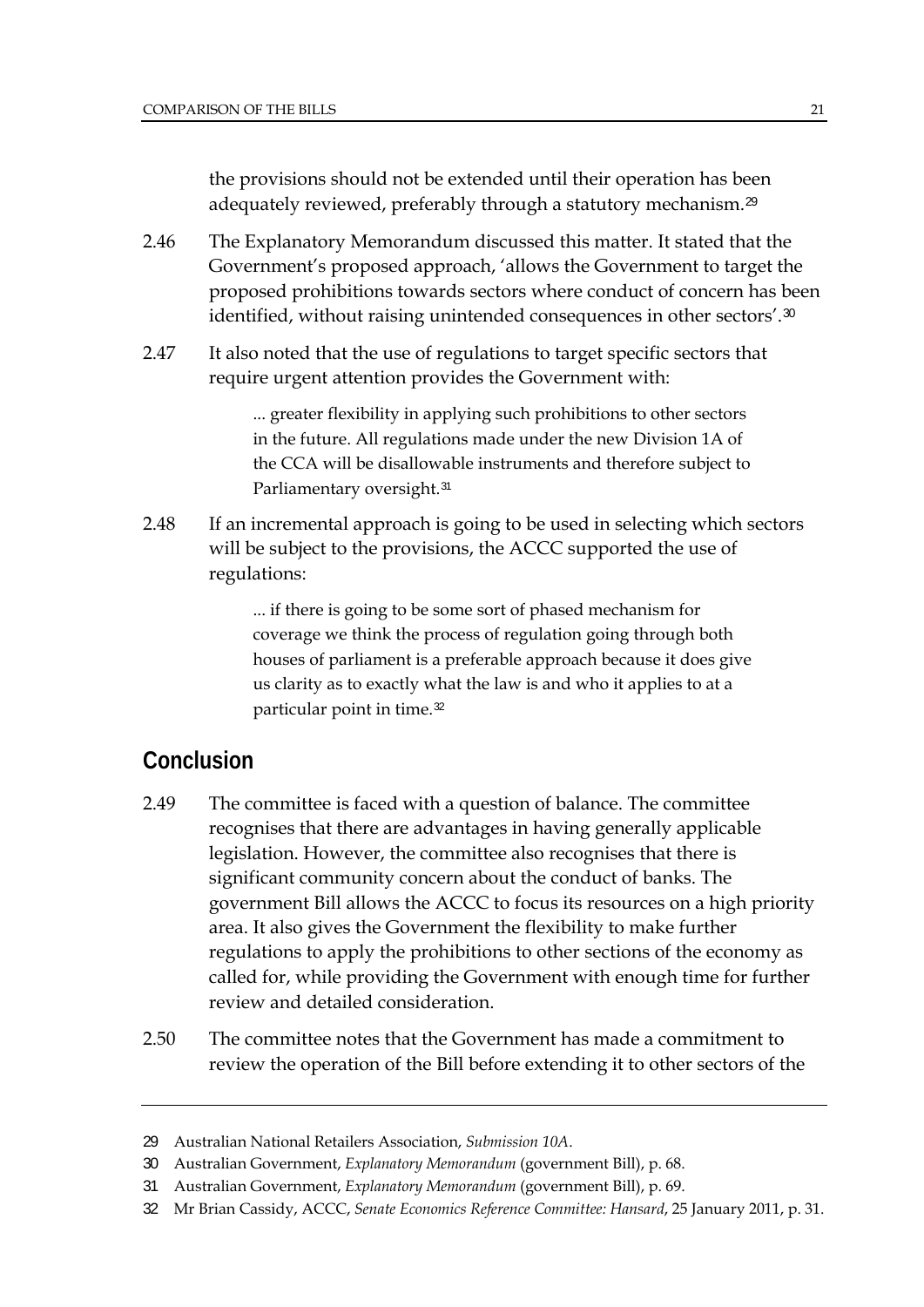economy.<sup>33</sup> Some industry groups regarded this undertaking to be so important that it should be a requirement in the Bill.<sup>34</sup> Although the committee does not believe that legislation is warranted on this, the committee agrees that a review prior to extending the operation of the Bill is important and should be conducted.

### **Overall conclusion**

- 2.51 Competitive markets help to raise productivity, efficiency and innovation which lead to increased living standards, increased consumer choice, sustainable economic growth and lower unemployment rates. Anticompetitive price signalling has the potential to undermine these outcomes. Currently, the ACCC's powers are inadequate to deal with price signalling.
- 2.52 The first Bill attempts to address this shortcoming. The committee supports the intent of the Bill but, due to its fundamental limitations, the legislation will not provide sufficient power for the ACCC to address price signalling behaviour.
- 2.53 The government Bill is superior. It captures the most serious conduct, that of competitors privately disclosing price information, with a *per se* offence. This would mean that the conduct in the Apco case would be successfully prosecuted.
- 2.54 The House should pass the government Bill.

### **Recommendation 1**

2.55 **The House of Representatives pass the Competition and Consumer Amendment Bill (No.1) 2011 and reject the Competition and Consumer (Price Signalling) Amendment Bill 2010.** 

**Mr Craig Thomson MP Chair 21 June 2011** 

- 33 The Hon. Mr Wayne Swan MP, Treasurer, *House of Representatives Hansard,* 24 March 2011, p. 3133.
- 34 For example, Business Council of Australia, *Submission 2A,* p. 2.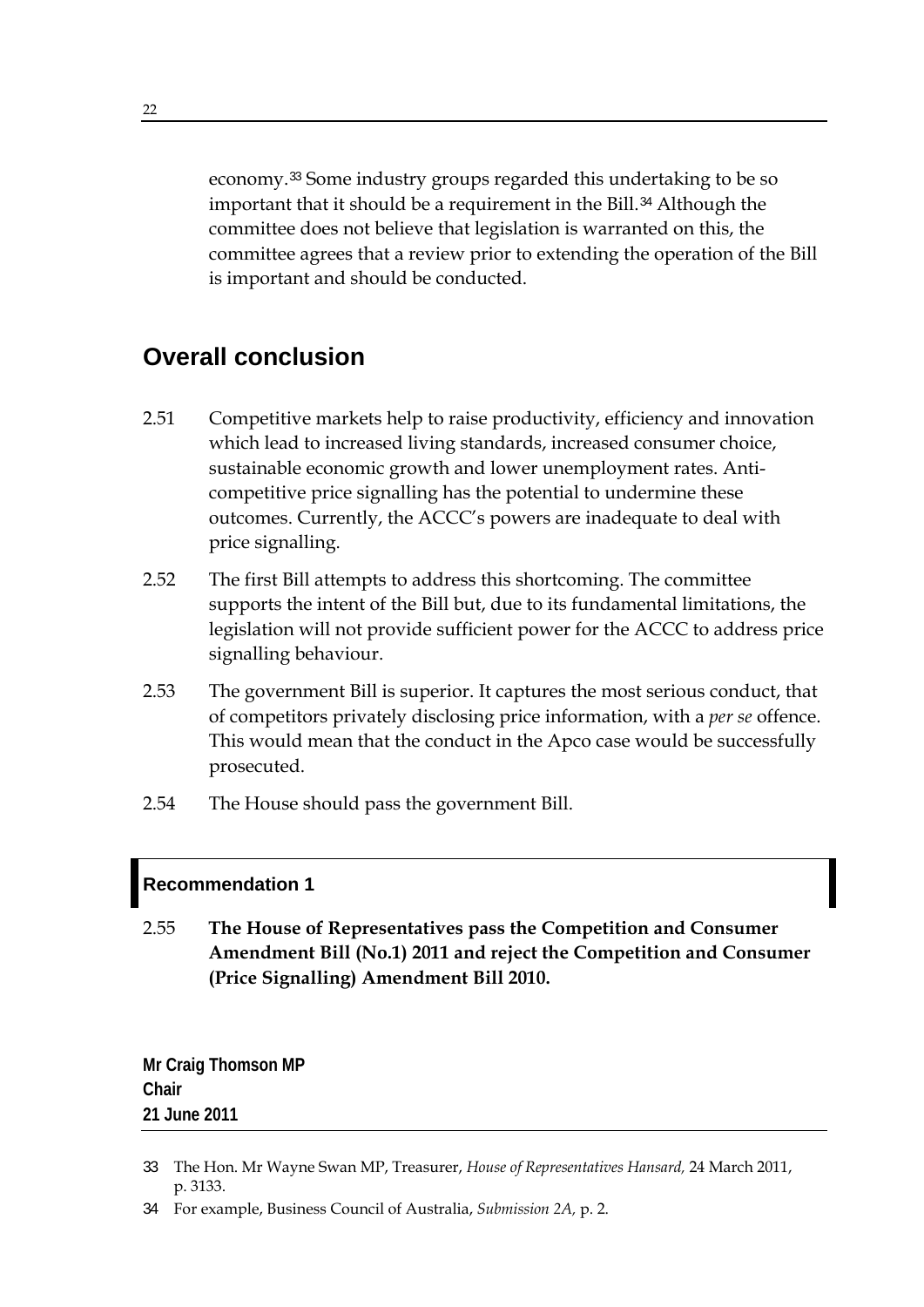### Dissenting report

### **Introduction**

As Opposition Members, we observe that government members on the Committee have recommended that:

> The House of Representatives pass the Competition and Consumer Amendment Bill (No.1) 2011 and reject the Competition and Consumer (Price Signalling) Amendment Bill 2010.

What is significant and of particular concern to non-government members of the Committee is the lack of any independent evidence presented to the Committee or relied upon in this report to support such an unequivocal recommendation.

In fact, the Government's Bill has been criticised as failing to "resolve fundamental problems with the Exposure Draft" and assessed as "highly unsatisfactory (that) should not be enacted".1

The evidence presented clearly highlights concerns about the Competition and Consumer Amendment Bill (No.1) 2011 (Government Bill). No evidence has been received that endorses the Government Bill without reservation and argues that it should simply be passed unamended as the government member's recommend.

A range of concerns about the Government's Bill have been detailed in considerable detail by those who were able to participate in the truncated timetable for the inquiry and without the opportunity to appear before the committee.

<sup>1</sup> Brent Fisse, Lawyer, Adjunct Professor, University of Sydney; Senior Fellow, Melbourne Law School, University of Melbourne and Caron Beaton-Wells,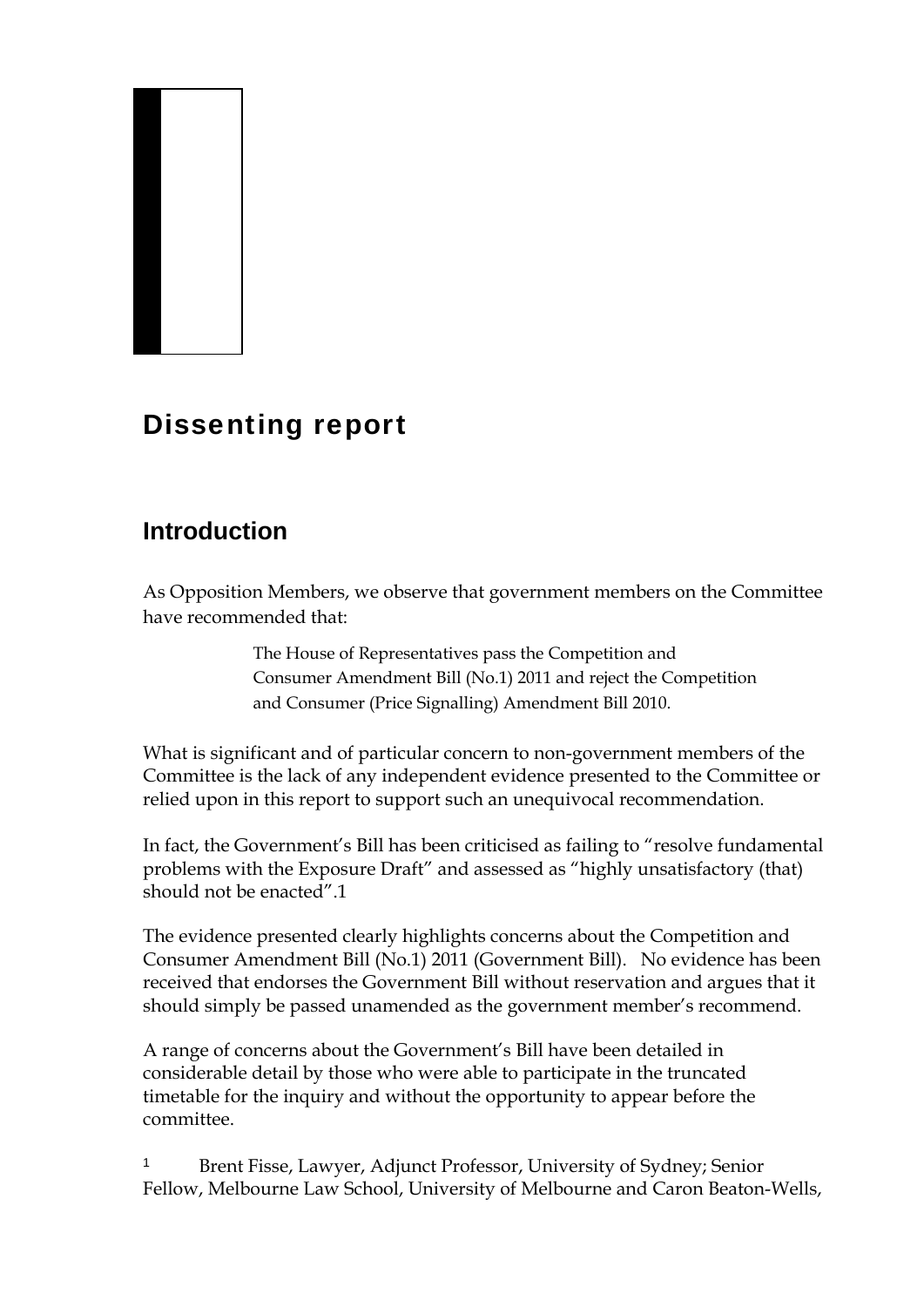Associate Professor, Melbourne Law School; Director, University of Melbourne Competition Law & Economic Network.

The considerable shortcomings and concerns about the Government Bill include:

- Failure to base the government's bill on sound competition policy concepts
- Market-specific rather than economy-wide application
- Expanded application to be prescribed by regulation
- Lack of justification for the per se offence for private disclosures
- Over-reach into disclosures with legitimate business justification
- Lack of a competition effects test
- Scope of disclosure to be captured by the prohibitions
- Inadequate exemptions and defences for pro-competitive disclosures
- Numerous technical drafting deficiencies
- Inability to canvass alternative approaches to anti-competitive conduct
- Process inadequacies in the government's consultative approach
- Practical difficulties with the notification and authorisation processes

These concerns are legitimate, deserve examination by the committee with key witnesses and warrant a considered response by the government if the committee and parliament is to be adequately satisfied to support the passage of the Government's Bill.

A comparative analysis of the government Bill and Competition and Consumer (Price Signalling) Amendment Bill 2010 (Coalition Bill) lead to some to conclude that the Coalition Bill was superior.

In evidence to the one-day public hearing, the Caltex Senior Corporate Counsel stated:

> We believe that legislation in this area should apply across all industries and not single out a particular industry. We think that it should contain concepts and principles that are known and well understood within competition law, business and the courts. We think that the prohibitions—all the prohibitions—that are contained in the legislation should be subject to a substantial lessening of competition test. It should only apply to price information and not more broadly, as is the case in the government bill, and it is our view that it should only apply to future prices. And we believe that the legislation in this area should be subject to a legitimate business justification test. It is clear, I think, from that that the opposition bill does tick a number of those boxes, whereas the government bill does not2.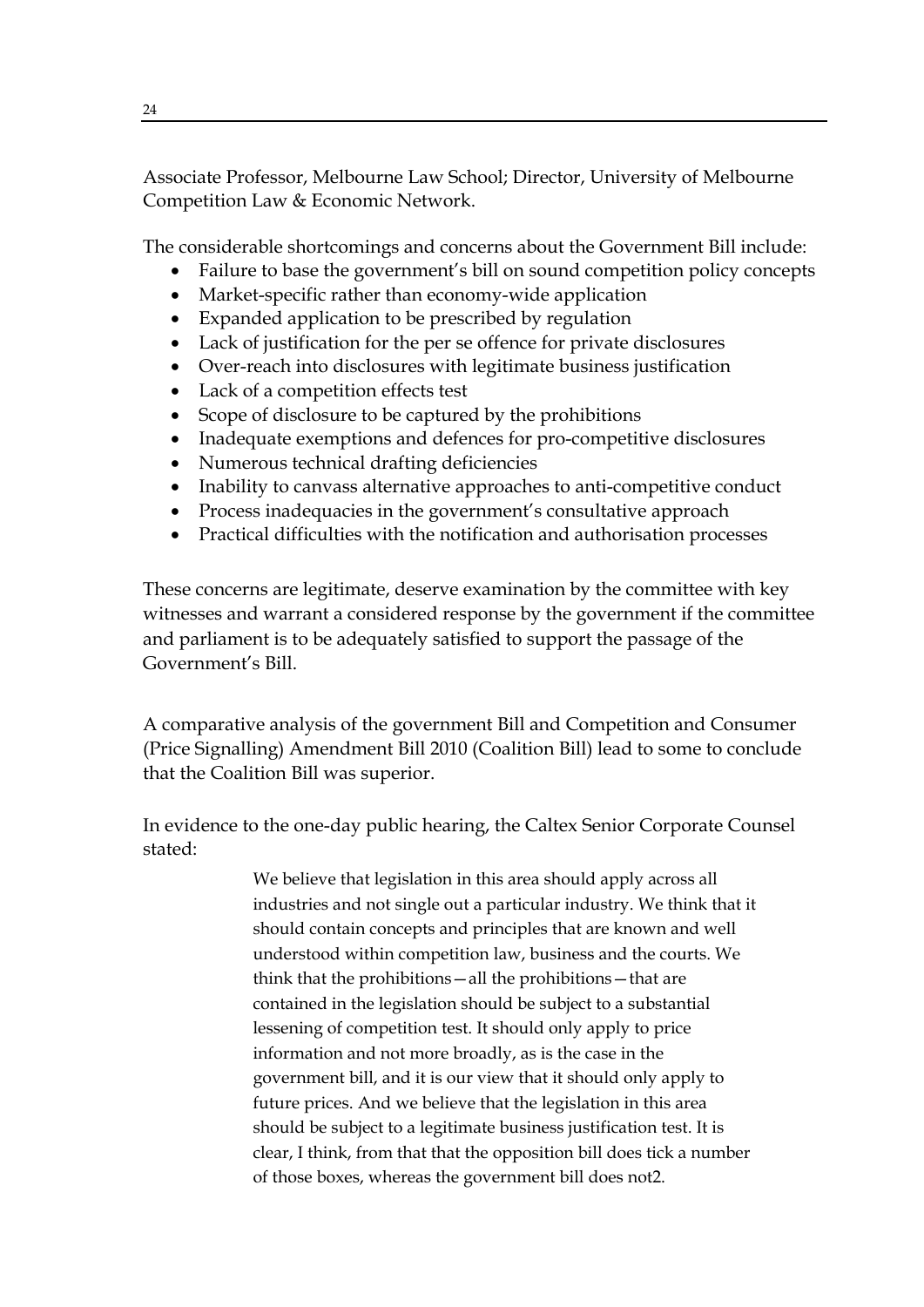We support introducing anti-competitive price signalling laws to provide the ACCC with the tools to carry out its role 'to promote vigorous and lawful competition, to encourage fair business dealings and to protect consumers from misleading and deceptive conduct'.3

<sup>2</sup> Jordan French, senior Corporate Counsel, Caltex, *Committee Hansard*, 18 February 2011, Canberra, p. 47.

3 Australian Competition and Consumer Commission website

Without genuinely addressing the numerous defects in the government Bill, it is unfit to be passed by the parliament in its current form.

The Government's Bill, even with changes made from the exposure draft, has been characterised as *"international worst practice on information exchanges between competitors"* (Brent Fisse4) before listing 11 key reasons for this assessment and where the Bill failed to address fundamental problems with the Exposure Draft.

By contrast, Mallesons' April 20 bulletin concluded:

While the Coalition's draft Bill would need some revision and modification, it would appear to be the preferable alternative on the basis that it would require demonstration of an anticompetitive purpose and a substantial anti-competitive effect, rather than simply imposing a blanket prohibition on disclosure.

The Coalition Bill is more sound in terms of its competition policy foundation, its ability to better decipher conduct that is genuinely anti-competitive and detrimental to consumers and conduct that is pro-competitive, advantages consumers or at least not harmful to the economic wellbeing of Australia and quality of life for all its citizens.

Some potential improvements have been identified that may further enhance the Coalition Bill, but the committee process and government-imposed timeframes for the inquiry provide no opportunity to examine the utility of these proposals.

Stakeholders are understandably disappointed at the very limited time in which submission could be prepared and submitted material to the inquiry.

The inability of those who have made submissions to appear before the committee and to have their input and proposals examined and tested as evidence has greatly diminished the committee's work and parliamentary role.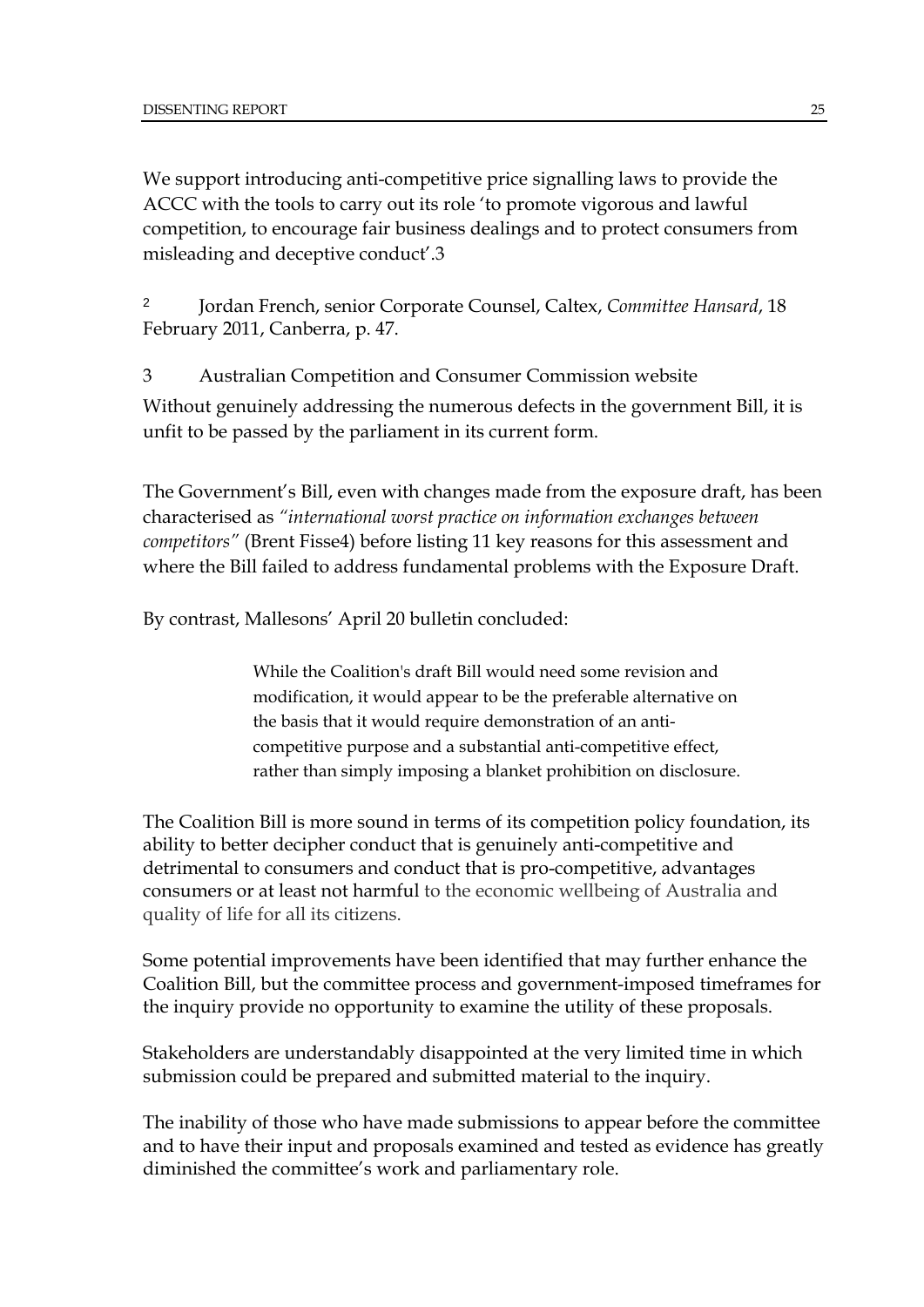Alternative approaches to addressing anti-competitive price signalling and broader concerted or facilitating practices in ways more comprehensive way akin to the European approach remain 'on the table' with no parliamentary mechanism to consider their merit.

This missed opportunity devalues the considerable effort and expertise brought forward to assist the committee despite the government–imposed timetable making a proper evaluation and considered response assessment impossible.

In our view, the government should abandon its substantially flawed Bill and permit a proper consideration of proposals to recalibrate specific provisions of the superior Coalition Bill that have been identified as potential improvements.

4 Brent Fisse, *Abstract*, 8 April, 2011, www.brentfisse.com

### **Scope of 'Price Signalling' Prohibitions**

Non-government committee members noted quite an array of views about the scope of the Government and Coalition Bills.

A number of submissions contested the need for additional laws to tackle anticompetitive price signalling and drew attention to international experience that might provide useful guidance.

The ACCC observed:

…in Europe there is what we call a per se prohibition on competitors exchanging information about their future conduct. In that sense the bill does not go as far as the European legislation. Also, the European legislation applies not only to prices but also to other behaviour by firms. We would say that the (Coalition) bill is narrower than in the European situation.

I suppose that in that sense the bill perhaps goes a bit further than the US, as the in the US you still need to have some measure of agreement underpinning the price signalling. On the other hand of course, in the US the prohibition is broader than just prices; it does cover other forms of behaviour".

Cassidy hearing p. 19 & 20

Evidence was received that suggested cautioned with simply seeking to implant the EU's principles-based approach or the evolving juris prudence of the United States into Australia's competition framework.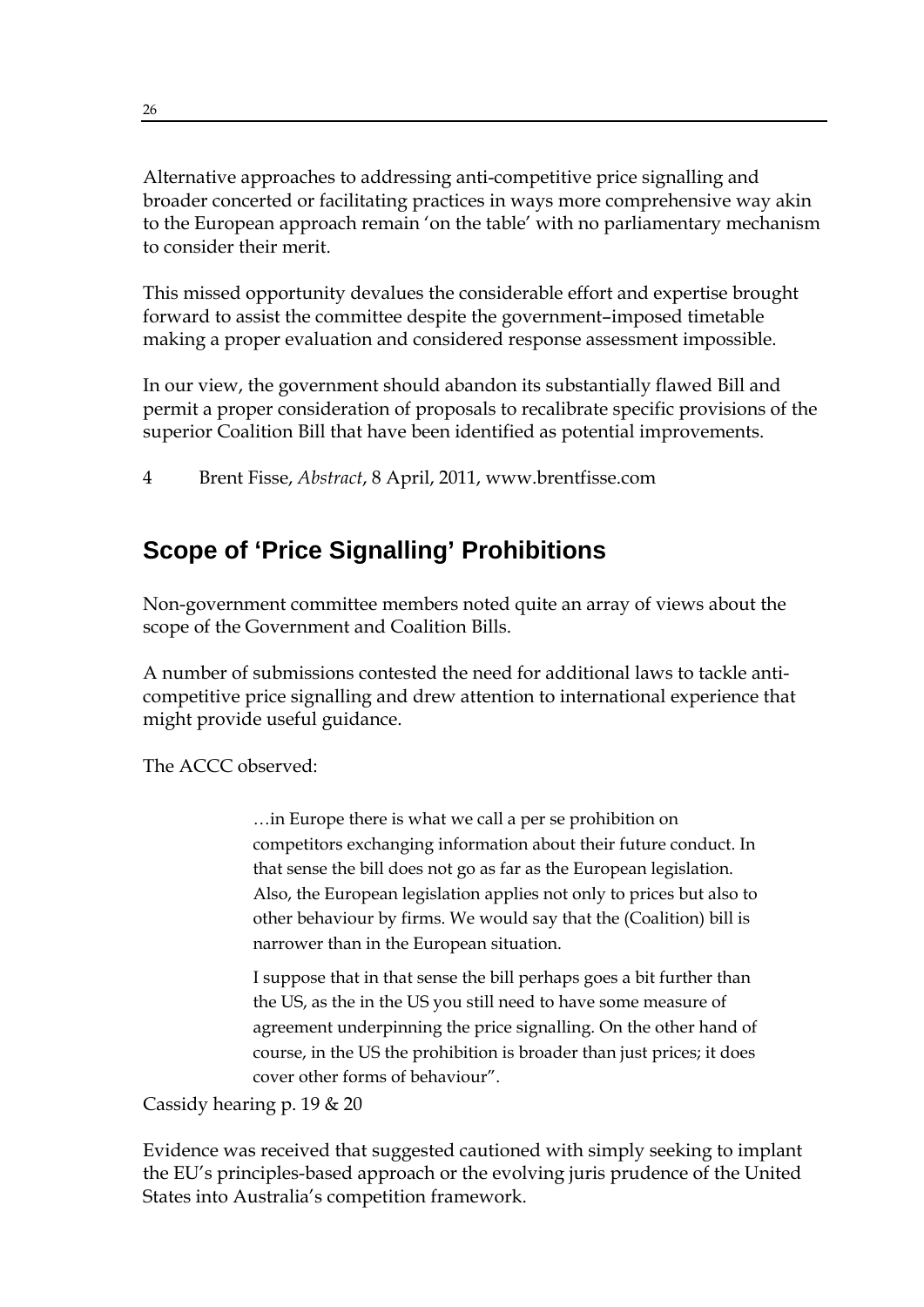In its evidence to the public hearing, Caltex concluded that:

…the concepts and principles that are evident in the opposition bill are much more familiar to Australian competition law than are the concepts evidenced in the government's bill.

Jordan French, senior Corporate Counsel, Caltex, *Committee Hansard*, 18 February 2011, Canberra, p. 55.

Some submissions argue for the Bills to expand beyond 'signalling' prohibitions into the broader range of practices that facilitate co-ordinated conduct.

Choice argued that 'there needs to be a comprehensive and considered approach to solving the issues surrounding price signalling and other types of facilitating practices' . Lee hearing transcript p.1

The possibility of formulating a prohibition that targets a broader range of practices that facilitate coordination between competitors 'not confined to communications' was encouraged by leading competition law academics. Fisse & C Beaton-Wells submission, p. 5

### **Coverage**

The majority of submissions challenged the Government's decision to target its Bill on only one broadly defined sector of the economy – the banking sector.

In contrast, the Coalition Bill's general application across the economy was in line with the majority of views conveyed to the Committee and consistent with sound competition policy principles.

The Law Council advised that:

Any prohibition on price signalling should apply universally and not just to selected business sectors. Selective application of the proposed prohibitions undermines the general application of the Competition and Consumer Act 2010 (Cth) (CCA) across all industries on an equal basis.

Law Council submission p. 2 section 1.3

Even the ACCC, the regulator which would be enforcing the proposed prohibitions under both the Government's and Coalition bills stated that: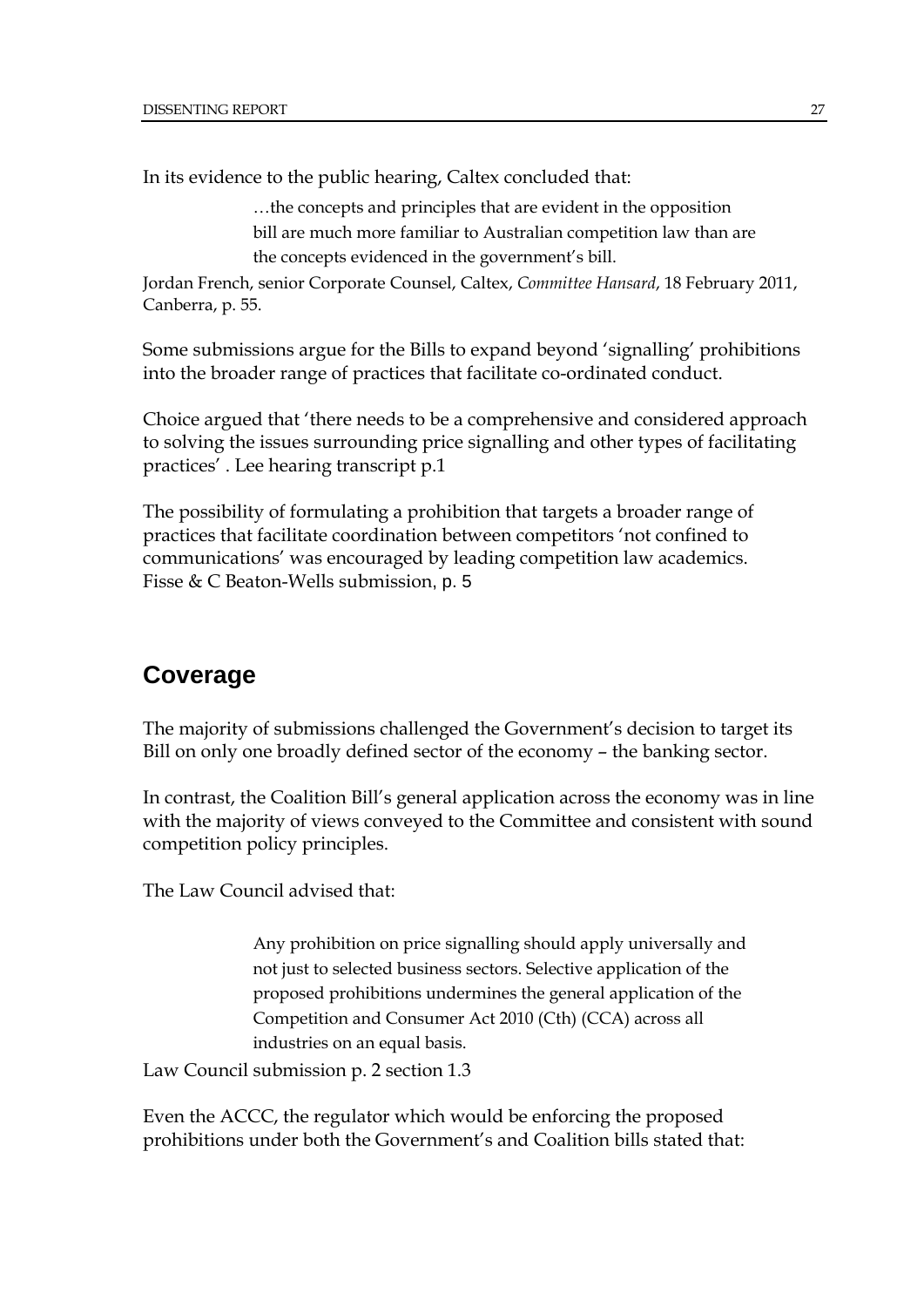…we would hope signalling laws would be of a general application rather than focusing on a particular sector, because we do not see that there is reason for signalling out one sector as opposed to another.1

### Cassidy ACCC hearing p. 21

Under questioning at the inquiry hearing Treasury officials choose not to defend the banking-specific initial application of the Government's, offering only the insight that 'ultimately, the government and the parliament decide which sectors or which bill you finally approve will apply'. Mr Paine Treasury hearing p.22

Consumer advocacy group, Choice, applauded one aspect of the Coalition's bill in that it applies to all industries.

> This is in comparison to, for example, the Australian government's exposure draft of the Competition and Consumer Amendment Bill (No.1) 2011, which is, at least initially, only intended to apply to the banking sector. So it is Choice's submission that legislation should be, to the extent possible, uniform in its approach to all industries across Australia.

Ms Lee, hearing p 2

Despite being captured by the reach of the Coalition Bill's economy-wide approach, Caltex favoured this approach over the sector or market-specific approach of the Government's Bill:

"Our in-principle approach is that competition regulation should apply generally, and I think that is the view shared by the ACCC". Jordan French, senior Corporate Counsel, Caltex, *Committee Hansard*, 18 February 2011, Canberra, p. 50.

In relation to coverage, competition law concepts, Caltex representatives summarised that:

> We believe that legislation in this area should apply across all industries and not single out a particular industry. We think that it should contain concepts and principles that are known and well understood within competition law, business and the courts. We think that the prohibitions—all the prohibitions—that are contained in the legislation should be subject to a substantial lessening of competition test. It should only apply to price information and not more broadly, as is the case in the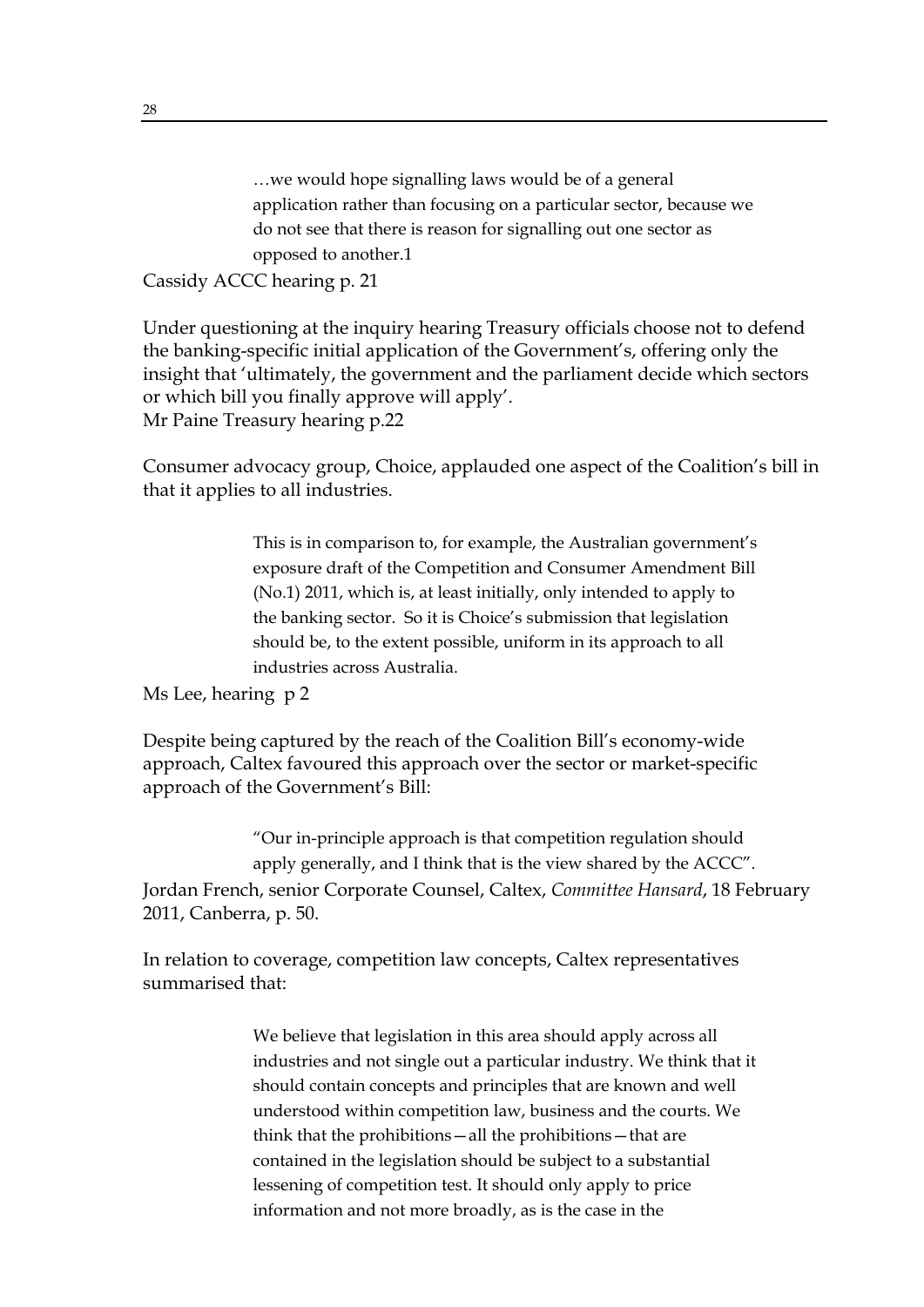government bill, and it is our view that it should only apply to future prices. Caltex, Ms Bennett, hearing p 49

Caltex representatives concluded:

I think the most serious aspects of the government's exposure draft are the per se offence and the application to selective industries— obviously the banking industry has been targeted. Caltex, Mr French hearing p52

### **Per se offences**

Submissions to the inquiry conveyed considerable concern about the introduction of per se offences in the Government's Bill for private information disclosures between competitors.

Competition lawyer experts caution:

Per se liability is warranted only where almost all of the cases to which the prohibition applies will have anti-competitive effects or likely effects. The section 44ZZW prohibition applies in many situations where the conduct is not anticompetitive.

If per se liability is imposed, a requirement of collusion or facilitated coordination serves the important function of screening out conduct that is unlikely to be anti-competitive in most situations. The absence of any requirement of collusion or facilitated coordination in s 44ZZW inevitably results in overreach and in many instances the overreach is such as likely to defy any attempt to draft workable exceptions"

Fisse & C Beaton-Wells submission on p.3

The Law Council went further to assert that :

No case is made out in the Explanatory Memorandum for why the (Government's) Bill needs to be drafted so as to prohibit the disclosure of existing and past pricing on a per se basis.

Law Council submission p5 section 3.1

The Australian Bankers' Association expressed a strong opinion on the per se offence provisions of the Government's bill.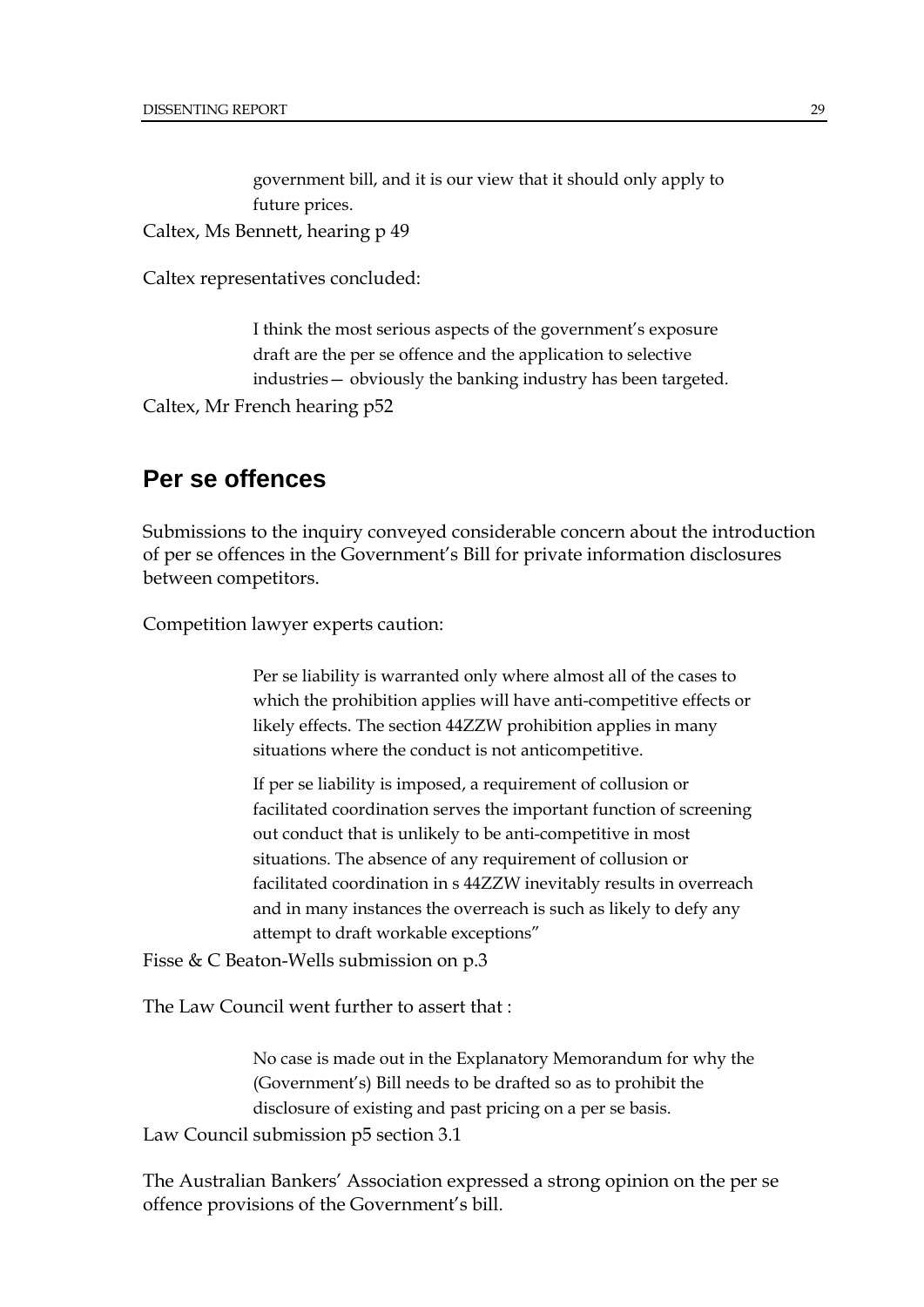There is a place for per se offences. They do exist in the current act. They are for behaviour that in almost any conceivable circumstance is inappropriate. The problem with a per se offence in a subjective area such as price signalling is that I have no trouble in identifying a whole range of perfectly legitimate commercial activities that fall foul of that per se offence.

A per se offence means that if you do these things then you are guilty of an offence. That is why, traditionally, per se offences have applied to only the most egregious of behaviours.

Mr Munchenberg hearing p 37-38, 42.

The Committee of the Law Council that examined the Government's Bill concluded that:

…the strict liability scheme created by section 44ZZW is unnecessary and should be narrowed so that it only applies to the private disclosure of information about future pricing. Law Council submission p 6 section 3.4

 The Law Council Committee is also concerned that the inadvertent passing on of genuinely public information between competitors would be caught as a per se prohibited private disclosure within the meaning given to that term by proposed section 44ZZV.

For example, the innocuous forwarding of a published rates notice or press release by one competitor to another would fall within the category of private disclosures proposed to be prohibited per se. Law Council submission 7 section 3.10

The Law Council submission suggested amendments to the Government's Bill to guard against innocuous and inadvertent on-forwarding of information being captured by the per se prohibition.

> This could be achieved by redrafting section 44ZZV(3) such that a disclosure of information by a corporation will not be a private disclosure to competitors or potential competitors if, at the time of disclosure, the information is available generally to persons other than competitors or potential competitors. This would bring the Bill closer into line with the European approach. To address concerns over the potential for such disclosures to be anticompetitive in nature, the overarching prohibition on disclosures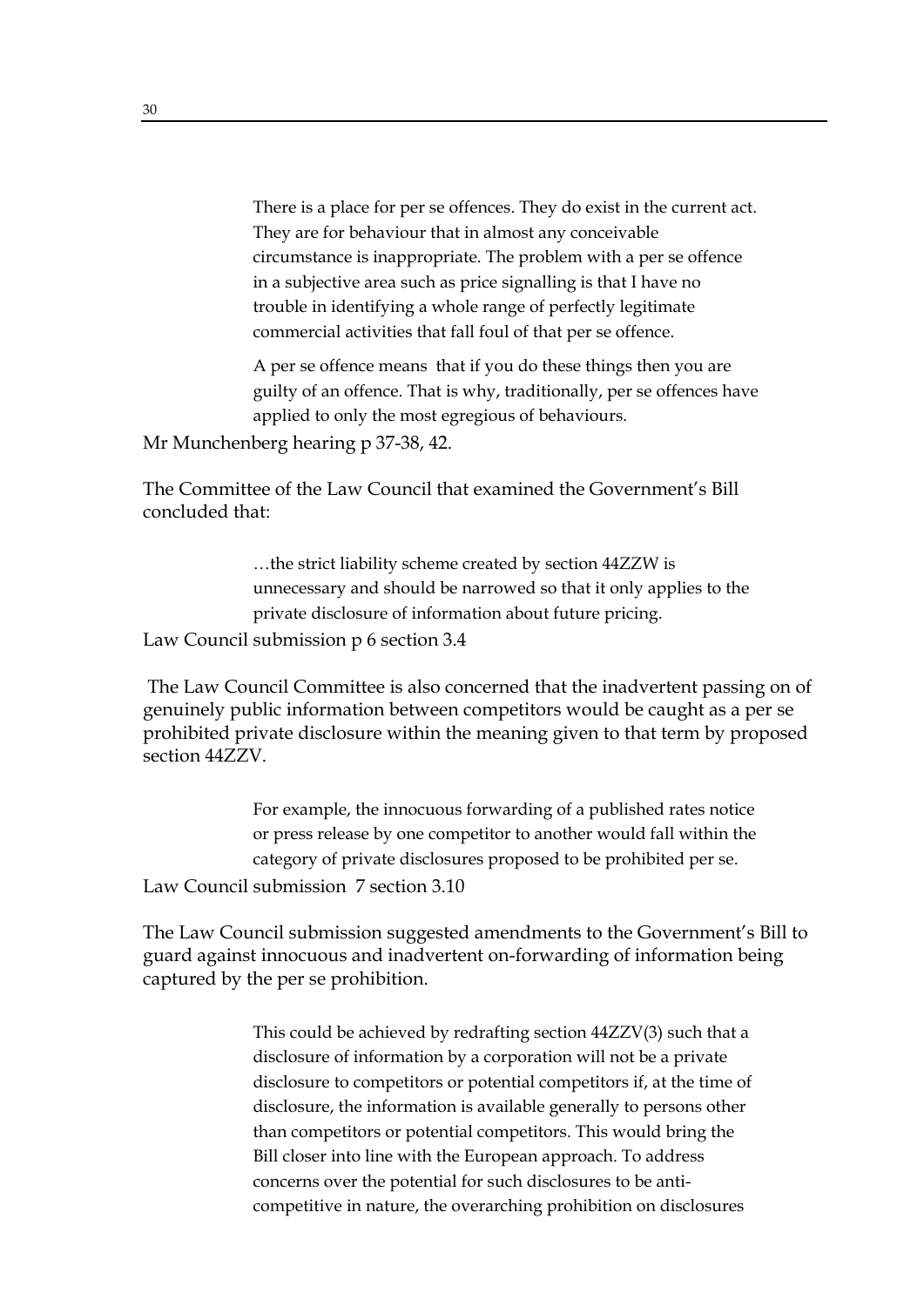for the purpose of substantially lessening competition would still apply. Law Council sub p. 7 section 3.12

### **Purpose and Effect**

The non-Government members of the Committee note the discussion about the relative merits of applying and 'purpose and/or effects' to offend the provisions of the Government's Bill compared to the 'purpose and effects' test of the Coalition Bill.

The Australian Bankers' Association saw considerable merit in the approach of the Coalition's Bill.

> Price signalling is an intent driven offence, if you like. It is not a strict liability sort of situation. It is about trying to understand, as difficult as it can be in some circumstances, what was the corporation attempting to do in this case and was it anticompetitive? Mr Munchenberg hearing p 38

In a statement that amounts to an endorsement of the Coalition approach, the ABA added that:

> We need to be wary of the effects element of it, certainly where the effect element stands on its own. The reason for that is we do not want to create an offence were an individual or company behaves in a certain way and whether or not they have committed an offence is determined by the independent behaviour of a third party, which is what you have potentially if you have just an effect element. Certainly the combination of the purpose or intent behind the behaviour and its actual effect I think is important.

Mr Munchenberg hearing p 38

The view was re-enforced by the evidence provided to the committee by Caltex that 'the combination of purpose and effect in this bill gives us some comfort' Mr French, Caltex . Hearing p. 54

Non-government members believe that the application of both a purpose and effects test helps to guard against potentially pro-competitive and pro-consumer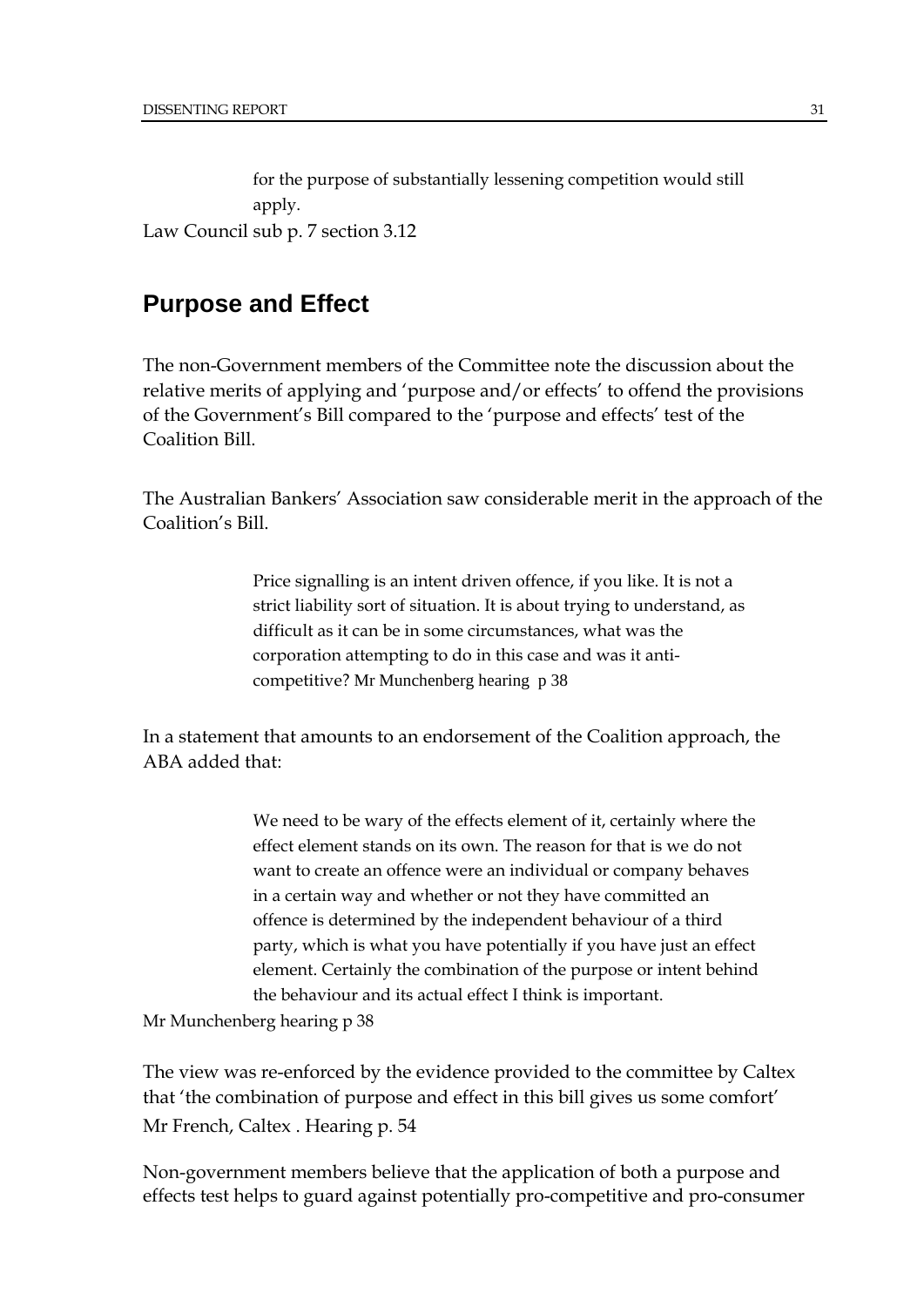impacts of information sharing being stymied by the poor drafting of the Government's Bill.

Caltex went further to suggest that some refinement of the 'purpose' provisions could occur by requiring that the intent be the 'principle purpose' rather than a 'substantial purpose' as both the Government and Coalition bills provide.

> On a substantial purpose test the threshold is too low in that an interpretation of purpose, which is at the end of the day a subjective assessment, may result in a prosecution with respect to a purpose that the initiator never had in mind. So essentially the point is to raise that threshold to ensure that, on the face of this legislation, there is clear intent about the principal purpose. That is what is going to get people caught. Mr French Caltex hearing p 53

The ACCC advised the committee that under the Coalition's Bill:

…what you might call inadvertent behaviour or quite legitimate behaviour in prices being passed from one competitor to another, it is not simply adequate for it to be an offence for the information to pass. It has to be established that that has posed a purpose and also had the effect of substantially lessening competition. In our view, the burden of proof on us would take out much of what you might call 'inadvertent' behaviour.

Mr Cassidy p. 9, Hearing

### **Over-reach and Unintended Consequences**

Non-government members noted the particular concern of a number of contributors to the inquiry about the risk of over-reach and unintended consequences.

The Law Council drew attention to 'the potential for some information exchanges and disclosures to be pro-competitive, and the potential for unintended consequences to arise in the context of a blanket prohibition'. Law Council p4 section 2.8

Choice submitted that:

…any laws in relation to price signalling need to be carefully constructed so that the provision of information to consumers is not unnecessarily prevented or, alternatively, that any legislation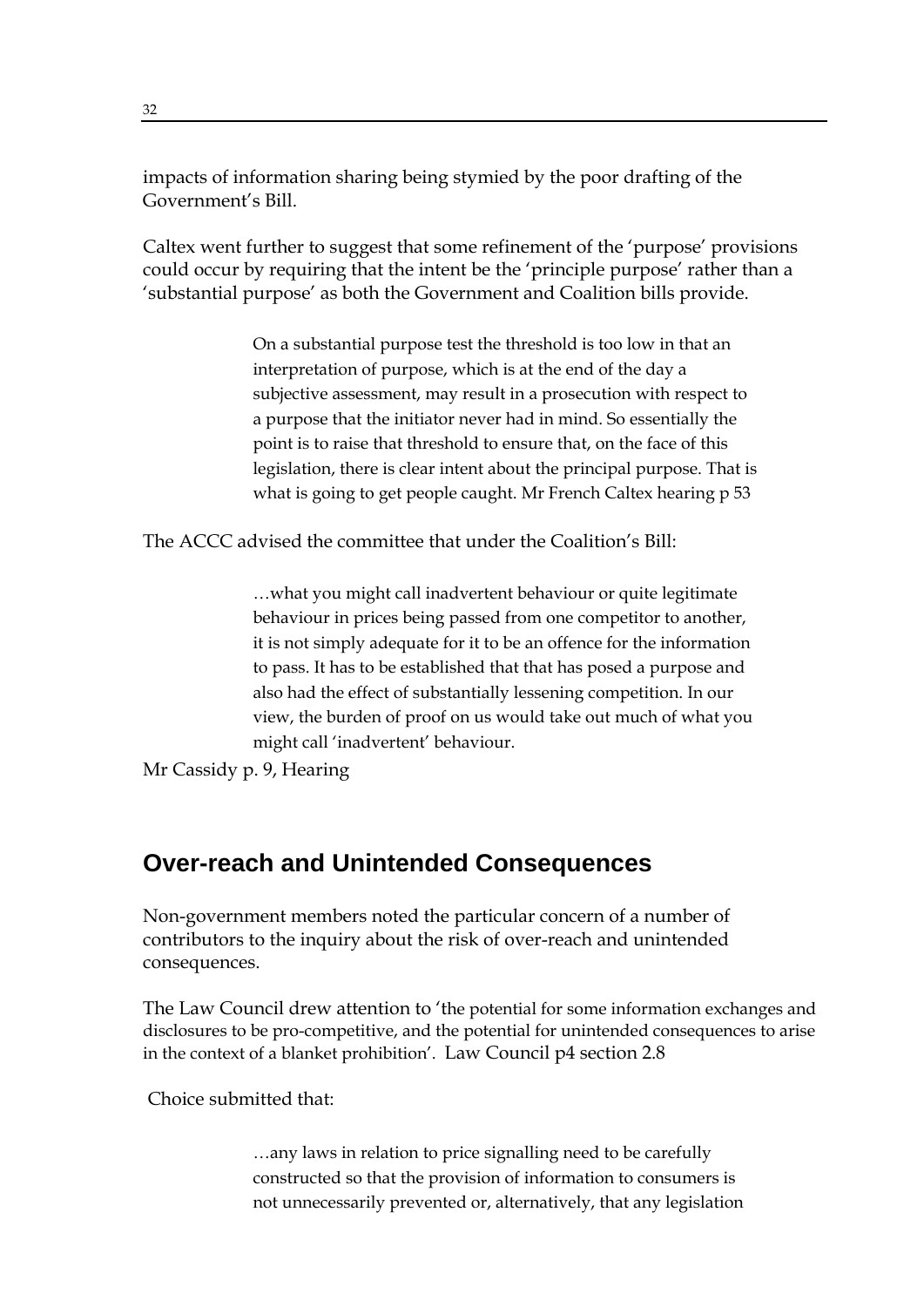brought in is not perceived by corporations as preventing the provision of information to consumers unnecessarily. Lee p. 2

As mentioned earlier, non-government members believe that the application of both a 'purpose and effects' test places the need for the conduct to have anticompetitive consequences at the heart of any prohibition of information exchange between competitors.

The Law Council asserted that:

The blanket application of the Bill to prohibit disclosure of past, historical pricing should be removed. The threat to competition from disclosure to competitors of future or proposed pricing is, in most cases, the "real mischief' (and only mischief) intended to be addressed.

Law Council p.2 section 1,5

The Law Council also cautioned against relying on ACCC guidelines to overcome deficiencies in the drafting of the Government's Bill:

> Unforeseen consequences under the Bill cannot be resolved by the ACCC publishing administrative guidelines explaining how the ACCC intends to enforce the Bill. Such guidelines will not be binding on the Courts or the ACCC. Moreover, the ACCC is not the only person which may seek to enforce the Bill, once enacted private parties may do so as well and, in some cases, the private parties may seek the assistance of litigation funders, which are becoming more involved in litigation of this kind.

The Committee does not agree with the notion that any doubts over the proper interpretation of the Bill can or should be resolved by administrative guidelines published by the ACCC.

ACCC guidelines are welcome as an educative tool and to clarify how the ACCC intends to exercise its powers, but they are not a solution to problems in the design of the Bill and they cannot oust the ACCC's discretion. Rather, these issues must be resolved in framing the Bill itself".

Law Council submission p 10 section 5.1 5.2

The Law Council concluded that the risk of over-reach, unintended consequences and drafting errors cannot be cured by the ACCC 'staying its hand as to when it may choose to enforce the new Division'.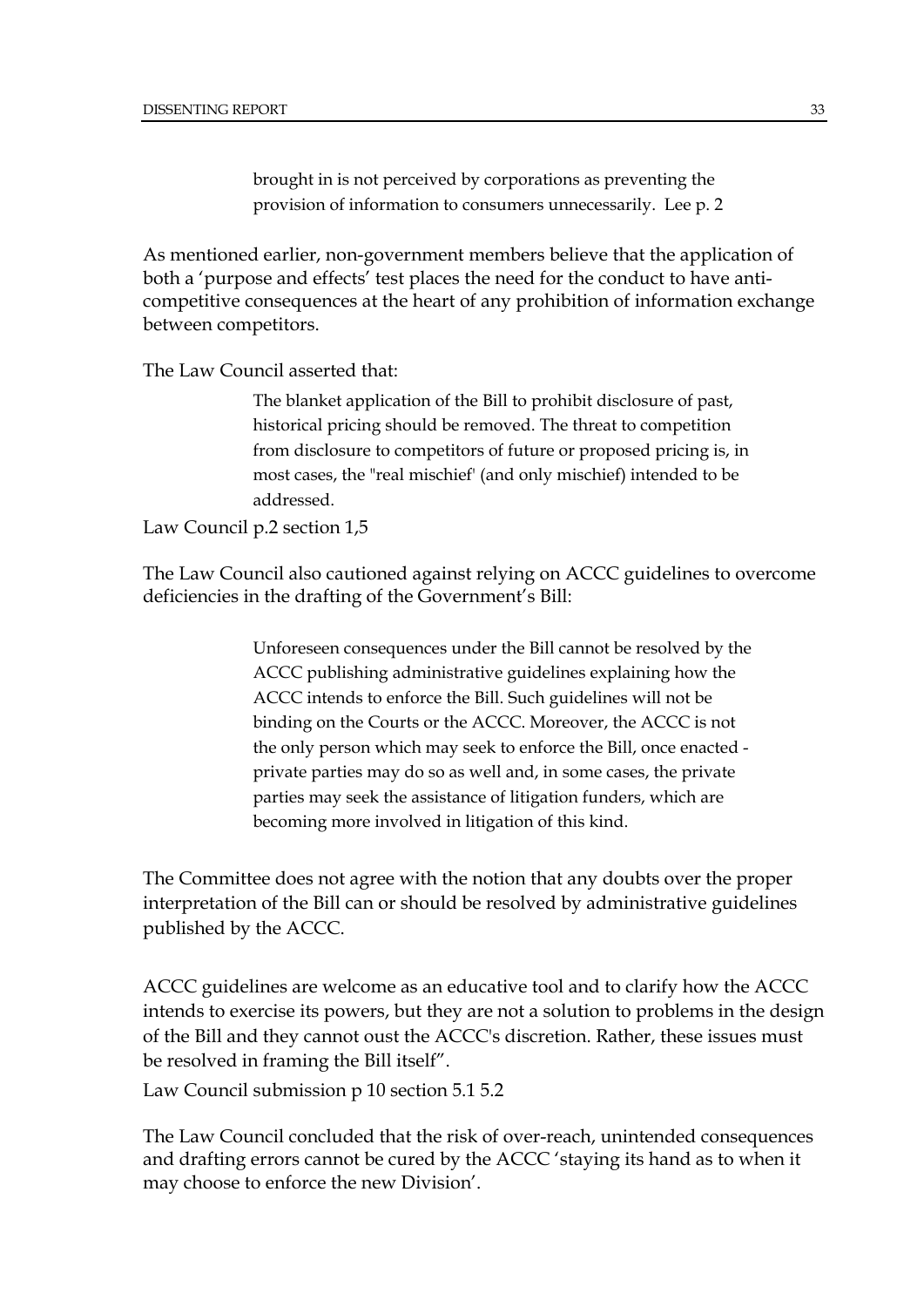"The new Division will be capable of enforcement by others for motives that have nothing to do with the competition objects of this reform". Law Council submission p 10 section 5.7

### **Market-specific application**

Most submitters to the inquiry could not support the Government's marketspecific approach to its Bill.

The Law Council's Competition and Consumer Committee argued that:

…it is completely inappropriate for the Signalling and Private Disclosure Prohibitions to apply only to Prescribed Goods/Services.

If the prohibitions are sound as a matter of law and economics, they ought, unless there is a principled basis for their selective application, to apply generally or not at all.

Law Council Jan 21 submission p.17

The Law Council added that:

No principled justification has been offered to support the selective application of the prohibitions. The Swanson, Hilmer and Dawson committees took the view that, absent a principled justification for selective application, competition law prohibitions should apply generally or not at all. Their views ought not be ignored lightly.

It is also manifestly inappropriate, and severely undermines the integrity of the proposed reforms, for the application of the proposed prohibitions to be determined by regulation.

Law Council Jan 21 submission p.1

The possibility of the prohibitions being unilaterally applied to specified goods or services by regulation is contrary to the principle of general application, and risks introducing considerable uncertainty, not only for firms whose primary business is dealing in the goods or services that are prescribed by regulation, but also for customers of such businesses, and for businesses dealing in goods or services that are at risk of being prescribed. Law Council p. 2 section 1.3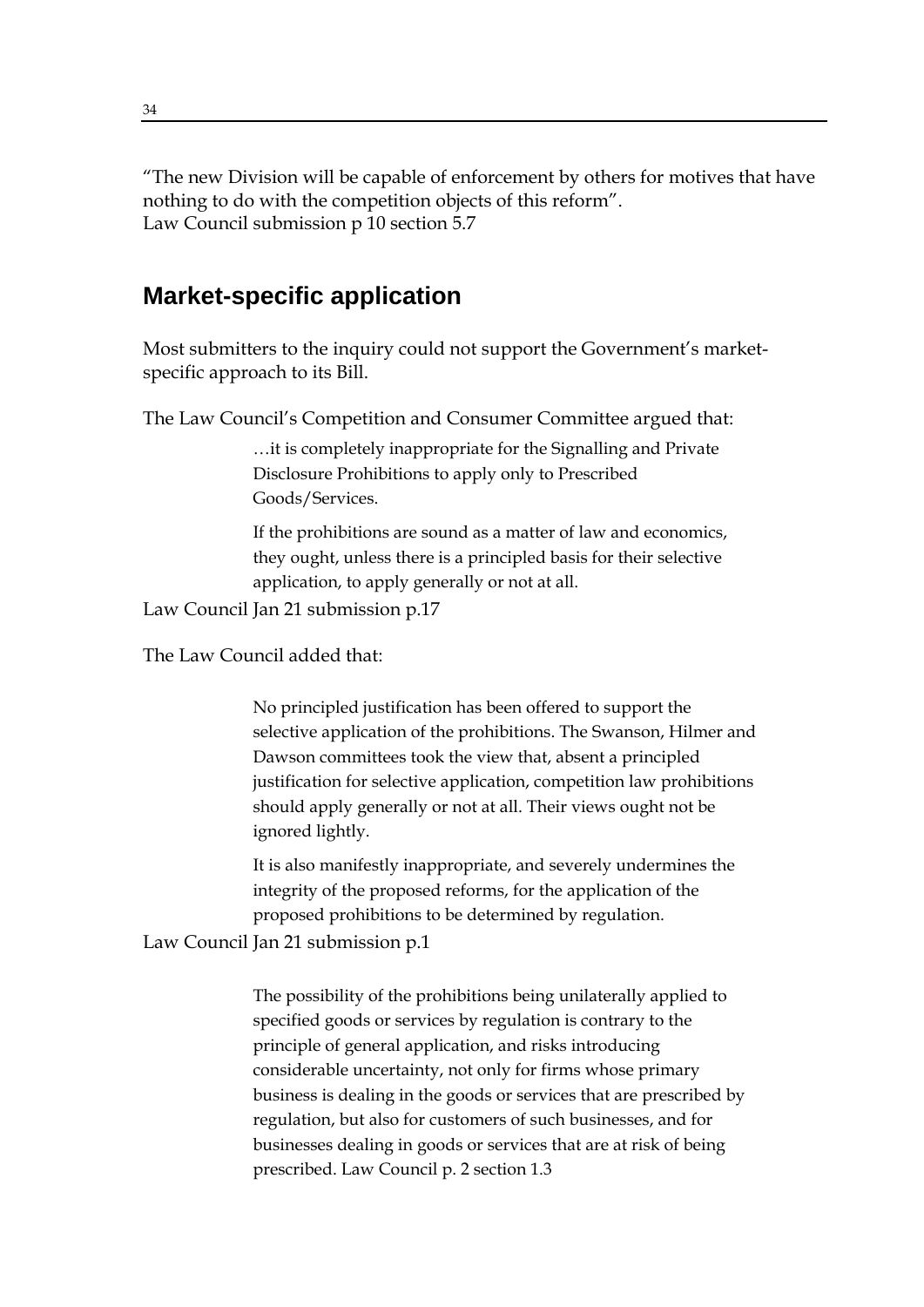The Committee maintains its position that selective application of competition law is a fundamentally undesirable development under the CCA. This undesirable feature of the Bill is exacerbated by permitting the extension of Division lA by regulation. Law Council p.3 section 2.1

However, if the Bill is to have "sector specific" application:

(a) goods or services to which the Bill applies will need to be clearly and precisely defined to minimise the uncertainty that arises from general descriptions such as "the banking sector", which at the very least should be narrowed to the "retail banking sector"; and

(b) there should be a prescribed process of proper review of a proposal to apply the

proposed new Division lA to a new sector of the economy by way of regulation.

Law council submission p. 2 section 1.4

### **Expanded Application by Regulation**

Non-government members are concerned about the lack of certainty and identified process governing the application of the Government Bill to addition markets by way of a subordinate instrument.

Even the ACCC is unclear on how additional markets might be added to subject to the prohibitions in the Government's Bill, beyond its initial banking target.

This is despite the ACCC chairman's widely published public statements made during the course of the inquiry that:

> This (price signalling) is an issue that would affect a variety of sectors, not just banking

Graeme Samuel, '*Samuel urges wider net for laws on price signals'*, Sydney Morning Herald, 26 January 2011

Mr Samuel added:

We think there are a number of (other) industries that immediately come to mind that could be subject to this form of regulation.

Graeme Samuel, '*Banks remain top target for rate collusion'*, Courier Mail, 26 January 2011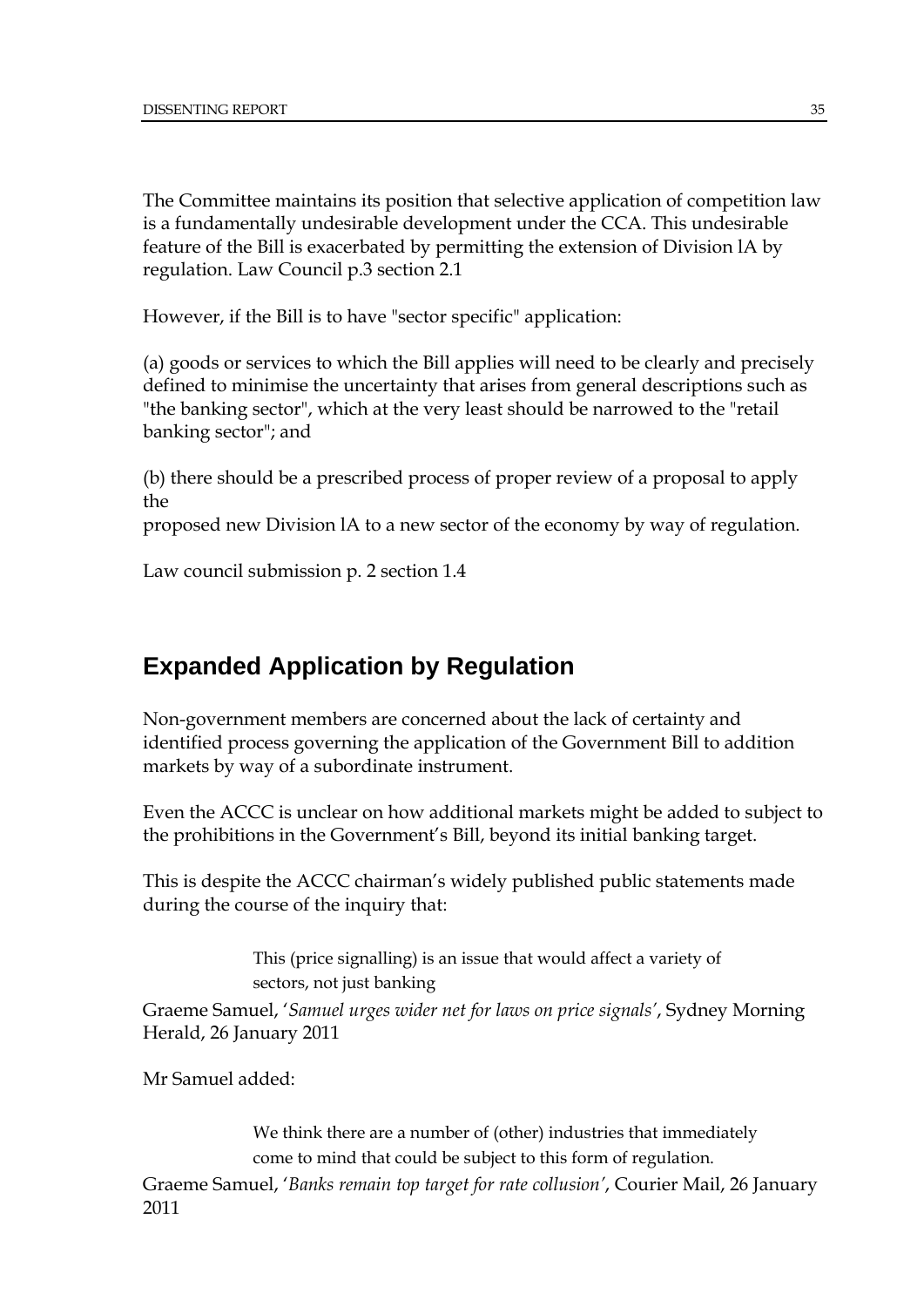The ACCC CEO reaffirmed the Chairman's position but added to the uncertainty surrounding the process for expanding the application of the Government's bill.

> We would hope, as I think is flagged in some of the explanatory material from Treasury in relation to the government's draft bill, that the coverage would be extended. But there are no actual criteria that you could set up and say, 'Well, it should be this sector and it should be that sector.

Mr Cassidy hearing p. 21

In light of the concern about the unknown 'declared market' process, the Law Council submitted that:

> …if the Government is nonetheless determined to proceed in this way, there should be in the Bill a prescribed process to allow for proper review and Parliamentary oversight of any proposal to apply the proposed new Division lA to a new sector of the economy by way of regulation.

Law council submission p.3 section 2.2

The Australian Bankers' Association expressed reservations about the 'market declaration by regulation' provisions of the Government's Bill:

> The quite extensive reach of (the Government's) legislation can be extended to a whole range of other parts of the business community by the mere making of a regulation and its subsequent tabling. While I am sure that the parliament scrutinises those regulations intensely, it seems it is the 'least' process you can go through to change the extent and the effect of legislation.

Mr Munchenberg hearing p.40

This concern has also been recognised by the Senate Standing Committee for the Scrutiny of Bills:

> The Committee therefore seeks the Treasurer's advice about this approach and in particular whether consideration has been given to the possibility of defining the scope of operation of the laws (such as the intended areas of operation, guidance as to the types of industries to which it will apply or relevant considerations that will be examined before a decision is made) in the primary legislation.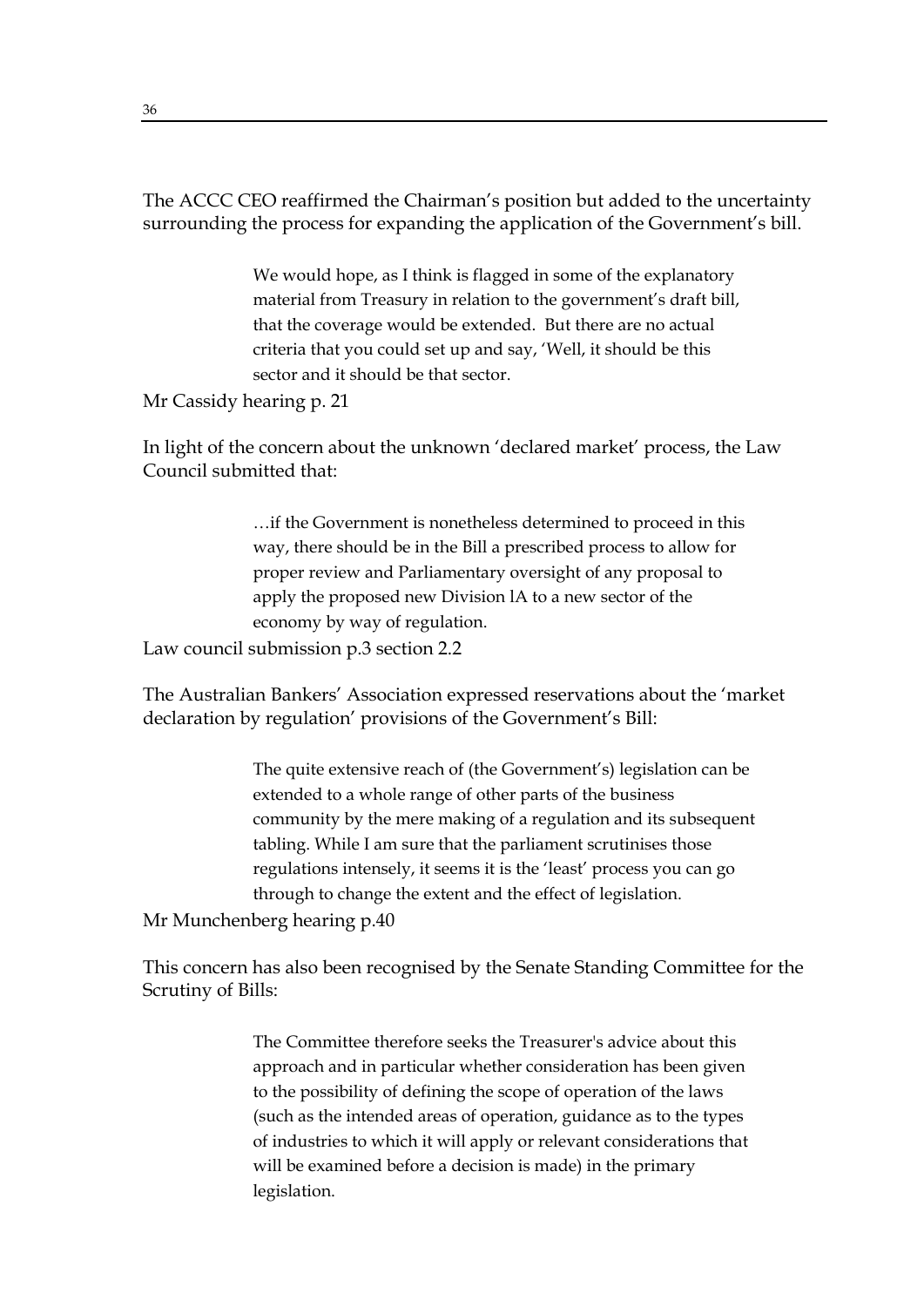Senate Standing Committee for the Scrutiny of Bills, Alert Digest No. 4 of 201l, p'19

### **Exemptions**

Extensive commentary on the range, adequacy and effectiveness of exemptions provide in both the government's and Coalition's Bills.

The exemptions seek to ensure that routine commercial conduct that represents no threat or mischief to competition and consumer interest are not inadvertently capture by the proposed prohibitions.

Non-government member believe that the Coalition's approach requiring both a 'purpose and effects' test always place the need for an anti-competitive consequence as a pre-condition to offend the prohibition. In this light, the exemptions in the Coalition's Bill ensure that there is no question of risk for routine and legitimate commercial conduct.

We believe that the per se prohibition and nature of the general offence provisions requiring only a 'purpose and/or effects' as exists in the Government's Bill, place a greater burden on the Government to precisely and comprehensively define the exemptions in its Bill.

Competition law academic experts capture the challenge the Government's Bill has inadequately address:

> Focussing on information disclosure rather than collusion or facilitated coordination of market conduct inevitably results in overreach and forlorn attempts to avoid overreach by means of a thicket of exceptions.

Fisse & Beaton-Wells submission p. 2

The submissions provided detailed technical arguments on the need to vary and refine the exemptions contained in the Bills considered by the Committee.

Caltex suggested that:

If legislation is pursued, changes should be made, including the clarification of the meaning of 'already in the public domain'. In addition, all historic data should be excluded from the prohibition of the communication of prices so that only communications explicitly relating to future prices would be covered and subject to a substantial lessening of competition test. Under the legislation,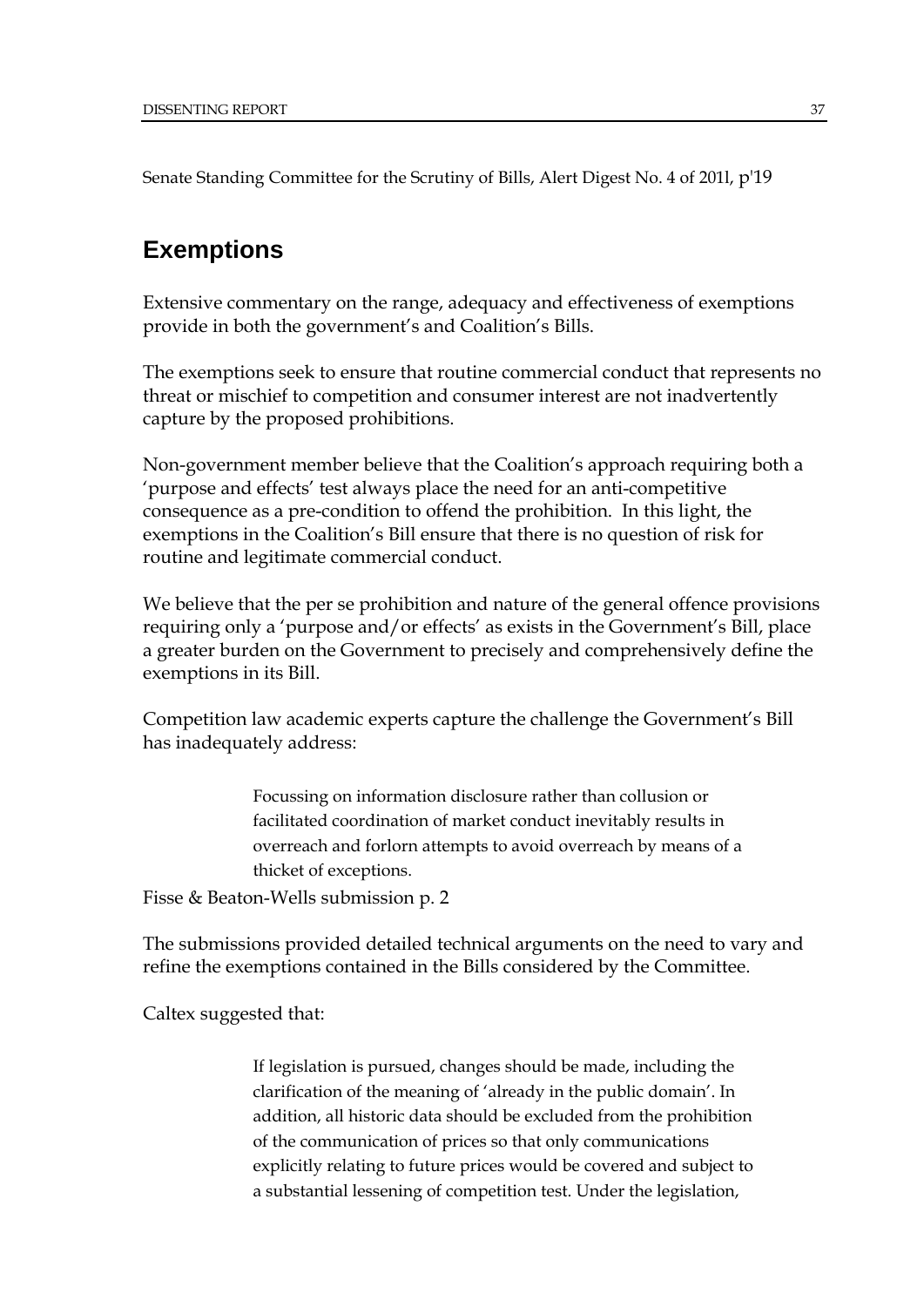the communication of pricing information to Informed Sources would potentially be prohibited, even though it does not relate to future prices. It is unlikely any retailer would continue to participate in the Informed Sources service for fear of prosecution, even though retailers see this service as pro-competitive because it facilitates price discounting.

Ms Polly Bennett, manager, Government Affairs, Caltex, *Committee Hansard*, 18 February 2011, Canberra, p. 48.

The Law Council cautioned that it:

…is aware of the indication in the Explanatory Memorandum that a disclosure of pricing information for a proposed joint or syndicated commercial lending arrangement to a potential borrower will be exempt under the new Bill, as long as it is subject to the joint venture exception.

However, …not all syndicated lending arrangements will satisfy the exception for joint ventures. Further, the disclosure of proposed pricing and other information necessary to facilitate the formation of a multi-lender syndicate frequently precedes any decision by any lender to join the proposed syndicate.

Law Council submission p9 section 4.16

The Law Council identified a further deficiency in the way of 'block' exemptions:

The Bill does not expressly address "block" exemptions, i.e. notification of a class of conduct that is not necessarily limited to a "one off' disclosure in particular circumstances. Permitting such "block" exemptions in the notification process would go a long way to alleviating some of the concerns of the unnecessary regulatory burden to continuously notify benign, but at risk, conduct in respect of each circumstance in which it is proposed.

Law Council submission p 12 section 6.10

The exemption definition of 'joint venture' also attracted criticism, with the Law Council asserting that:

> …if the Price Disclosure Prohibition is to be introduced, there ought to be a joint venture exception to the prohibition. However the Committee submits that the joint venture exception should be extended in three important respects: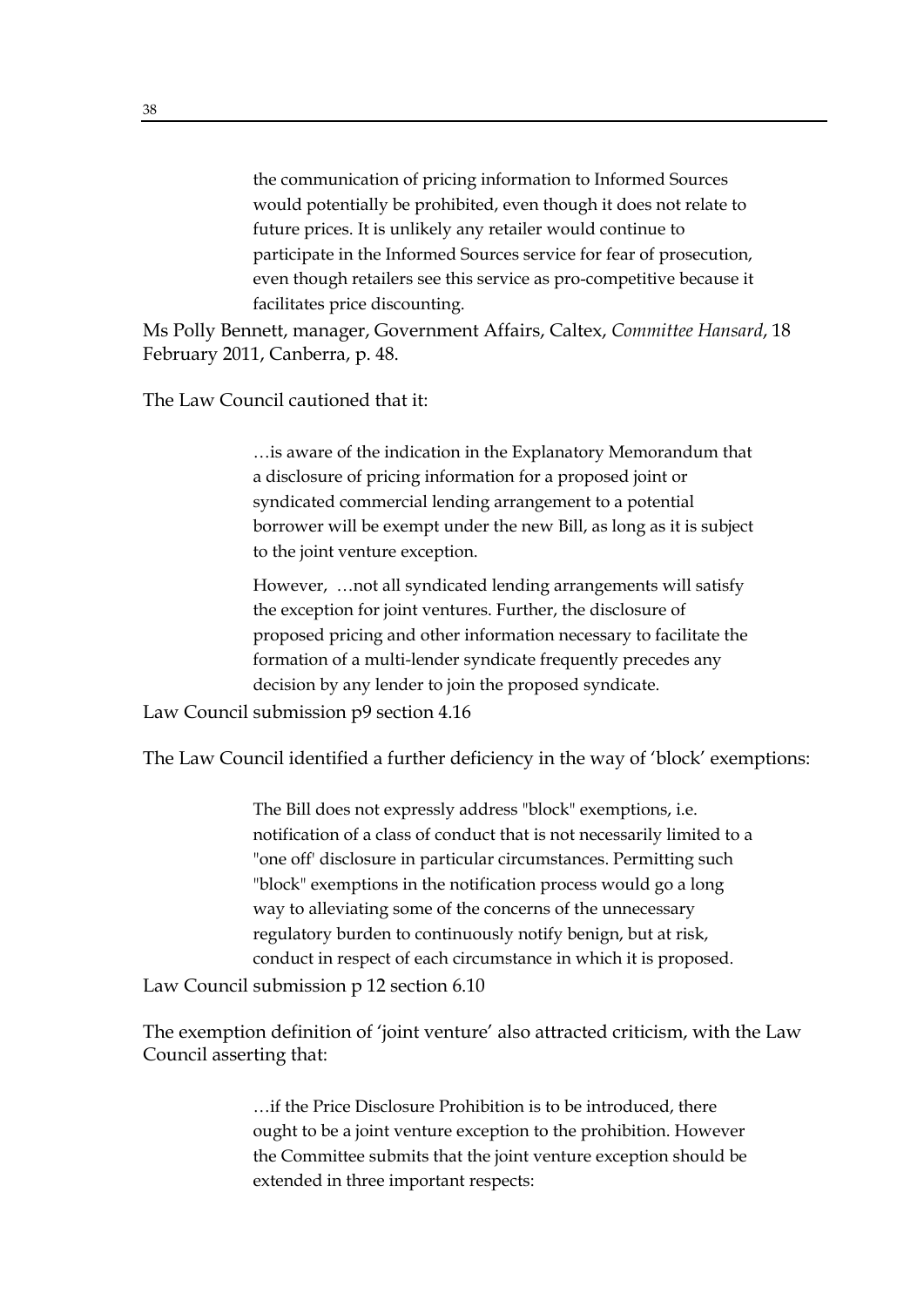(a) to include proposed joint ventures, rather than solely joint ventures that have already been formed (this is the approach taken in relation to contracts, arrangements and understandings for the acquisition of shares or assets in s  $44ZZZ(4)$ ;86

(b) to include joint ventures that are not for the production or supply of goods or services (for example, joint ventures engaged in research and development or acquisition activities); and

(c) to encompass other legitimate collaborative arrangements, such as procompetitive commercial alliances and consortia.

The Committee has previously proposed, and now reiterates, that ss 44ZZRO, 44ZZRP and s 76D of the CCA should be similarly extended".

### **Defences**

A number of submissions to the inquiry sought to introduce the concept of 'legitimate business justification' as a defence to avoid a range of problems identified with the scope and enforcement of the Government's Bill.

The Australian Bankers' Association provided some practical examples:

Given that this bill has been rushed into parliament, it is no surprise that the bill as currently crafted would cause numerous problems for business. The net is cast very widely and would appear to prohibit or make considerably more difficult a range of legitimate business activities, such as syndicated lending for large projects, work-outs for companies in difficulty and the exchange of information to assist the mortgage-broking industry.

Mr Munchenberg, hearing p34

The Law Council advised the committee that:

The (Government's) Bill has unintended implications for everyday transactions that are beneficial and critical to the Australian economy, including, for example, the formation of multi-lender transactions and timely corporate workouts. These implications could potentially jeopardise the ongoing operations of financially distressed companies and their ability to refinance, possibly leading to insolvency and the employment of their employees being put at risk.

Law Council submission p.3 section 1.8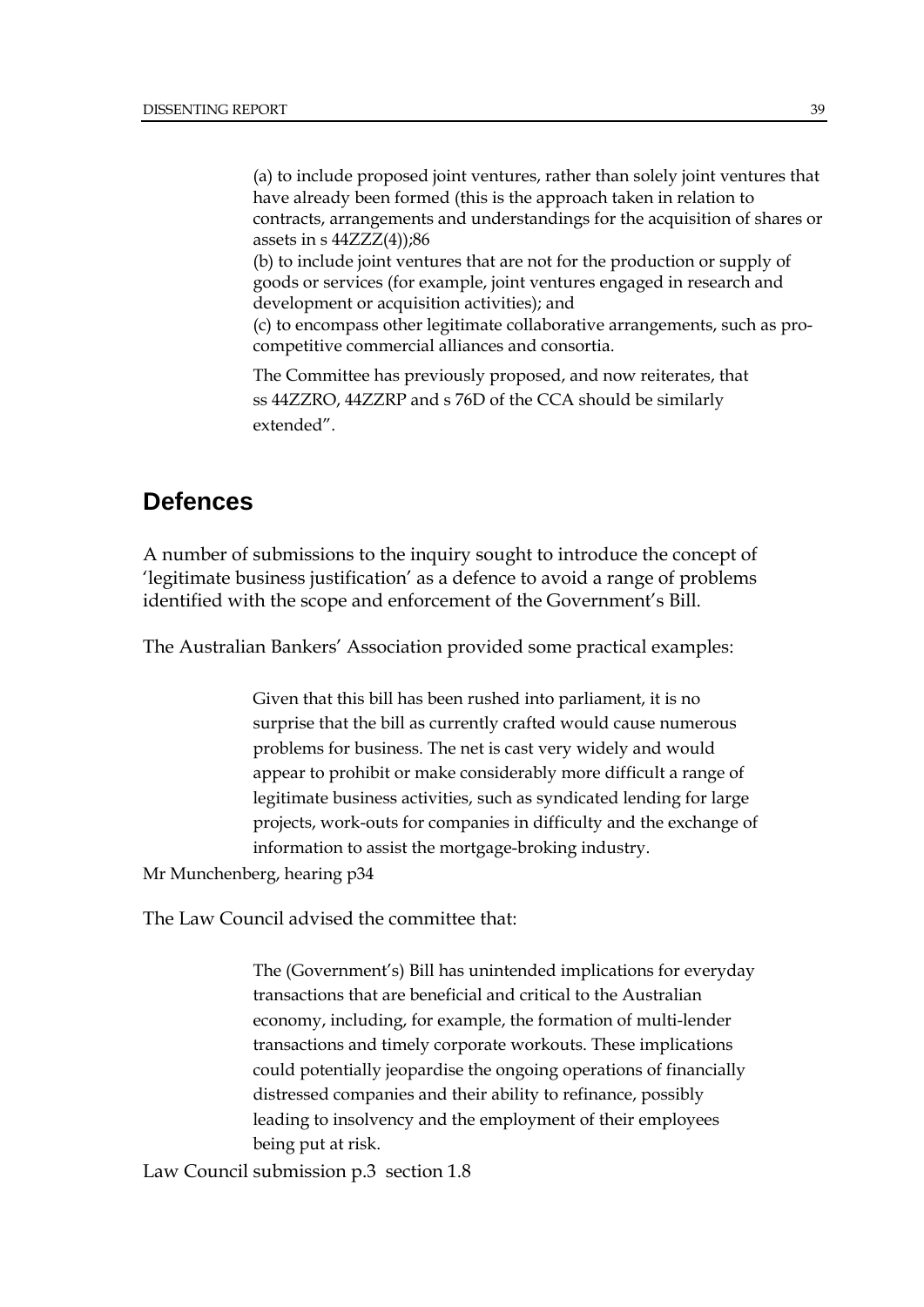The Law Council recommended that:

…legitimate business justifications can exist for such exchanges between competitors. It is problematic to have created a situation where individuals and businesses must demonstrate they fall within a specific defence or have obtained a specific exemption before otherwise legitimate business conduct is lawful.

Law Council submission p. 3 section 1.8

The Explanatory Memorandum to the Government's Bill contemplates ACCC guidelines to address concerns over the reach and interpretation of the Bill.

The Law Council is not convinced that *'doubts over the proper interpretation of the (Government's) Bill can and should not be resolved by administrative guidelines published by the ACCC'.*

> Such guidelines are not a solution to any problems in the design of the Bill itself; guidelines are just guidelines and do not have the force of law. Further, whether in fact there is a contravention of the law is ultimately a question for the Courts. The consequences of a finding that there has been a civil contravention are serious, and may threaten the enforceability of security or other loan arrangements made by the relevant parties. Legal drafting issues should therefore be resolved in the legislation itself.

Law Council submission p2. Section 1.6

### **Notification and Authorisation**

The Bill provides for notification under section 93 as a means of addressing concerns that the Government's Bill *'will apply to everyday commonplace transactions that are beneficial and critical to the Australian economy, some of which may require a disclosure to be made as a matter of urgency to meet the timing requirements of a transaction'.*

Law Council p. 2 section 1.7

The Law Council has advised the Committee that:

The confidentiality and assessment process currently used under section 93 by the ACCC needs a considerable overhaul to address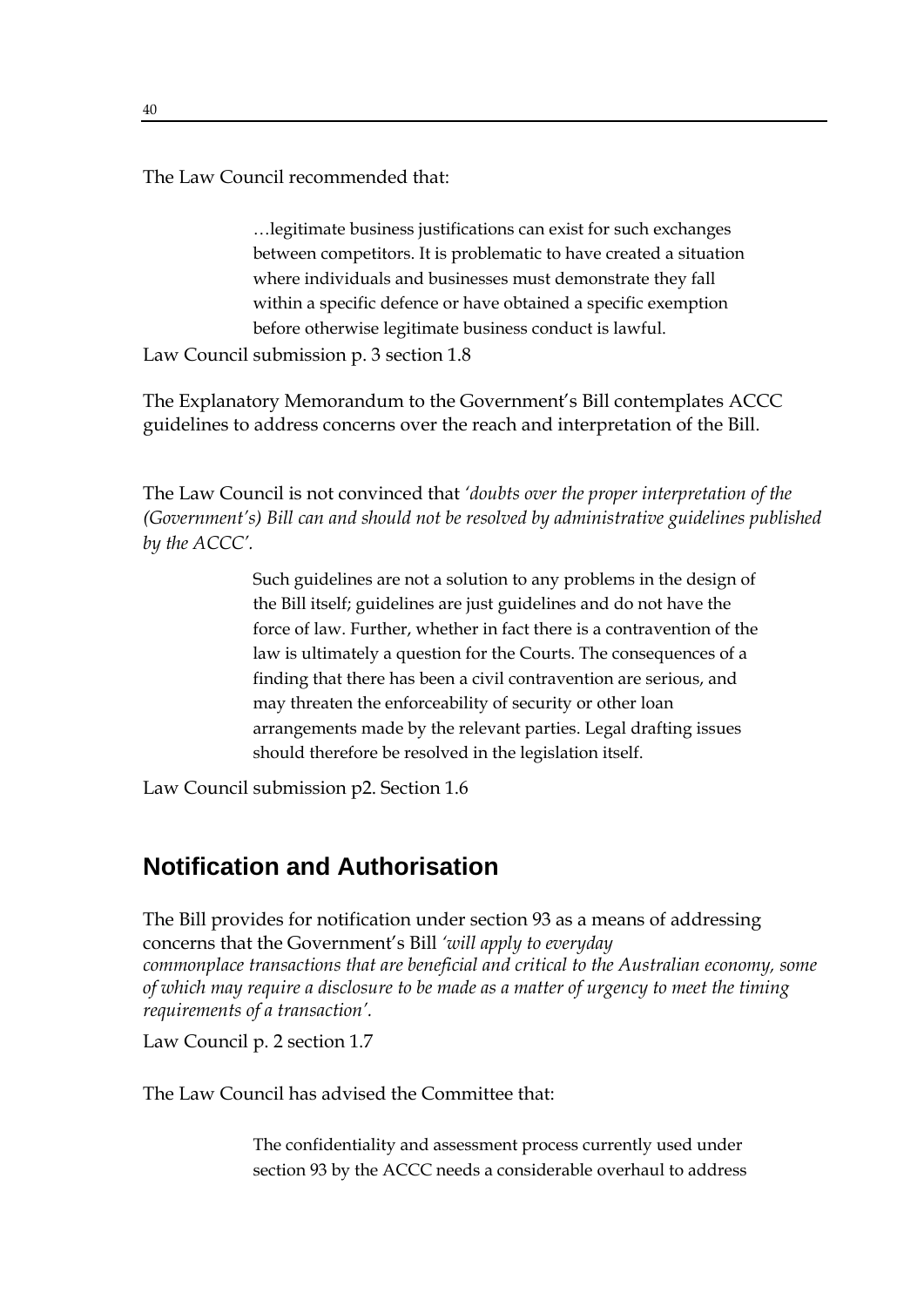the very different issues raised by the notification of disclosures which otherwise will be caught by the prohibitions" Law Council p. 2 section 1.7

Two examples provide by the Law Council of routine transactions which it asserts do not warrant review under section 93 are the formation of corporate "workout" scenarios and multi0lender transactions.

> The Bill provides no specific solution for these commonplace transactions, other than to point to the ability to file a notification under section 93 of the CCA.

Law Council submission p 7 section 4.1

Another concern raised the Law Council is the mechanics of the notification process.

> One major difficulty is that, under section 93, assuming no ACCC objection is raised to any notification which is lodged, there is necessarily a delay during the period of assessment, which may be l4 days or longer after notice is given to the ACCC, before the lenders can proceed to hold these discussions.

Further, the notification process would place Australia out of step with all other jurisdictions in which multiple lenders finance projects and where corporate workouts occur. It is only likely to make Australia a less attractive place in which to conduct these important transactions, undermining Australia's potential to be a banking and business hub for emerging Asian markets.

The Law Council expresses further concern about the practical timeframes for the notification process will disadvantage distressed businesses, impose unnecessary costs and delays.

> In urgent matters, a delay in commencing a workout plan could also cause significant problems for borrowers in distress, and the relevant borrower's employees, customers and suppliers.

Law Council submission, p. 8, section 4.9

The Law Council further warns that:

…the section 93 process does not allow for any retrospectivity - the complete defence that is gained from the notification process only applies from the end of a prescribed statutory period, which is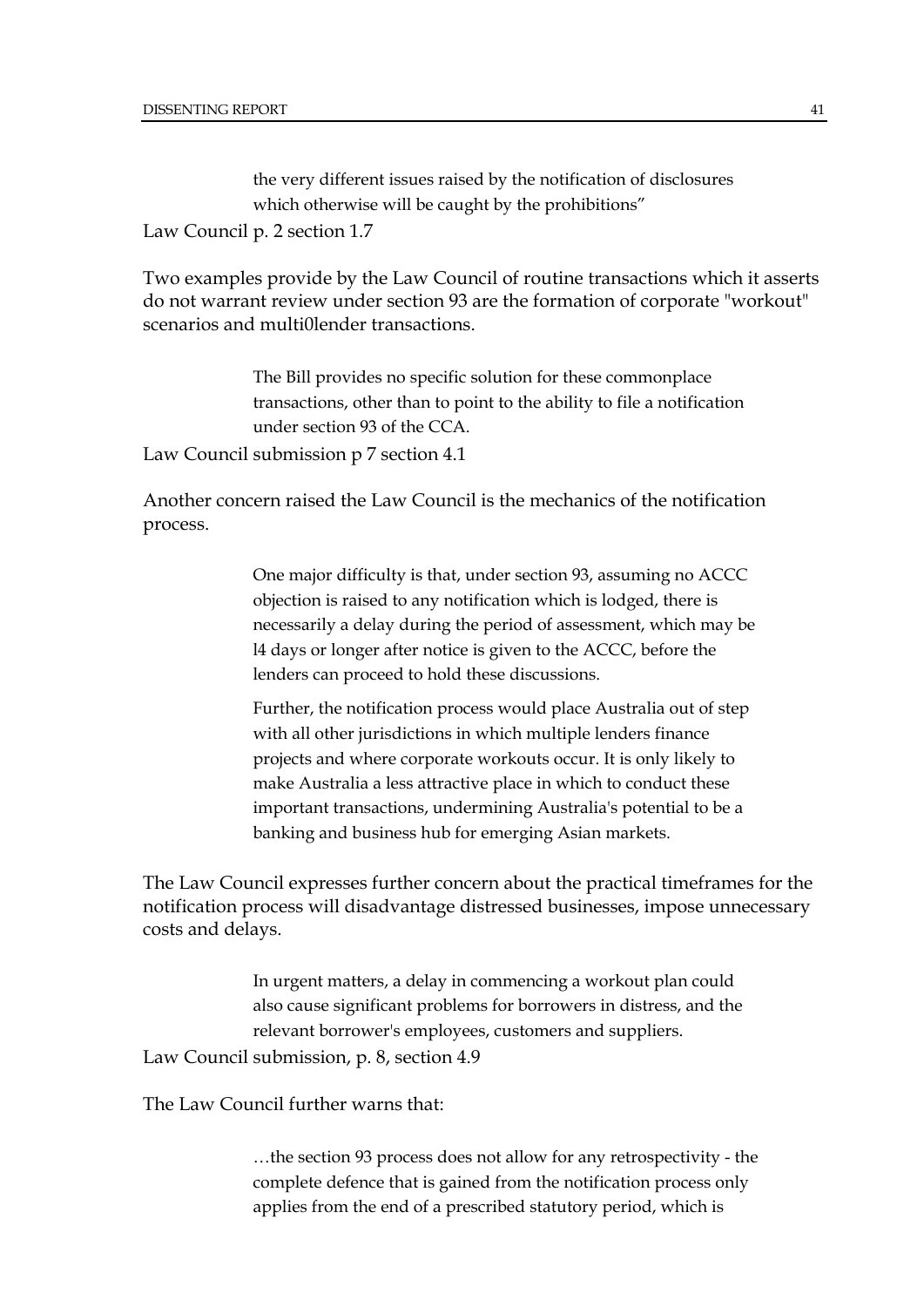currently 14 days or more from the date on which the section 93 notice is lodged with the ACCC. Law Council submission, p. 8, section 4.10

The Law Council also identified a number of procedural and administrative considerations that apply under section 93 for exclusive dealing notifications that are not readily suited to the kind of transactions and conduct addressed by the Government's Bill.

A number of amendments have been proposed by the Law Council to deal with private price disclosures that should not be prohibited by section 44ZZW as they amount to ordinary commercial transactions.

Concerns were also raised about the protection of confidentiality as part of the Disclosure Notification process for what is determined to be private communications.

The Law Council proposed the exclusion of Disclosure Notifications from the Public Register and careful consideration of how public consultation processes may impact what may well be matter of significant commercial sensitivity.

The Law Council concluded that:

There is no good reason known to the Committee why the Bill needs to extend to these scenarios or to impose an unwieldy notification process. The laws of "facilitating" and "concerted" practices in Europe and the UK and United States do not prohibit, or require case by case exemptions to be obtained for, disclosures of information about lending facilities in any circumstances.

Fundamentally, the Bill is overly inclusive if, every time financiers wish to enter into a multilender facility or to participate in a workout, they will need to resort to a formal notification process. The increase in cost, legal fees and administrative time for the ACCC receiving such notices will be disproportionate to any real concerns that arise in relation to the disclosure of pricing for a particular financing arrangement. This overly inclusive aspect of the Bill should be directly overcome in drafting rather than by requiring that affected parties resort to notification.

Law council submission p 9 section 4.14-4.15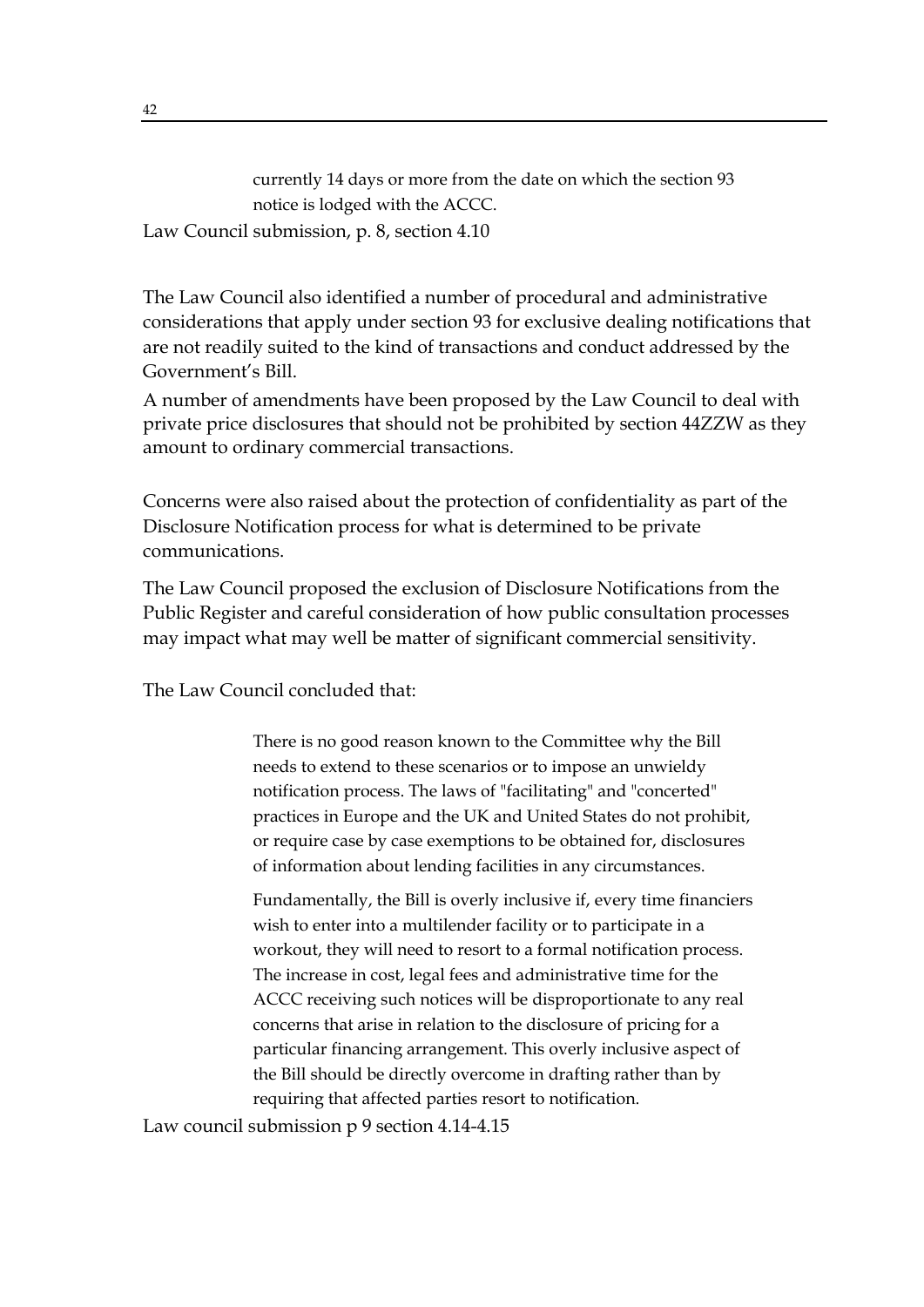Caltex added that:

there is a reasonable degree of uncertainty in the authorisation process given the role the regulator has in the authorisation process.

Mr Street, Caltex Hearing p 54

### **Consultative Process**

Non-Government member share the concerns of a number of contributors to the inquiry about the Government's and 'lack of transparency in the process that accompanies the government's bill'.

"We are not in a discussion with anybody about how that future regulation might arise in connection with our industry". French, Caltex hearing p. 53

Even on questions about what is meant by the Government when it refers to the 'banking sector' remain unresolved from the consultation over the Government's Bill.

> "That process should include bringing greater clarity over the definition of the proposed sector, including initially over what is meant by "the banking sector".

> ln order to ensure that the application of the prohibitions in Division lA does not have any unintended consequences within the banking industry, the Committee believes there would be benefit in a consultative process with the banking industry in relation to the terms and limitations of any draft regulation proposed".

Law Council submission p.3 section 2.2

 The Law Council submitted that the "banking sector" should not include wholesale or institutional banking services."

Improved consultation and process steps were advocated by the Law Council 'if the Government maintains the policy of providing for sector by sector extension by regulation'.

> "The process for extension of the CCA should be subject to wider consultation with the sector concerned before any regulation is issued.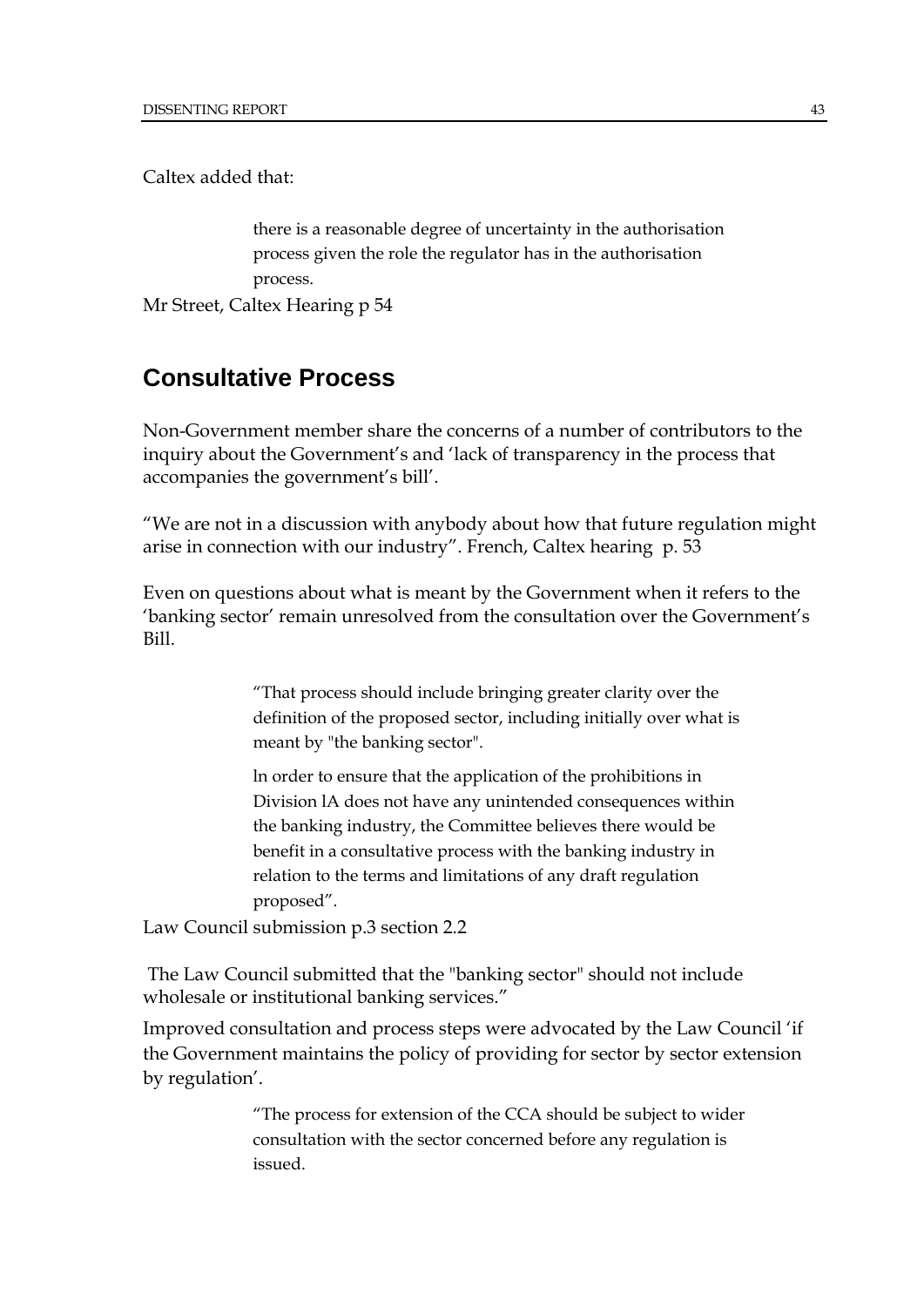This process should be set out in the Bill … (and) include (at a minimum):

(a) criteria relating to the features of a product market that warrant it being brought under the Bill should be developed and stated in the Bill;

(b) publication by the Minister of a draft proposal to include a sector or market under the new Division, with appropriate definition of the market or sector and the basis for the inclusion;

(c) a review and public consultation period should apply to all proposed new

regulations; and

(d) publication by the Minister of reasons for proceeding with the regulation, after taking into account the submissions received".

Law Council p4 section 2.7

The Law Council, in the view of non-government members, rightly criticises the indecent haste with which the Government has sought to advance its Bill.

The Law Council observed that: "The fact that:

> (a) the proposed prohibitions are intended to apply only to the banking sector in the first instance;

(b) the Exposure Draft has been released in the context of the Banking Reforms;

(c) the government has not led a public discussion about the application of the proposed prohibitions in any other context;

(d) the government hopes to "move through" the public consultation on the Exposure Draft "as quickly as we possibly can"; and

(e) the public consultation period is limited to less than five weeks, including the Christmas and New Year period,

means that the proposed prohibitions are unlikely to benefit from the depth and breadth of public input that such significant legal reforms warrant, to the detriment of Australian competition law, and ultimately to the Australian economy".

Law Council p4 section 2.7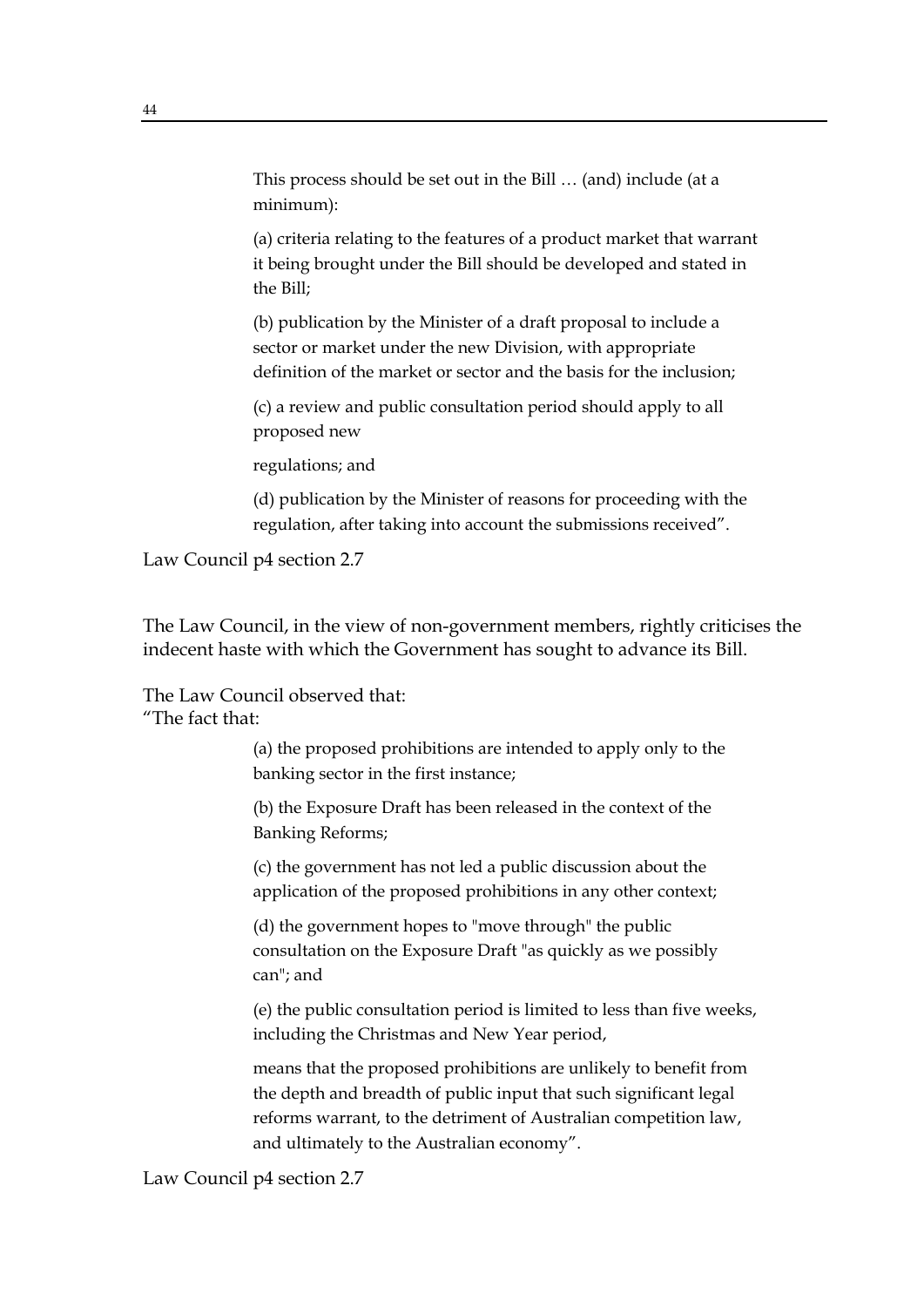### **Conclusion**

Non-government members of the Committee believe that it is particularly important to have thoughtful and well-informed input into the development both the Government and Coalition Bills.

The submissions to the inquiry provide example after example of deficiencies in the Government's Bill that the Government is either unwilling or unable to address.

The Government's Bill is simply underdone and far to flawed to support in its current form.

Competition law academic experts concur with this assessment of the Government's Bill. Alternative approaches and substantive amendments have been proposed by contributors to the inquiry but no meaningful examination of this input has occurred.

> We recommend that the (Government's) CCA Bill not be enacted. The policy objective of prohibiting practices that facilitate anticompetitive coordination between competitors is achievable by amendments that would avoid the complexity, overreach and impracticality of the provisions in the (Government's) Bill.

Fisse & Beaton-Wells submission, p.18

In the absence of any preparedness by the Government to genuinely address the many legitimate concerns about its Bill, the non-government member of the Committee believe the parliament and Australian would be best served by considering the passage of the Coalition's Bill.

As leading law firm Mallesons concluded and convey in its 20 April 2011 bulletin :

"While the Coalition's draft Bill would need some revision and modification, it would appear to be the preferable alternative on the basis that it would require demonstration of an anticompetitive purpose and a substantial anti-competitive effect, rather than simply imposing a blanket prohibition on disclosure".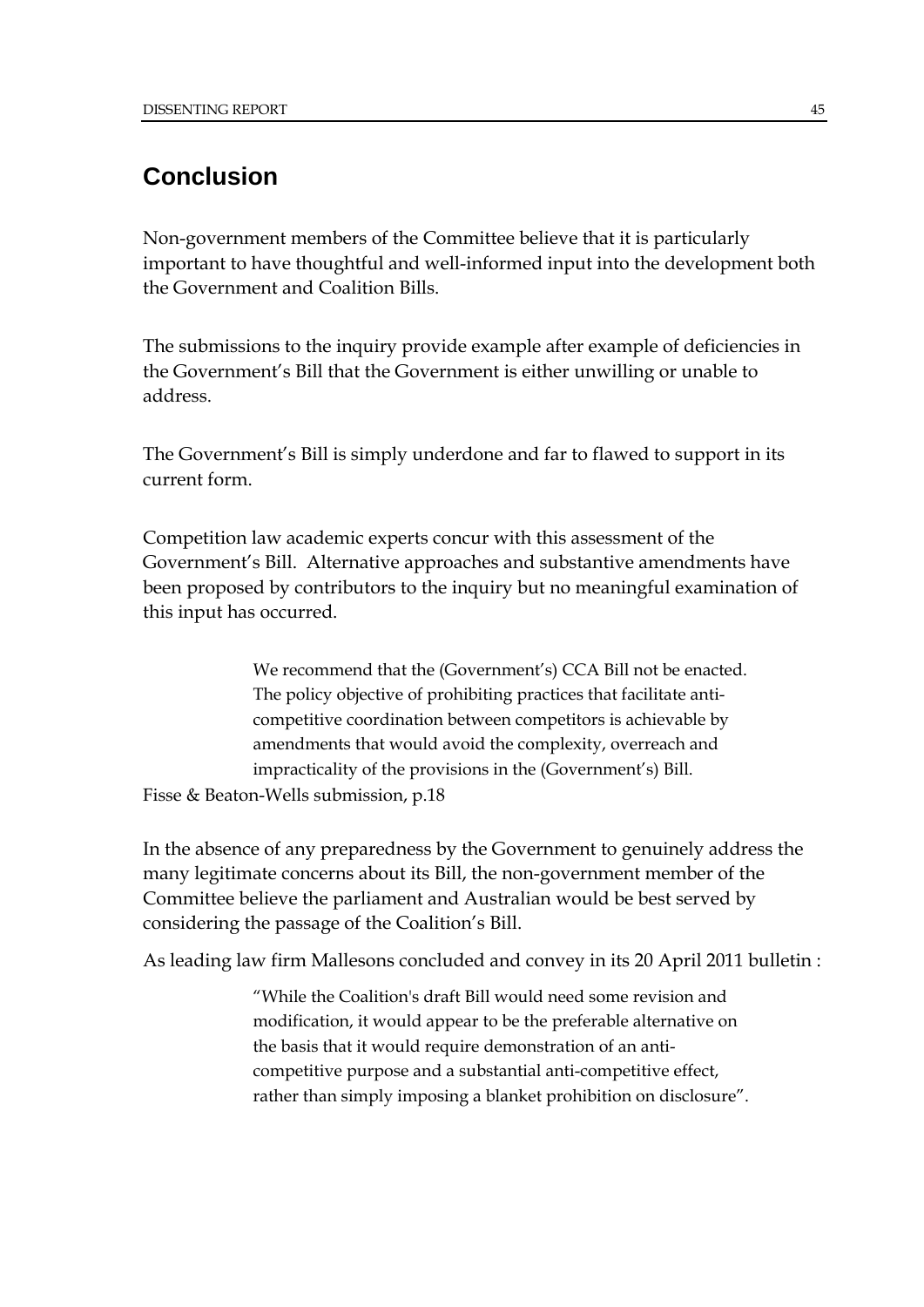### **Recommendation**

That the House of Representatives pass the Competition and Consumer (Price Signalling) Amendment Bill 2010 and reject the Competition and Consumer Amendment Bill (No. 1) 2011.

**Deputy Chair** 

**Mr Steven Ciobo MP** The Hon Bruce Billson MP

Mr Scott Buchholz MP **Ms Kelly O'Dwyer MP**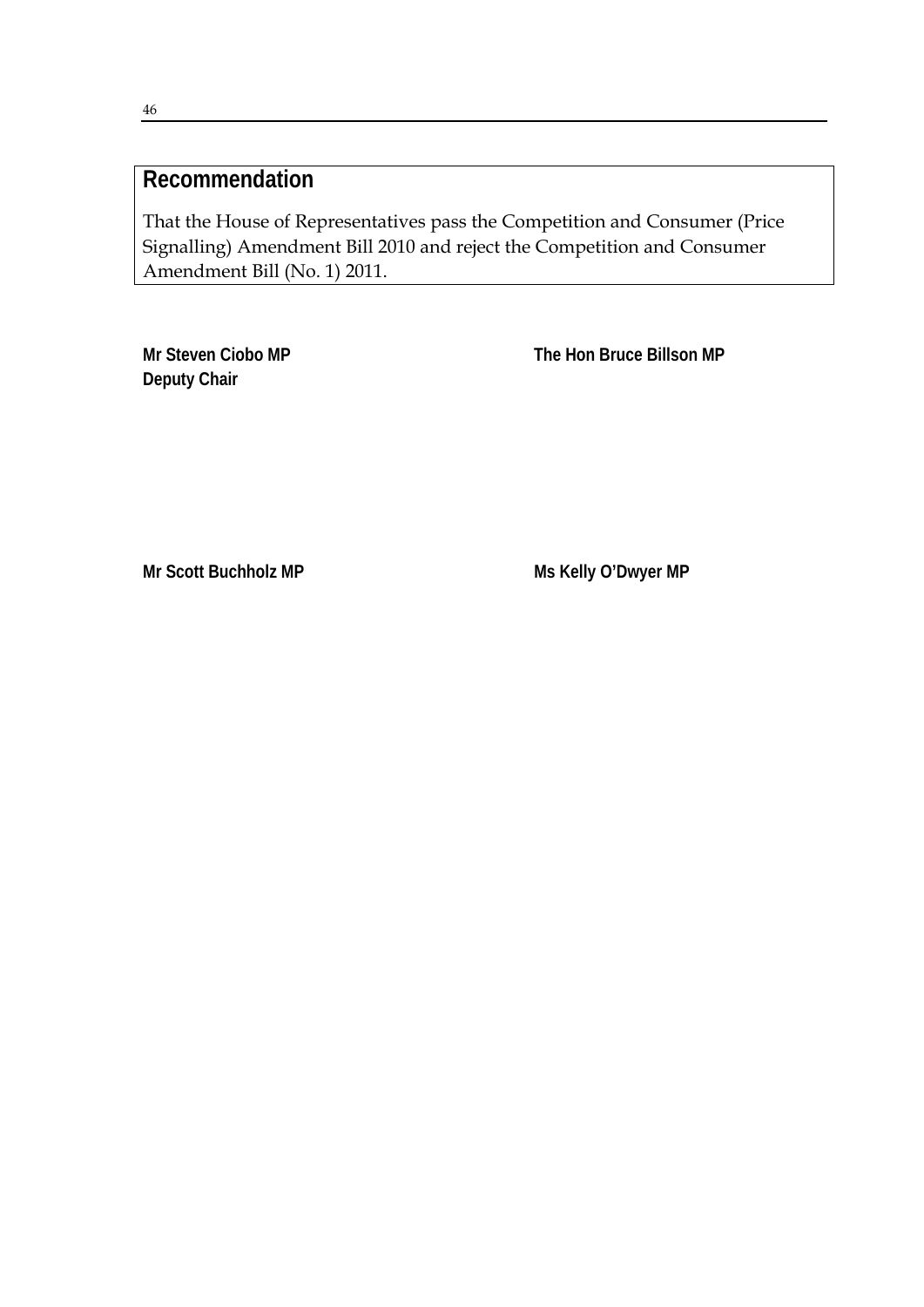## $\mathbf{A}$

### Appendix A – Submissions

### **Submissions to the Competition and Consumer (Price Signalling) Amendment Bill 2010**

| No. | Provided by                                      |
|-----|--------------------------------------------------|
| 1   | Royal Automobile Club of Queensland (RACQ)       |
| 2   | <b>CHOICE</b>                                    |
| 3   | Royal Automobile Association (RAA)               |
| 4   | Australian Bankers' Association (ABA)            |
| 5   | National Roads and Motorists' Association (NRMA) |
| 6   | Australian Automobile Association (AAA)          |
| 7   | Caltex Australia                                 |
|     |                                                  |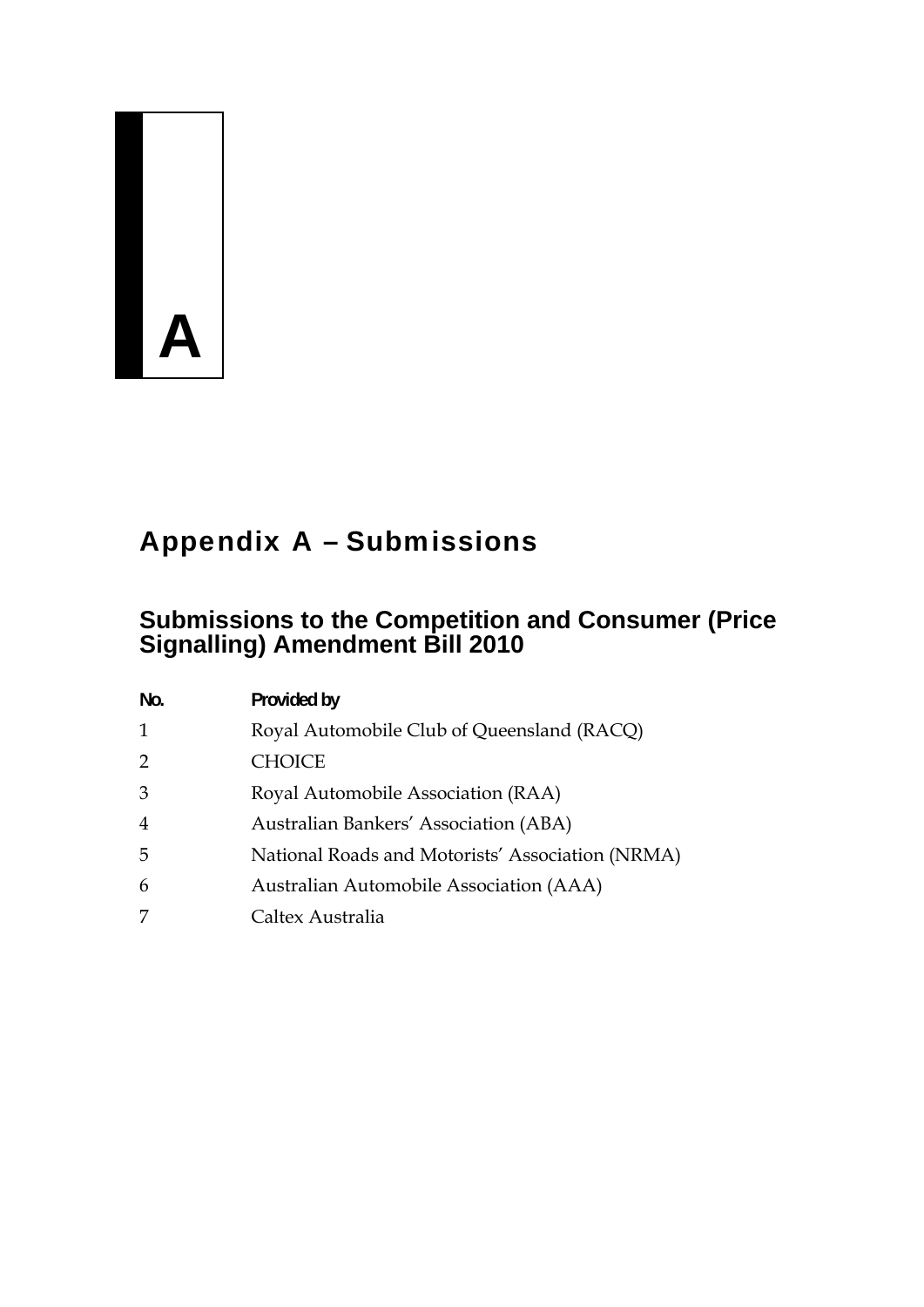### **Submissions to the Competition and Consumer Amendment Bill (No. 1) 2011**

| No. | Provided by                                          |
|-----|------------------------------------------------------|
| 1A  | Brent Fisse and Caron Beaton-Wells                   |
| 2A  | <b>Business Council of Australia</b>                 |
| 3A  | Luke Woodward                                        |
| 4A  | Allen & Overy                                        |
| 5A  | Australian Bankers' Association (ABA)                |
| 6A  | Rule of Law Institute of Australia                   |
| 7А  | Suncorp Bank                                         |
| 8A  | Westpac                                              |
| 9A  | Australian Institute of Petroleum                    |
| 10A | The Australian National Retailers Association (ANRA) |
| 11A | Caltex Australia                                     |
| 12A | The Australian Automobile Association (AAA)          |
| 13A | Law Council of Australia                             |
|     |                                                      |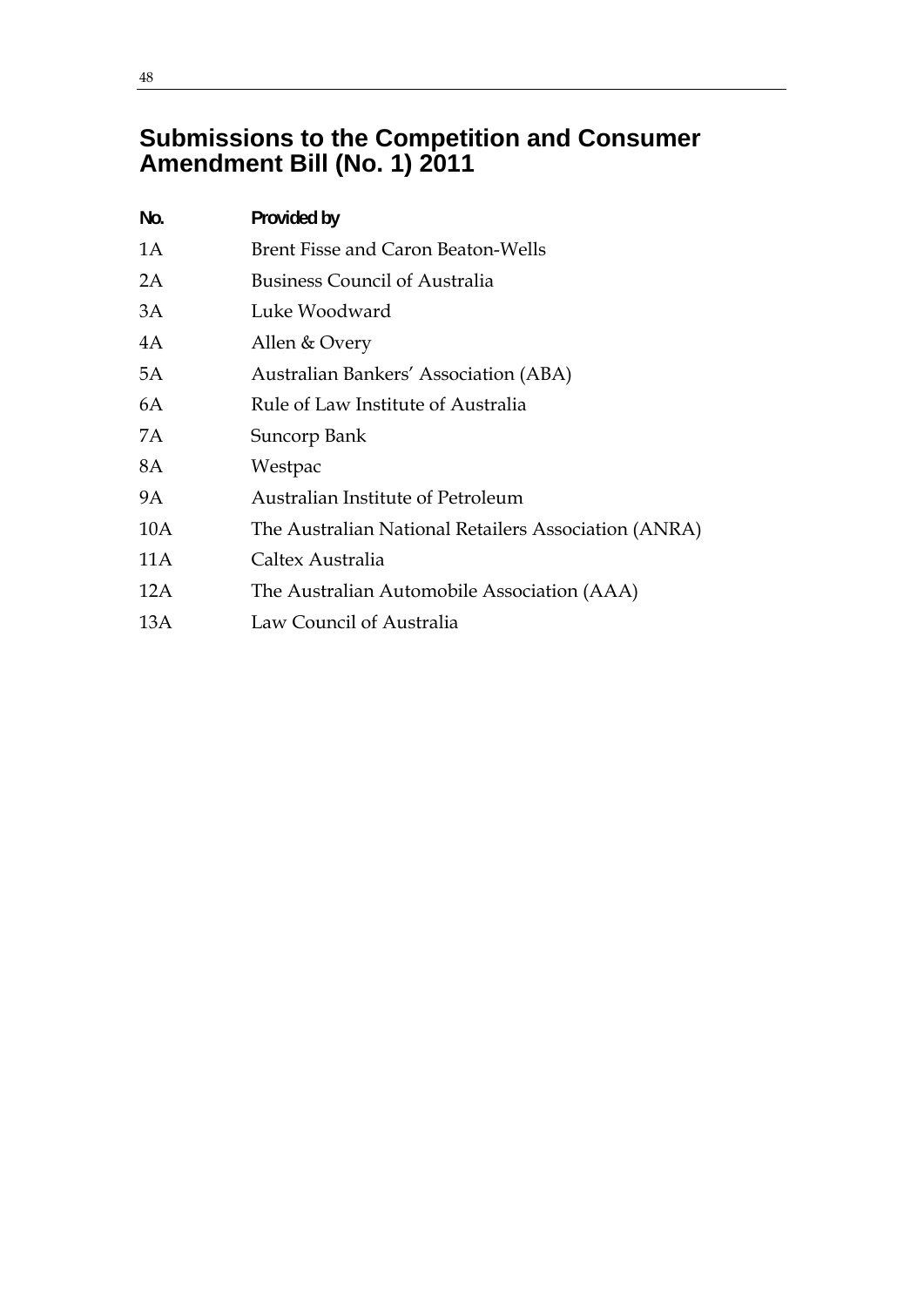# $\frac{1}{2}$

### Appendix B – Witnesses

### **Friday, 18 February 2011 – Canberra**

### **CHOICE**

Ms Katrina Lee, Strategic Policy Advisor

**Australian Competition & Consumer Commission (ACCC)** 

Mr Brian Cassidy, Chief Executive Officer

Mr Marcus Bezzi, Executive General Manager, Enforcement & Compliance Division

**Department of the Treasury** 

Mr Andrew Deitz, Manager, Competition, Law & Policy Unit

Mr Bruce Paine, Acting General Manager, Infrastructure, Competition and Consumer Division

**Australian Bankers' Association** 

Mr Steven Munchenberg, Chief Executive Officer

**Caltex** 

Mr Jordan French, Senior Corporate Counsel

Mr Brian Street, Projects

Ms Polly Bennett, Manager, Government Affairs